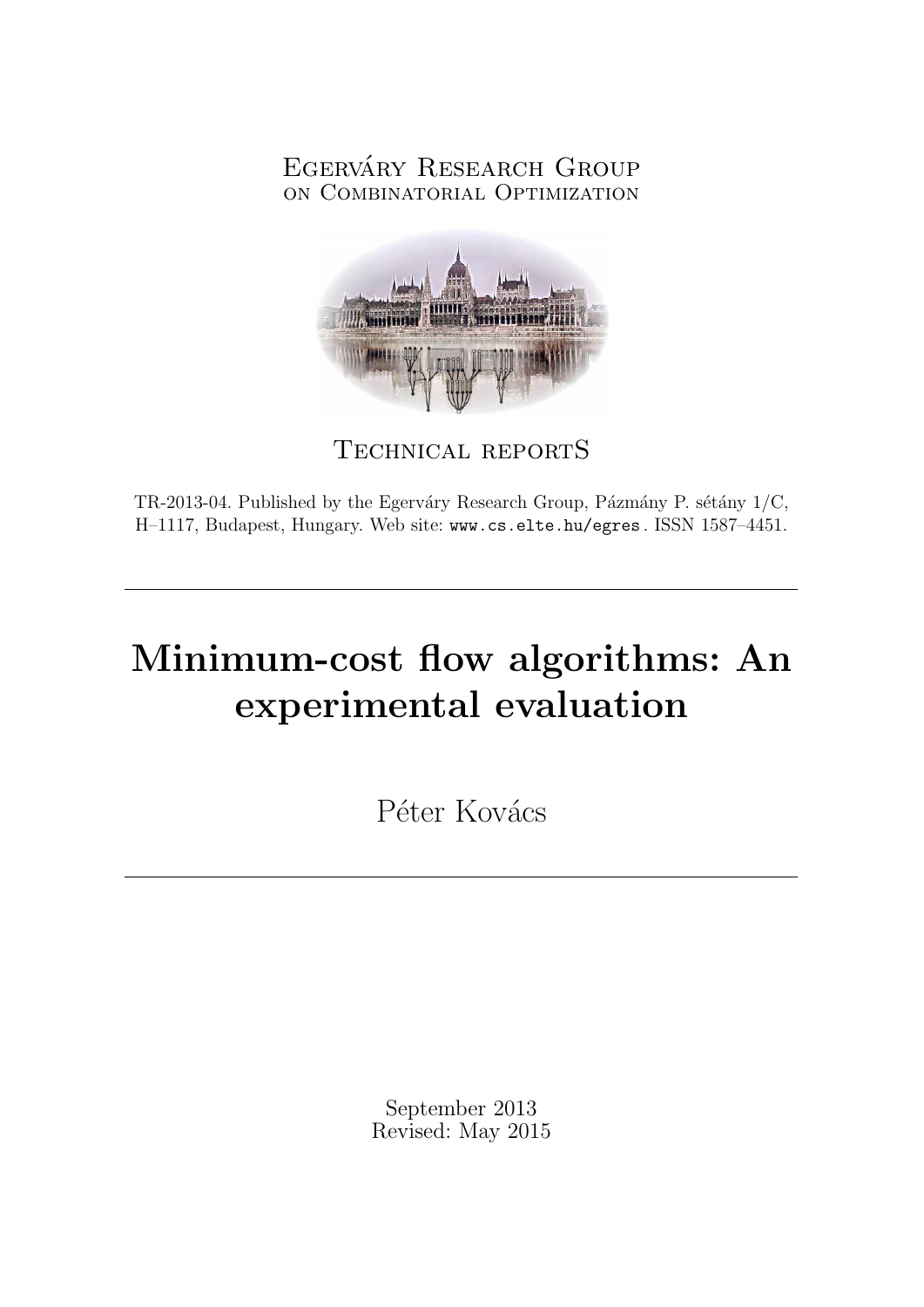## Minimum-cost flow algorithms: An experimental evaluation<sup>\*</sup>

## $P\acute{e}$ ter Kovács<sup>\*\*</sup>

Keywords: network flows; minimum-cost flows; efficient algorithms; experimental study; LEMON

#### Abstract

An extensive computational analysis of several algorithms for solving the minimum-cost network flow problem is conducted. Some of the considered implementations were developed by the author and are available as part of an open-source  $C++$  optimization library called LEMON ([http://lemon.cs.](http://lemon.cs.elte.hu/) [elte.hu/](http://lemon.cs.elte.hu/)). These codes are compared to other publicly available solvers: CS2, MCF, RelaxIV, PDNET, MCFSimplex, as well as the corresponding components of the IBM ILOG CPLEX Optimization Studio and the LEDA C++ library. This evaluation, to the author's knowledge, is more comprehensive than earlier studies in terms of the range of considered implementations as well as the diversity and size of problem instances. The presented results demonstrate that the primal network simplex and cost-scaling algorithms are the most efficient and robust in general. Other methods, however, can outperform them in particular cases. The network simplex code of the author turned out to be far superior to the other implementations of this method, and it is the most efficient solver on the majority of the considered problem instances. In contrast, the cost-scaling algorithms tend to show better asymptotic behavior, especially on sparse graphs, and hence they are typically faster than simplex-based methods on huge networks.

<sup>?</sup>The final version of this paper is published in Optimization Methods and Software [\[69\]](#page-36-0) \*\*Department of Algorithms and Applications and MTA-ELTE Egerváry Research Group, Eötvös Loránd University, Pázmány Péter sétány 1/c, H-1117 Budapest, Hungary; and ChemAxon Ltd., Záhony utca 7, H-1031 Budapest, Hungary. Research was partially supported by grants (no. CNK 77780 and no. CK 80124) from the National Development Agency of Hungary, based

on a source from the Research and Technology Innovation Fund.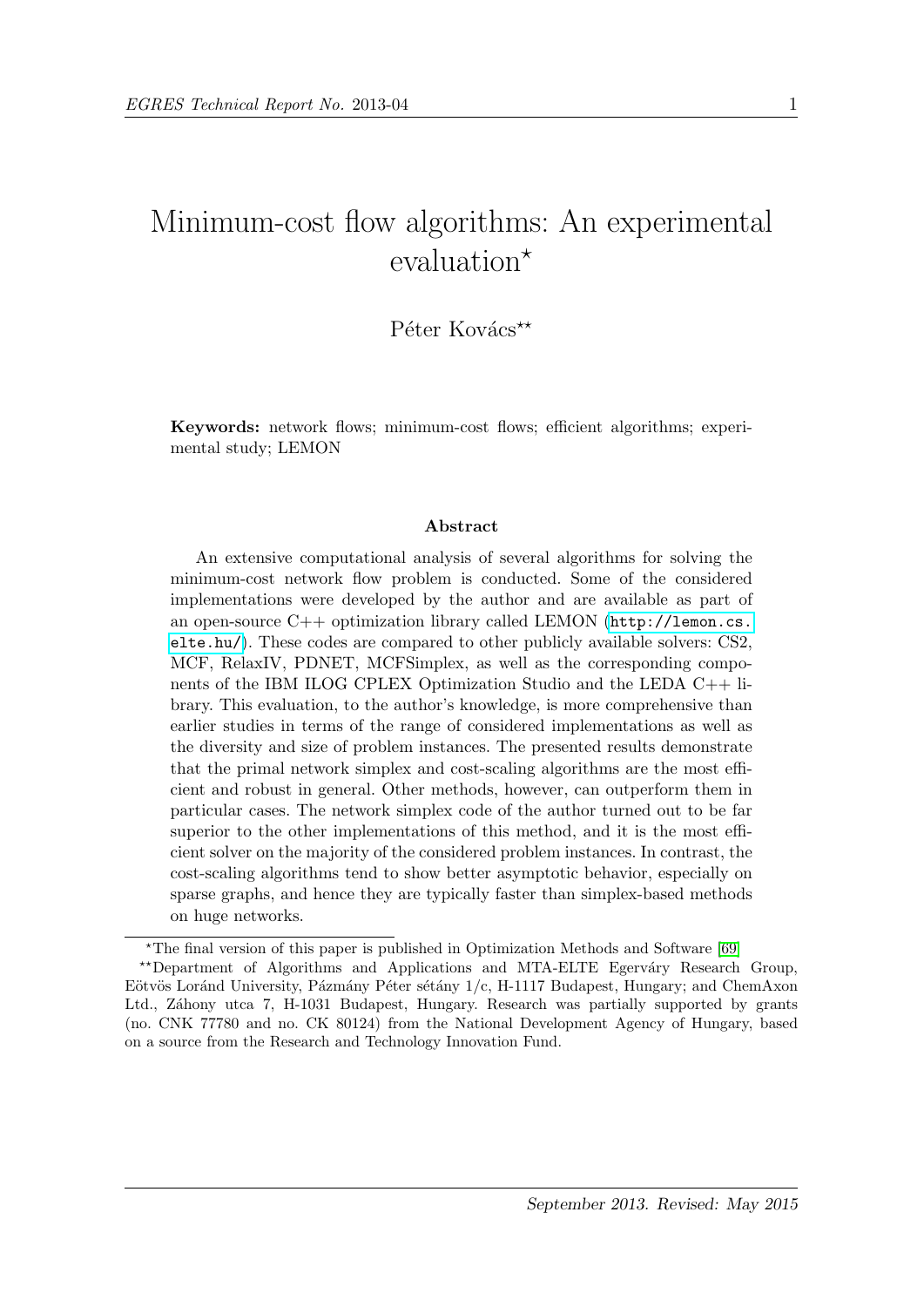## 1 Introduction

The *minimum-cost flow* (MCF) problem plays a fundamental role within the area of network optimization. It is to find a minimum-cost transportation of a specified amount of flow from a set of supply nodes to a set of demand nodes in a directed network with capacity constraints and linear cost functions defined on the arcs. This problem has a remarkably wide range of applications in various fields, for instance, telecommunication, network design, transportation, routing, scheduling, resource planning, and manufacturing. Furthermore, it often arises as a subtask of more complex optimization problems. Comprehensive studies of network flow theory and algorithms can be found in, for example, [\[3,](#page-32-0) [93,](#page-38-0) [68\]](#page-36-1). A recent survey related to minimum-cost network flows is presented in [\[95\]](#page-38-1).

Over the last five decades, numerous algorithms have been devised for solving the MCF problem, and they have been thoroughly studied both from theoretical and from practical aspects. It has become evident that the asymptotic worstcase time complexity of an algorithm does not determine its actual performance on real-life problem instances. Therefore, many researchers have worked on efficient implementation and experimental analysis of MCF algorithms, for example, [\[45,](#page-35-0) [19,](#page-33-0) [58,](#page-36-2) [5,](#page-32-1) [56,](#page-36-3) [13,](#page-33-1) [14,](#page-33-2) [16,](#page-33-3) [17,](#page-33-4) [15,](#page-33-5) [90,](#page-38-2) [48,](#page-35-1) [46,](#page-35-2) [74,](#page-37-0) [21,](#page-33-6) [86,](#page-38-3) [88,](#page-38-4) [40\]](#page-34-0). Dominant contributions in this area were attained during the First DIMACS Implementation Challenge [\[33\]](#page-34-1). Furthermore, Brunsch et al. [\[20\]](#page-33-7) recently applied the smoothed analysis model to an MCF algorithm to obtain better explanation of its practical behavior.

A previous paper [\[65\]](#page-36-4) presents our implementations of several MCF algorithms along with an experimental evaluation. This study improves on that work by focusing on the fastest algorithms and providing a more comprehensive computational analysis including three additional MCF solvers and more test instances. The contribution of the presented results is twofold. First, a great number of implementations are compared within the same benchmark framework using a wide variety of test instances. Second, we consider larger networks than that in previous studies, which turned out to be essential to draw appropriate conclusions. The author is not aware of other recent works that provide an empirical study of this extent.

Fourteen MCF solvers are evaluated in this paper. Seven implementations are due to the author: three cycle-canceling algorithms; implementations of the successive shortest path and capacity-scaling methods; a cost-scaling algorithm; and a primal network simplex code. All of them are available with full source code as part of the LEMON [\[73\]](#page-37-1) optimization library under permissive license terms. These codes are compared to seven other publicly available solvers: CS2 code of Goldberg and Cherkassky (see [\[46,](#page-35-2) [26\]](#page-33-8)); the corresponding function of the LEDA library [\[71\]](#page-37-2); MCF solver of Löbel  $[74, 75]$  $[74, 75]$ ; the NETOPT component of the IBM ILOG CPLEX Optimization Studio [\[25\]](#page-33-9); MCFSimplex code of Bertolini, Frangioni, and Gentile [\[9\]](#page-32-2); RelaxIV [\[9\]](#page-32-2), a C++ translation of the original Fortran code due to Bertsekas and Tseng [\[14,](#page-33-2) [10\]](#page-32-3); and PDNET solver of Portugal et al. [\[88,](#page-38-4) [87\]](#page-38-5).

The benchmark tests were conducted on an extensive collection of large-scale networks (up to millions of nodes and arcs). These instances were created either using standard generators NETGEN, GRIDGEN, GOTO, and GRIDGRAPH (see [\[33\]](#page-34-1)), or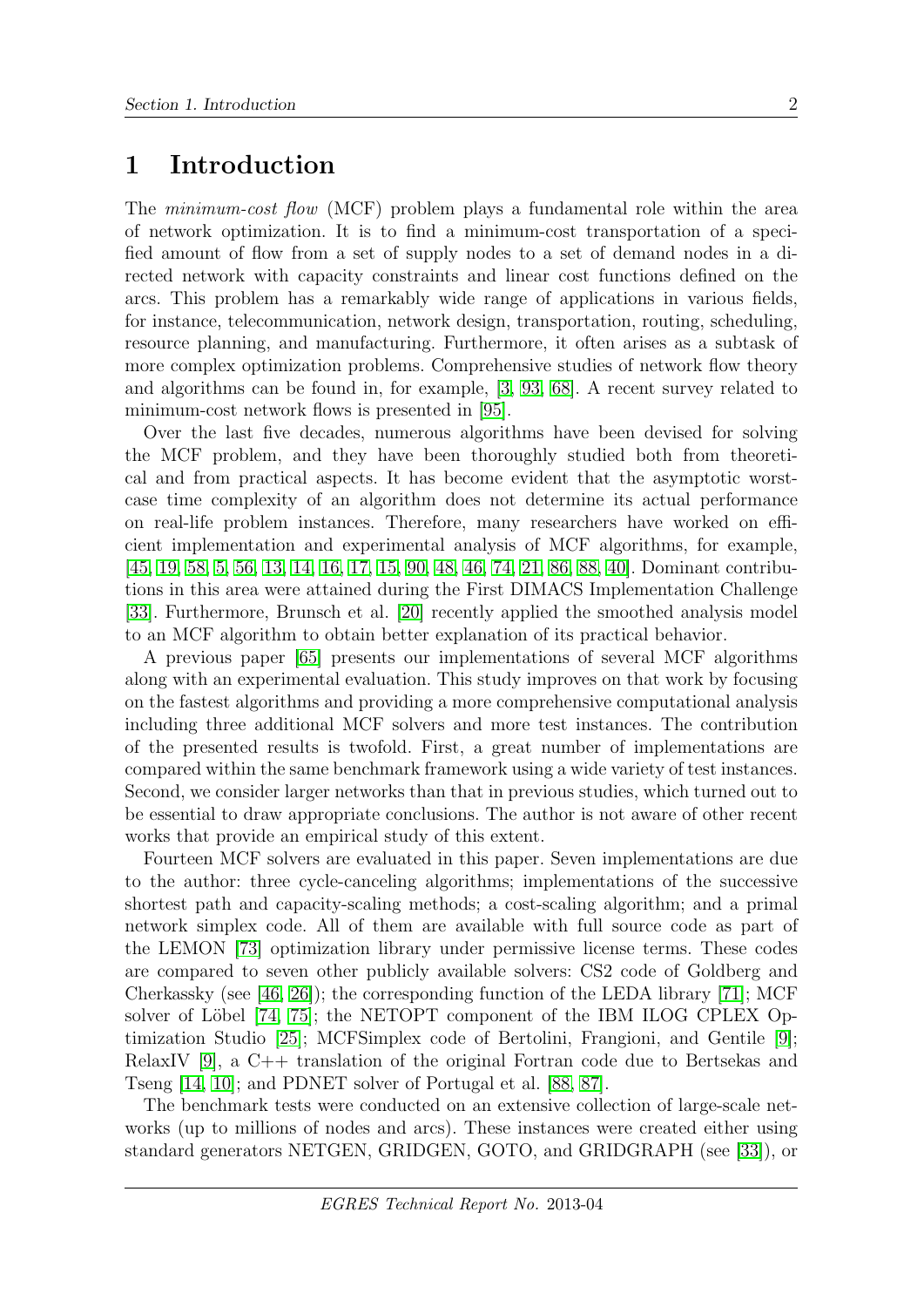based on networks arising in real-life problems.

The presented results provide a profound and reliable survey of the efficiency and robustness of the considered codes. Implementations of the cost-scaling and primal network simplex algorithms turned out to have the best overall performance. On special problem instances, however, other methods (for instance, the augmenting path algorithms and the relaxation method) can outperform them. Among the four primal network simplex codes evaluated in this study, our implementation turned out to be the most efficient and robust. Moreover, it is consistently superior to all other solvers on relatively small network instances (up to many thousands of nodes). However, the cost-scaling codes are substantially faster on the largest sparse networks due to their better asymptotic behavior in terms of the number of nodes. The most robust implementations of this algorithm are CS2 and the one developed by the author. The latter implementation, to the author's knowledge, is the first to apply Goldberg's partial augment-relabel technique [\[47\]](#page-35-3) in the MCF context, which turned out to be a considerable improvement in accordance with Goldberg's results related to the maximum flow problem.

The rest of this paper is organized as follows. Section [2](#page-3-0) provides a brief overview of the MCF problem and its solution methods. Section [3](#page-5-0) describes the implementations used in our experiments. Section [4](#page-17-0) presents the computational results. Finally, the conclusions are drawn in Section [5.](#page-31-0)

## <span id="page-3-0"></span>2 The MCF problem

We assume familiarity with network flow theory and standard notations (see, e.g., [\[3,](#page-32-0) [93,](#page-38-0) [68\]](#page-36-1)). Here we discuss only the most important definitions and results.

Let  $G = (V, A)$  be a weakly connected directed graph consisting of  $n = |V|$  nodes and  $m = |A|$  arcs. We associate with each arc  $ij \in A$  a *capacity* (upper bound)  $u_{ij} \geq 0$ and a cost  $c_{ij}$ . Each node  $i \in V$  has a signed supply value  $b_i$ . The single-commodity, linear minimum-cost network flow (MCF) problem is defined as

$$
\min \sum_{ij \in A} c_{ij} x_{ij},\tag{1a}
$$

<span id="page-3-2"></span><span id="page-3-1"></span>subject to

$$
\sum_{j:ij\in A} x_{ij} - \sum_{j:ji\in A} x_{ji} = b_i \qquad \forall i \in V,
$$
\n(1b)

$$
0 \le x_{ij} \le u_{ij} \qquad \forall ij \in A. \tag{1c}
$$

We refer to [\(1b\)](#page-3-1) as *flow conservation constraints* and [\(1c\)](#page-3-2) as *capacity constraints*. We assume that all data are integer and wish to find an integer-valued optimal solution. Without loss of generality, we may further assume that all arc capacities are finite, all arc costs are nonnegative, and the problem has a feasible solution (see [\[3\]](#page-32-0)). It also implies that  $\sum_{i\in V} b_i = 0$ .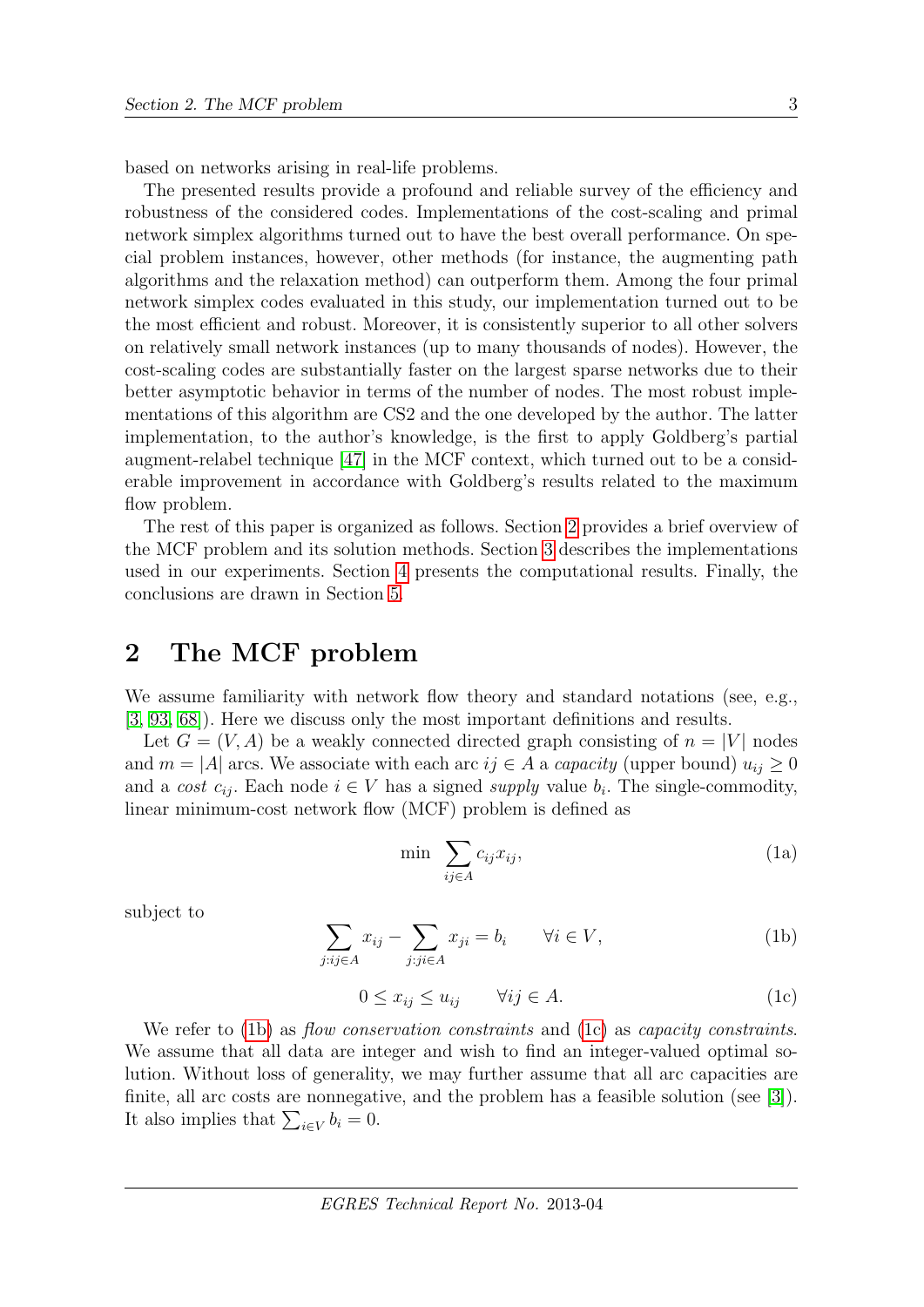A *pseudoflow* is a function x defined on the arcs that satisfies the capacity con-straints [\(1c\)](#page-3-2), but may violate [\(1b\)](#page-3-1). A feasible flow is also a pseudoflow. The excess value of a node i with respect to a pseudoflow x is defined as

$$
e_i = b_i + \sum_{j:j \in A} x_{ji} - \sum_{j:ij \in A} x_{ij}.
$$
\n
$$
(2)
$$

Node *i* is referred to as an *excess node* if  $e_i > 0$  and as a *deficit node* if  $e_i < 0$ . Note that  $\sum_{i\in V} e_i = \sum_{i\in V} b_i = 0.$ 

Given a pseudoflow x, the corresponding residual network  $G_x = (V, A_x)$  is defined as follows. For each original arc  $ij \in A$ , corresponds a *forward arc ij*  $\in A_x$  with residual capacity  $r_{ij} = u_{ij} - x_{ij}$  and cost  $c_{ij}$  if  $r_{ij} > 0$ ; and a backward arc ji  $\in A_x$ with residual capacity  $r_{ji} = x_{ij}$  and cost  $-c_{ij}$  if  $r_{ji} > 0$ .

The linear programming dual solution of the MCF problem is represented by node potentials  $\pi_i$  (i  $\in V$ ). The reduced cost of an arc ij, with respect to a potential function  $\pi$ , is defined as  $c_{ij}^{\pi} = c_{ij} + \pi_i - \pi_j$ .

Optimality criteria can be defined for the MCF problem as follows. These results are discussed in [\[39,](#page-34-2) [49,](#page-35-4) [3,](#page-32-0) [93,](#page-38-0) [68\]](#page-36-1).

<span id="page-4-0"></span>**Theorem 2.1** (Negative cycle optimality conditions). A feasible solution x of the MCF problem is optimal if and only if the residual network  $G_x$  contains no directed cycle of negative total cost.

An equivalent formulation can be stated using node potentials and reduced costs.

<span id="page-4-1"></span>**Theorem 2.2** (Reduced cost optimality conditions). A feasible solution x of the MCF problem is optimal if and only if for some node potential function  $\pi$ ,  $c_{ij}^{\pi} \geq 0$  holds for each arc ij in the residual network  $G_x$ .

The concept of *approximate optimality* is also essential for some algorithms. For a given  $\epsilon \geq 0$ , a pseudoflow x is called  $\epsilon$ -*optimal* if for some node potential function  $\pi$ ,  $c_{ij}^{\pi} \geq -\epsilon$  holds for each arc *ij* in the residual network  $G_x$ . If the arc costs are integer and  $\epsilon < 1/n$ , then an  $\epsilon$ -optimal feasible flow is indeed optimal. Furthermore, for a non-optimal feasible solution x, the smallest  $\epsilon \geq 0$  for which x is  $\epsilon$ -optimal equals to the negative of the minimum-mean cost of a directed cycle in the residual network  $G_x$ (see, e.g., [\[3,](#page-32-0) [41\]](#page-34-3)).

The MCF problem and its solution methods have been the object of intensive research for more than fifty years. Dantzig was the first to solve a special case of the problem, the so-called transportation problem, by specializing his well-known simplex method. Later, he also applied this approach directly to the MCF problem and devised the network simplex algorithm (see [\[29\]](#page-34-4)). Ford and Fulkerson [\[39\]](#page-34-2) developed the first combinatorial algorithms by generalizing Kuhn's remarkable Hungarian Method [\[70\]](#page-37-4).

Various algorithms were proposed in the next few years, but they do not run in polynomial time. Edmonds and Karp [\[36\]](#page-34-5) introduced the scaling technique and developed the first weakly polynomial-time algorithm. The first strongly polynomial method is due to Tardos [\[99\]](#page-38-6). These results were followed by many other algorithms of improved running time bounds, most of which rely on the scaling technique.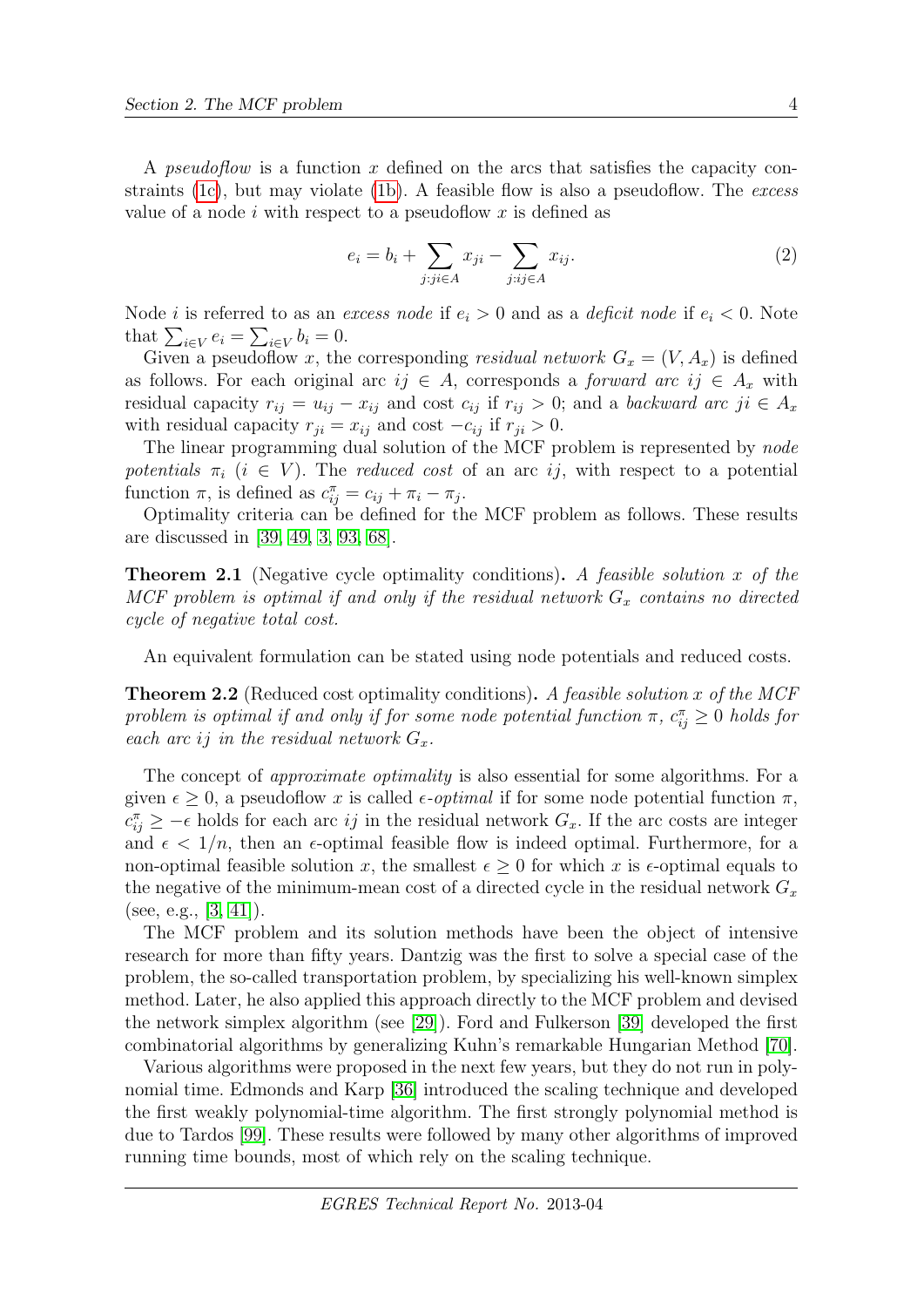Efficient implementation and profound computational evaluation of MCF algorithms have also been of high interest (see, e.g., [\[45,](#page-35-0) [19,](#page-33-0) [58,](#page-36-2) [5,](#page-32-1) [56,](#page-36-3) [13,](#page-33-1) [14,](#page-33-2) [16,](#page-33-3) [17,](#page-33-4) [15,](#page-33-5) [90,](#page-38-2) [48,](#page-35-1) [46,](#page-35-2) [74,](#page-37-0) [21,](#page-33-6) [86,](#page-38-3) [88,](#page-38-4) [40\]](#page-34-0)). The network simplex algorithm became quite popular when spanning tree labeling techniques were developed to improve its practical performance. Later, implementations of relaxation and cost-scaling algorithms also turned out to be highly efficient.

Table [1](#page-6-0) provides a complexity survey of MCF algorithms, which was made according to [\[3\]](#page-32-0), [\[93\]](#page-38-0), and the papers referenced in the table.

## <span id="page-5-0"></span>3 Implementations of MCF algorithms

In this section, we first introduce the MCF algorithms implemented by the author in the LEMON library, then we briefly discuss all other solvers used in our experiments. For a comprehensive study of MCF algorithms, see the book of Ahuja, Magnanti, and Orlin [\[3\]](#page-32-0).

## <span id="page-5-1"></span>3.1 MCF algorithms in the LEMON library

LEMON [\[73\]](#page-37-1) is an open-source  $C++$  template library with focus on combinatorial optimization tasks related mainly to graphs and networks. Its name is an abbreviation of Library for Efficient Modeling and Optimization in Networks. LEMON provides highly efficient implementations of graph algorithms and related data structures, which can be combined easily to solve complex real-life optimization problems. The LEMON project is maintained by the MTA-ELTE Egerváry Research Group on Combinato-rial Optimization (EGRES) [\[37\]](#page-34-6) at the Department of Operations Research, Eötvös Loránd University, Budapest, Hungary. The library is also a member of the COIN-OR initiative [\[24\]](#page-33-10), a collection of open-source projects related to operations research. LEMON can be used in both commercial and non-commercial software development under very permissive license terms. For more information about LEMON, the readers are referred to the introductory paper [\[32\]](#page-34-7) and to the web site of the library: <http://lemon.cs.elte.hu/>.

LEMON provides implementations of several MCF algorithms, which are presented in this section along with the applied data structures and heuristics. For a more detailed discussion, see [\[65\]](#page-36-4).

### 3.1.1 SCC – Simple cycle-canceling algorithm

Cycle-canceling is a general primal method for solving the MCF problem, originally proposed by Klein [\[66\]](#page-36-5). A feasible solution x is first established, which can be carried out by a maximum flow computation. After that, the algorithm throughout maintains feasibility and gradually decreases the total cost of the solution. At each iteration, a directed cycle of negative cost is found in the current residual network  $G_x$ , and it is canceled by augmenting flow along it. When  $G_x$  contains no negative-cost cycle, the algorithm terminates with an optimal solution found (see Theorem [2.1\)](#page-4-0).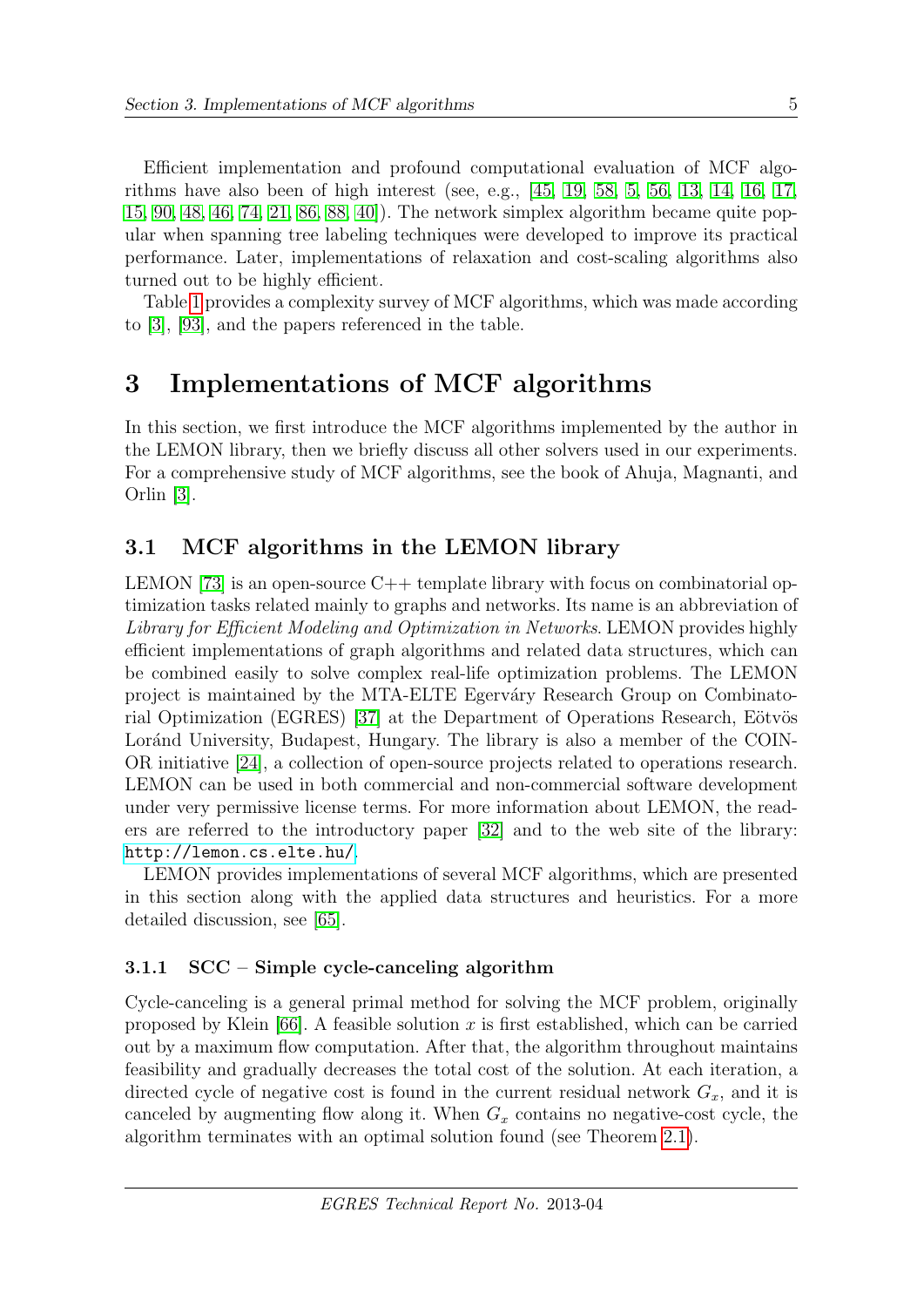|                  | $O(n^4CU)$                                      | Ford and Fulkerson (1958) [38]                                                                         |
|------------------|-------------------------------------------------|--------------------------------------------------------------------------------------------------------|
|                  | $O(m^3U)$                                       | Yakovleva (1959) [106], Minty (1960) [78], Fulkerson (1961) [42]<br>$out-of-kilter$                    |
|                  | $O(n^2mU)$                                      | Jewell (1958) [61], Busacker and Gowen (1960) [22],<br>Iri (1960) [60]<br>successive shortest path     |
|                  | $O(nm^2CU)$                                     | Klein (1967) [66]<br>$cycle\text{-}canceling$                                                          |
| *                | $O(nU \cdot \text{SP}_+(n, m, nC))$             | Edmonds and Karp (1970) [35, 36], Tomizawa (1971) [102]<br>successive shortest path (using potentials) |
| $\ast$           | $O(m \log U \cdot \text{SP}_+(n, m, nC))$       | Edmonds and Karp (1972) [36]<br>$capacity$ -scaling                                                    |
|                  | $O(n \log C \cdot \text{MF}(n, m, U))$          | Röck (1980) [92], Bland and Jensen (1985) [16, 17]<br>$cost\text{-}scaling$                            |
|                  | $O(m^2 \log n \cdot \text{MF}(n, m, U))$        | Tardos (1985) [99]                                                                                     |
|                  | $O(n^2m \log(nC))$                              | Goldberg and Tarjan (1987) [50, 54]<br>cost-scaling (generic version)                                  |
|                  | $O(n^3 \log(nC))$                               | Goldberg and Tarjan $(1987)$ [50, 54],<br>Bertsekas and Eckstein (1988) [11]<br>$cost\text{-}scaling$  |
|                  | $O(n^{5/3}m^{2/3}\log(nC))$                     | Goldberg and Tarjan (1987) [50, 54]<br>$cost\text{-}scaling$                                           |
|                  | $O(nm \log n \log(nC))$                         | Goldberg and Tarjan (1987) [50, 54]<br>$cost\text{-}scaling (with dynamic trees)$                      |
|                  | $O(n^2m^2\min\{\log(nC), m\log n\})$            | Goldberg and Tarjan (1988) [51, 53]<br>minimum-mean cycle-canceling                                    |
|                  | $O(n^2m \min\{\log(nC), m \log n\})$            | Goldberg and Tarjan (1988) [51, 53]<br>$cancel-and-tighten$                                            |
|                  |                                                 | Orlin (1997) [83]<br>primal network simplex                                                            |
|                  | $O(nm \log n \min\{\log(nC), m \log n\})$       | Goldberg and Tarjan (1988) [51, 53]<br>cancel-and-tighten (with dynamic trees)                         |
|                  |                                                 | Tarjan (1997) [101]<br>primal network simplex (with dynamic trees)                                     |
| $\ast$           | $O(m \log n \cdot \text{SP}_+(n, m, nC))$       | Orlin (1988) [81, 82]<br>enhanced capacity-scaling                                                     |
| $\ast$           | $O(nm \log \log U \log(nC))$                    | Vygen (2000) [103, 104]<br>Ahuja, Goldberg, Orlin, and Tarjan (1988) [1, 2]                            |
|                  | $O((m^{3/2}U^{1/2} + mU\log(mU))\log(nC))$      | double scaling                                                                                         |
| $\ast$<br>$\ast$ | $O((nm + mU \log(mU)) \log(nC))$                | Gabow and Tarjan (1989) [43]<br>Gabow and Tarjan (1989) [43]                                           |
|                  |                                                 | Goldberg and Tarjan (1990) [54]                                                                        |
|                  | $O(n^3 \min\{\log(nC), m \log n\})$             | <i>generalized</i> cost-scaling                                                                        |
| *                | $O(nm \log(n^2/m) \min\{\log(nC), m \log n\})$  | Goldberg and Tarjan (1990) [54]<br>generalized cost-scaling (with dynamic trees)                       |
|                  | $O(m(m + n \log n) \min\{\log(nU), m \log n\})$ | Orlin, Plotkin, and Tardos (1993) [84]<br>dual network simplex                                         |
|                  | $O(nm \log n(m + n \log n))$                    | Armstrong and Jin (1997) [4]<br>dual network simplex                                                   |

 $n$  and  $m$  denote the number of nodes and arcs, respectively;  $U$  denotes the maximum of supply values and arc capacities; C denotes the largest arc cost.  $SP_{+}(n, m, K)$  and  $MF(n, m, K)$  denote the time complexity of solving the single-source shortest path problem and the maximum flow problem, respectively, in a directed graph with  $n$  nodes,  $m$  arcs, and nonnegative integer arc lengths or capacities, each at most  $K$ .  $\ast$  indicates an asymptotically best complexity bound.

<span id="page-6-0"></span>Table 1: Complexity survey of MCF algorithms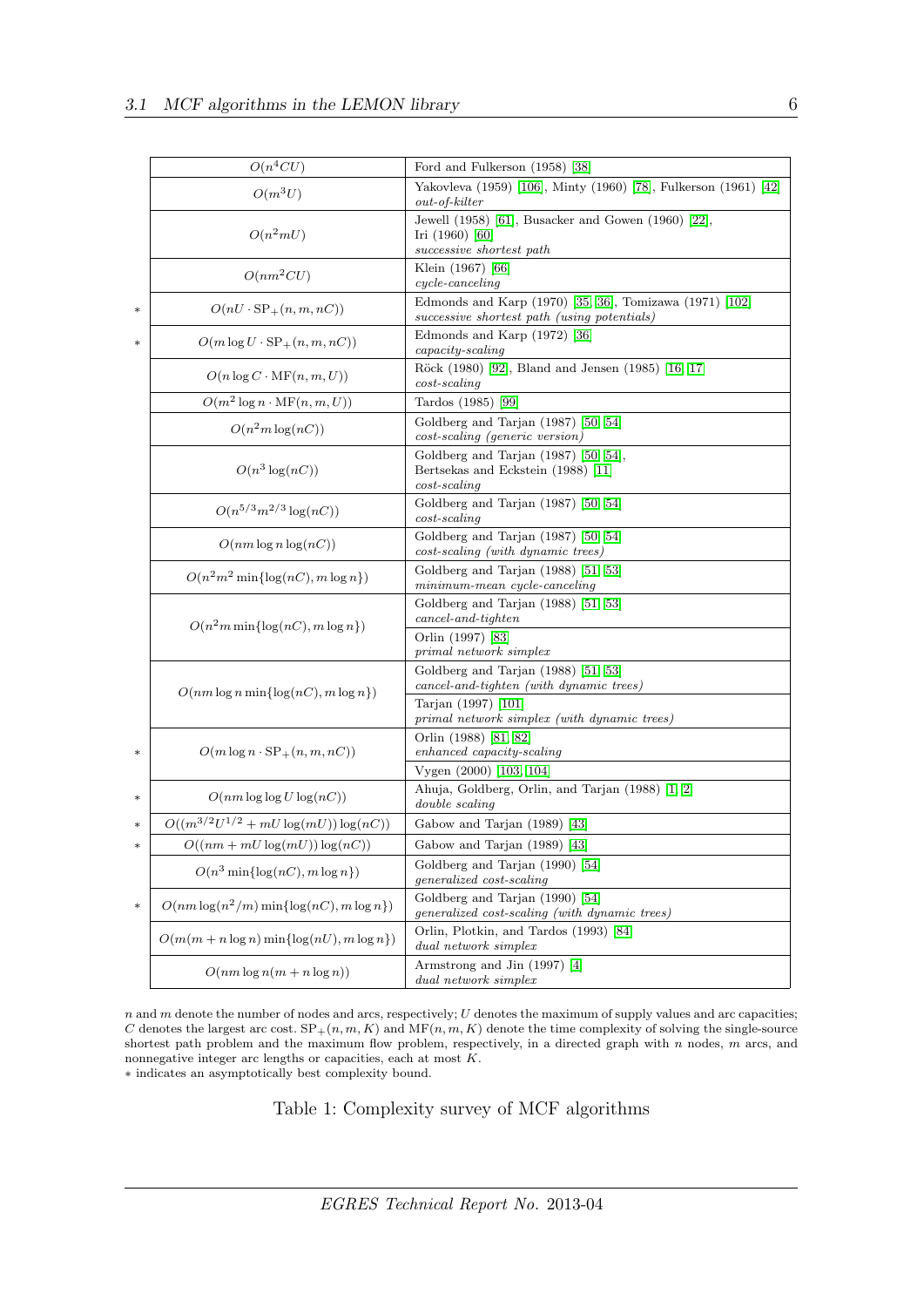Many variants of this approach have been developed by applying different rules for cycle selection (see, e.g., [\[105,](#page-39-5) [6,](#page-32-8) [53,](#page-35-8) [97\]](#page-38-8)). These algorithms have quite different theoretical and practical behavior; some of them run in polynomial or even strongly polynomial time. Moreover, the primal network simplex algorithm (see Section [3.1.7\)](#page-12-0) can also be viewed as a particular variant of the cycle-canceling method.

LEMON provides three cycle-canceling algorithms. One of them, which we call  $sim$ ple cycle-canceling (SCC), identifies negative cycles using the Bellman–Ford algorithm with successively increased limit on the number of its iterations. The worst-case time complexity of this method is  $O(nm^2CU)$  (using the notations defined in Section [2\)](#page-3-0).

### 3.1.2 MMCC – Minimum-mean cycle-canceling algorithm

Goldberg and Tarjan [\[51,](#page-35-7) [53\]](#page-35-8) devised this famous special variant of the cycle-canceling method, which selects a negative cycle of minimum mean cost at each iteration. It is the simplest strongly polynomial-time MCF algorithm; it performs  $O(nm^2 \log n)$ iterations for arbitrary real-valued arc costs and  $O(nm \log(nC))$  iterations for integer arc costs (see, e.g., [\[53,](#page-35-8) [49,](#page-35-4) [3,](#page-32-0) [93,](#page-38-0) [68\]](#page-36-1)).

The MMCC algorithm relies on finding minimum-mean directed cycles in a graph. This optimization problem has also been studied for a long time, and various algorithms have been developed for solving it. Comprehensive experimental studies can be found in [\[31,](#page-34-10) [30,](#page-34-11) [44\]](#page-35-10). In the MMCC implementation, we use a combination of Howard's policy-iteration algorithm (see [\[59,](#page-36-9) [30\]](#page-34-11)) and the algorithm of Hartmann and Orlin [\[57\]](#page-36-10). This combined method is quite efficient in practice and also ensures the best strongly polynomial time bound  $O(nm)$ . Therefore, the overall complexity of the MMCC algorithm is  $O(n^2m^2 \min{\{\log(nC), m \log n\}})$  for the MCF problem with integer data.

#### 3.1.3 CAT – Cancel-and-tighten algorithm

This algorithm is also due to Goldberg and Tarjan [\[51,](#page-35-7) [53\]](#page-35-8). It improves on the MMCC method by maintaining node potentials to make the detection of negative residual cycles easier and faster. The CAT algorithm proceeds by ensuring  $\epsilon$ -optimality of the current solution for successively smaller values of  $\epsilon \geq 0$  until it becomes optimal. At every iteration, two main steps are performed. In the cancel step, directed cycles consisting entirely of arcs with negative reduced cost are successively canceled until no such cycle exists. In the tighten step, the node potentials are modified in order to introduce new arcs of negative reduced cost and to decrease  $\epsilon$  to at most  $(1 - 1/n)$ times its former value.

We implemented the cancel step using a straightforward method, which is based on a depth-first search and has a worst-case complexity of  $O(nm)$ . Although it could be improved to run in  $O(m \log n)$  time using dynamic tree data structures (see [\[53\]](#page-35-8) and [\[96\]](#page-38-9)), we did not implement this variant since the cycle-canceling algorithms turned out to be slow in practice.

The tighten step can be carried out in  $O(m)$  time using a topological ordering of the nodes. However, this method does not ensure strongly polynomial bound on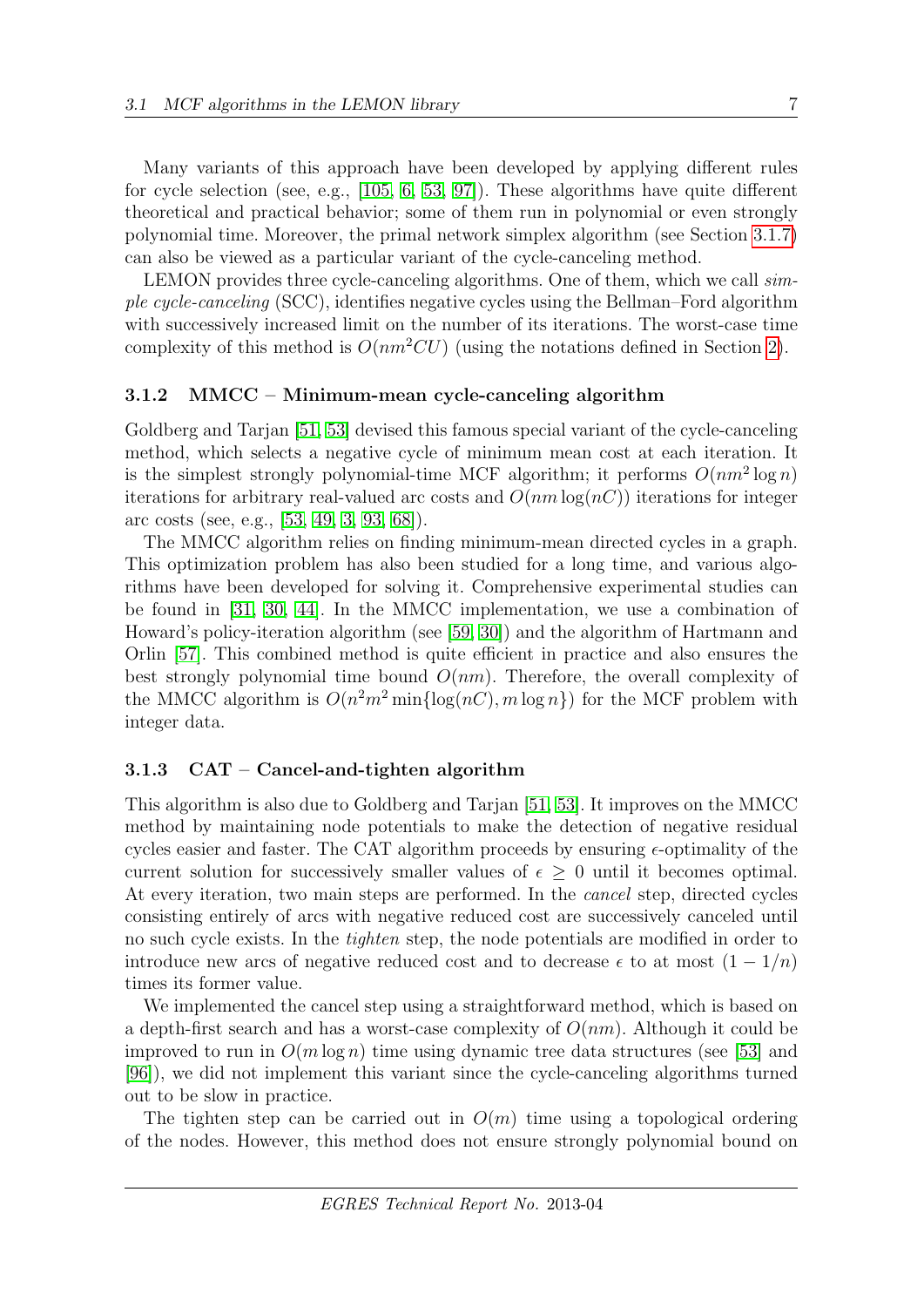the number of iterations. Therefore, after every k iterations, the parameter  $\epsilon$  is set to its smallest possible value using a minimum-mean cycle computation. Goldberg and Tarjan [\[53\]](#page-35-8) suggest to use  $k = n$  (to preserve the amortized running time  $O(m)$ ) of the tighten step), but we use  $k = \lfloor \sqrt{n} \rfloor$  since it turned out to be more efficient in practice. The minimum-mean cycle computations are carried out using the same combined method that was applied in the MMCC algorithm.

The CAT algorithm performs  $O(n \min\{\log(nC), m \log n\})$  iterations, and thus our implementation runs in  $O(n^2m \min{\log(nC)}, m \log n)$  time for the MCF problem with integer data.

#### 3.1.4 SSP – Successive shortest path algorithm

This is another fundamental MCF algorithm, which solves the problem by a sequence of shortest path computations. The initial version of this method was devised independently by Jewell [\[61\]](#page-36-6), Iri [\[60\]](#page-36-7), and Busacker and Gowen [\[22\]](#page-33-11). Later, Edmonds and Karp [\[35,](#page-34-9) [36\]](#page-34-5) and Tomizawa [\[102\]](#page-39-1) independently suggested the utilization of node potentials to ensure nonnegative arc costs throughout the algorithm, which greatly improves its performance both in theory and in practice.

The SSP algorithm applies a dual approach. It maintains an optimal pseudoflow along with corresponding node potentials and attempts to achieve feasibility. At each iteration, it selects a node v with  $e_v > 0$  and augments flow from node v to a node w with  $e_w < 0$  along a shortest path in the residual network with respect to the reduced arc costs. The node potentials are then increased by the computed shortest path distances to preserve the reduced cost optimality conditions (see Theorem [2.2\)](#page-4-1). The algorithm terminates after  $O(nU)$  iterations.

The practical performance of the SSP algorithm mainly depends on the shortest path computations. Our implementation uses Dijkstra's algorithm with binary heap data structure (other heap structures were also tested, but they did not turn out to be more robust in practice). Therefore, an iteration is performed in  $O(m \log n)$  time and the overall worst-case complexity of our SSP code is  $O(nmU \log n)$ . An essential improvement of the algorithm is also applied as it is discussed in [\[3\]](#page-32-0). At every iteration, Dijkstra's algorithm is terminated once it permanently labels the deficit node  $w$ , and the potentials are modified accordingly. Furthermore, we use an efficient representation of the residual network that allows fast traversal of the outgoing arcs of a node, which is crucial for the shortest path computations.

#### 3.1.5 CAS – Capacity-scaling algorithm

This is an improved version of the SSP method, which was developed by Edmonds and Karp [\[36\]](#page-34-5) as the first weakly polynomial-time MCF algorithm. This method performs capacity-scaling phases to ensure that the path augmentations carry sufficiently large amounts of flow, which often reduces the number of iterations. In a  $\Delta$ -scaling phase, each path augmentation delivers  $\Delta$  units of flow from a node v with  $e_v > \Delta$  to a node w with  $e_w \leq -\Delta$ . When no such augmenting path is found, the value of  $\Delta$  is halved, and the algorithm proceeds with the next phase. At the end of the phase with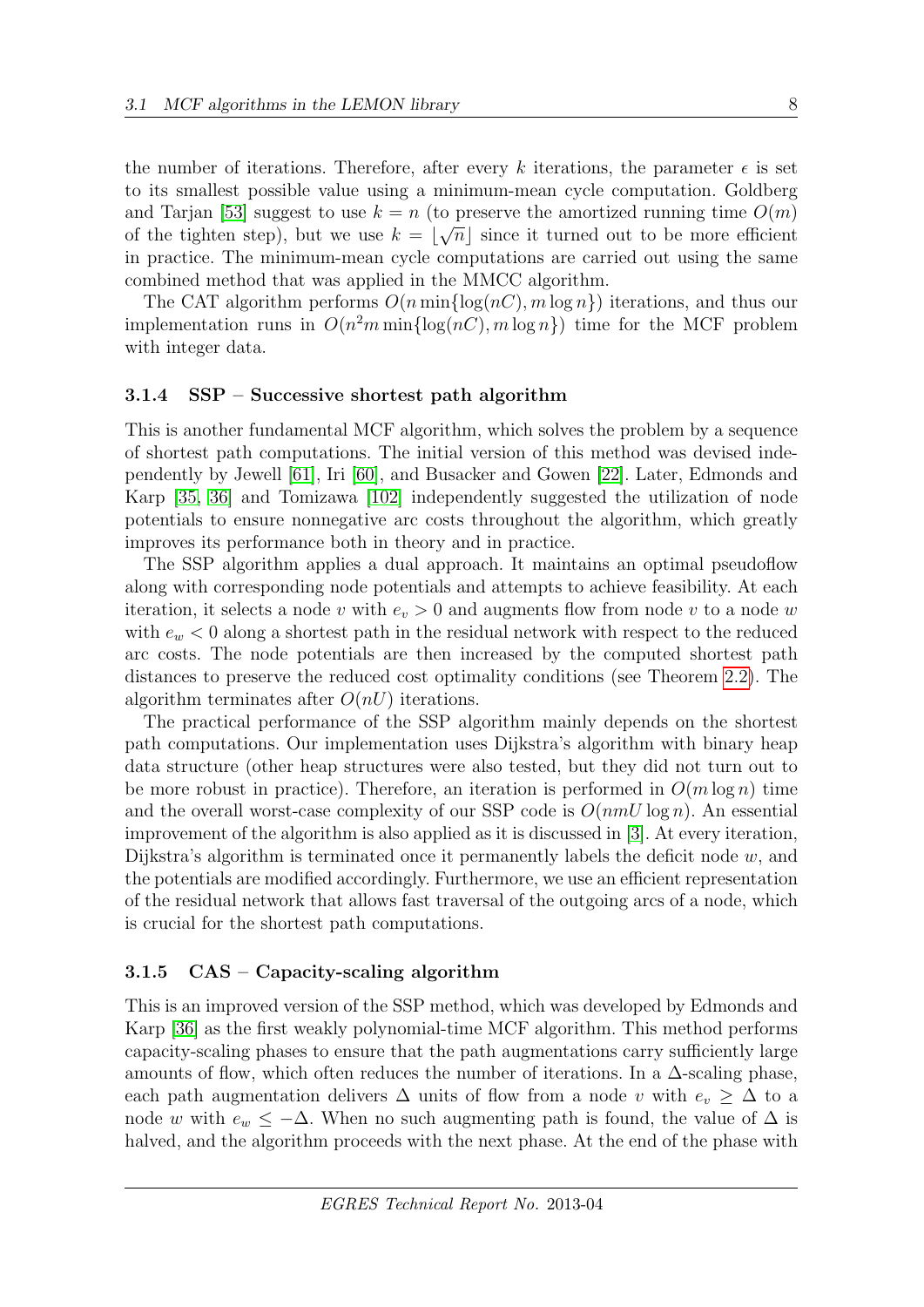$\Delta = 1$ , an optimal solution is found.

The CAS algorithm performs  $O(m \log U)$  iterations under the additional assumption that a directed path of sufficiently large capacity exists between each pair of nodes. Although this condition can easily be achieved by a simple extension of the underlying network, we decided to avoid this transformation. As a result, more units of excess may remain at the end of a  $\Delta$ -scaling phase, but we allow the path augmentations of subsequent phases to deliver more units of flow than the current value of ∆. The polynomial running time is thereby not guaranteed, but our experiments showed that this version does not perform more path augmentations and runs significantly faster in practice.

Our implementation uses a scaling factor  $\alpha$  other than two, that is,  $\Delta$  is initially set to  $\alpha^{\lfloor \log_\alpha U \rfloor}$  and divided by  $\alpha$  at the end of each phase. We use  $\alpha = 4$  by default, as it turned out to provide the best overall performance. The CAS algorithm has much in common with the SSP method, hence similar data structures and algorithmic improvements are applied in its implementation.

#### <span id="page-9-0"></span>3.1.6 COS – Cost-scaling algorithm

The cost-scaling technique was first proposed independently by Röck [\[92\]](#page-38-7) and Bland and Jensen [\[16,](#page-33-3) [17\]](#page-33-4). Goldberg and Tarjan [\[50,](#page-35-6) [54\]](#page-36-8) improved on these methods by also utilizing the concept of  $\epsilon$ -optimality and developed an algorithm that has turned out to be among most efficient ones, both in theory and in practice.

The COS algorithm performs  $\epsilon$ -phases for successively smaller values of  $\epsilon$  until  $\epsilon$  < 1/n. In each phase, a refine procedure is applied to transform an  $\epsilon$ -optimal solution into an  $(\epsilon/\alpha)$ -optimal solution for a given scaling factor  $\alpha > 1$ .

The refine procedure first converts the  $\epsilon$ -optimal flow x to an optimal pseudoflow. The value of  $\epsilon$  is then divided by  $\alpha$  and the pseudoflow x is gradually transformed into a feasible flow again, but in a way that preserves  $\epsilon$ -optimality for the new value of  $\epsilon$ . This is achieved by performing a sequence of local push and relabel operations similarly to the well-known push-relabel algorithm for the maximum flow problem, which is also due to Goldberg and Tarjan [\[52\]](#page-35-11).

Given a pseudoflow x and a potential function  $\pi$ , a node i is called active if  $e_i > 0$ and a residual arc ij is called *admissible* if  $c_{ij}^{\pi} < 0$ . A basic operation selects an active node v and either *pushes* flow on an admissible residual arc vw or if no such arc exists, relabels node  $v$ . It means that the potential of node  $v$  is decreased by the largest possible amount that does not violate the  $\epsilon$ -optimality conditions. This operation introduces new admissible outgoing arcs at node  $v$  and thereby allows subsequent push operations to carry the remaining excess of this node. The refine procedure terminates when no active node remains in the network, and hence an  $\epsilon$ -optimal feasible solution is obtained (since the basic operations preserve  $\epsilon$ -optimality).

The generic version of the refine procedure takes  $O(n^2m)$  time. As the number of  $\epsilon$ -scaling phases is  $O(\log(nC))$ , the COS algorithm runs in weakly polynomial time  $O(n^2m \log(nC))$ . Goldberg and Tarjan [\[54\]](#page-36-8) also developed special versions of improved running time bounds by applying particular selection rules of the basic operations and using complex data structures. The best variant runs in strongly polynomial time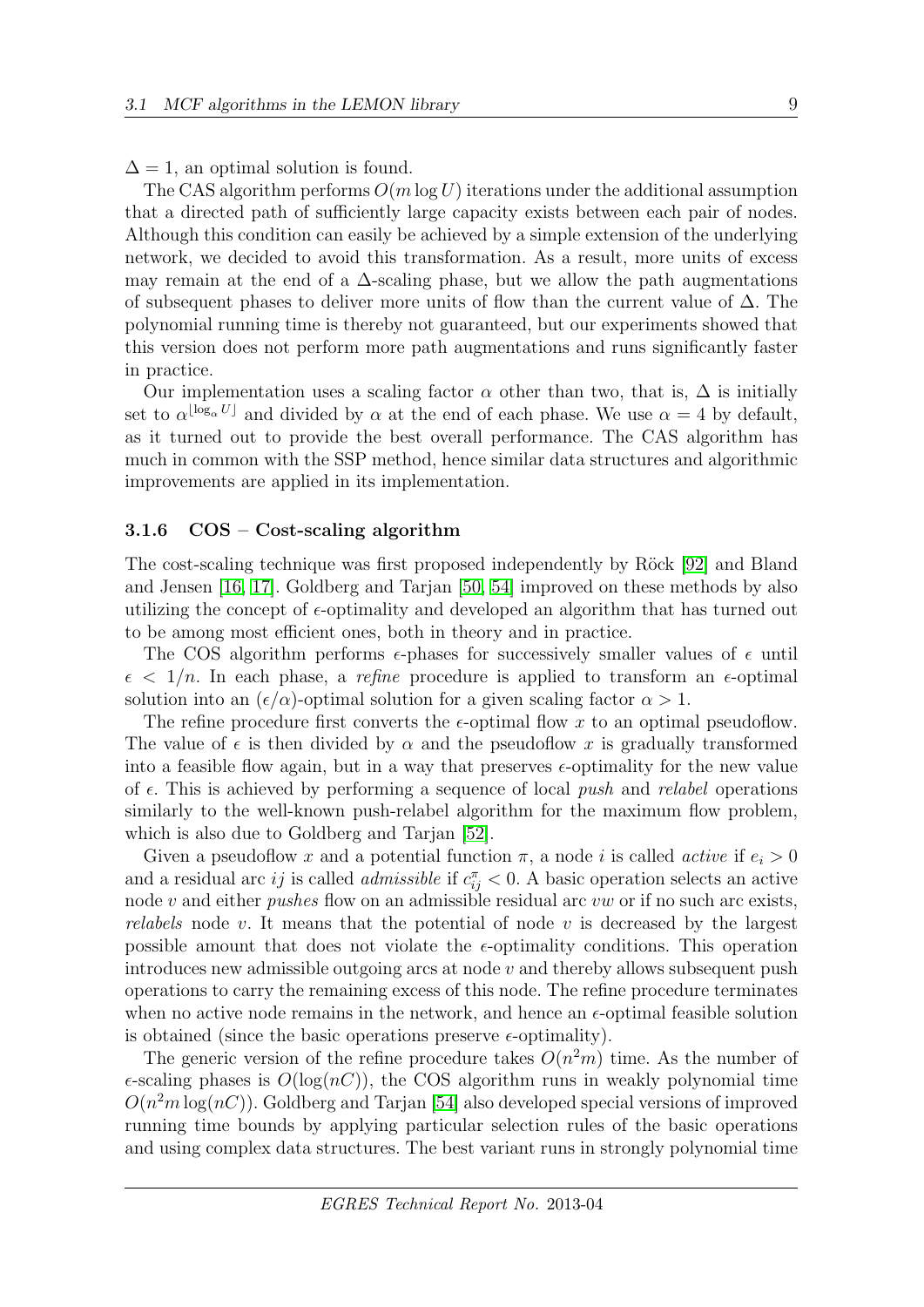$O(nm \log(n^2/m) \min\{\log(nC), m \log n\}).$ 

We implemented three variants of the COS algorithm that perform the refine procedure rather differently. We first discuss the standard push-relabel implementation, and only the differences are presented for the other two variants.

Push-relabel method This implementation is based on the generic version of the COS algorithm and hence performs local push and relabel operations. Its practical performance highly depends on the application of various effective heuristics and other improvements. Such ideas are discussed in [\[48,](#page-35-1) [46,](#page-35-2) [21\]](#page-33-6). In fact, most of these improvements are analogous to similar techniques devised for the push-relabel maximum flow algorithm (see, e.g., [\[23\]](#page-33-12)). In the followings, we briefly present the improvements we applied.

The bottleneck of the COS algorithm corresponds to searching for admissible arcs for the basic operations. Therefore, we apply the same representation of the residual network as for the SSP and CAS algorithms. Furthermore, we maintain a current arc pointer for each node, which is a standard technique for making these arc searches even faster.

We also apply a well-known technique to overcome the issue that the generic COS algorithm performs internal computations with non-integer values of  $\epsilon$  and non-integer node potentials. All arc costs are multiplied by  $\alpha n$  for a given integer scaling factor  $\alpha \geq 2$ , and  $\epsilon$  is also scaled accordingly. Initially,  $\epsilon$  is set to  $\alpha^{\lceil \log_{\alpha}(anC) \rceil}$  and is divided by  $\alpha$  in each phase until  $\epsilon = 1$ . Thereby, it is ensured that all computations operate solely on integer numbers, which improves the performance of the operations and avoids potential numerical issues.

The optimal value of  $\alpha$  depends on the heuristics applied in the algorithm and on the problem instance, as well. Our experiments showed that its optimal value is usually between 8 and 24, and the differences are typically moderate, thus we use  $\alpha = 16$  by default.

The strategy for selecting an active node for the next basic operation is essential. We experimented with a few variants, including the so-called wave implementation, but the simple FIFO selection rule turned out to be the most robust (as it is also observed in  $[46, 21]$  $[46, 21]$ .

In addition to these improvements, we also applied three complex heuristics out of the four proposed in [\[48,](#page-35-1) [46\]](#page-35-2).

The potential refinement (or price refinement) heuristic introduces an additional step at the beginning of each phase to check if the current solution is already  $(\epsilon/\alpha)$ -optimal. This step attempts to adjust the potentials to satisfy the  $(\epsilon/\alpha)$ -optimality conditions, but without modifying the flow. If it succeeds, the refine procedure is skipped and the next phase begins. Our results also verified that this heuristic substantially improves the overall performance of the algorithm in most cases.

Another variant of this heuristic performs a minimum-mean cycle computation at the beginning of each phase to determine the smallest  $\epsilon$  for which the current flow is  $\epsilon$ -optimal and computes corresponding node potentials. However, our experiments showed that an efficient implementation of the former variant of the heuristic is clearly superior to this one, which contradicts the results of [\[21\]](#page-33-6).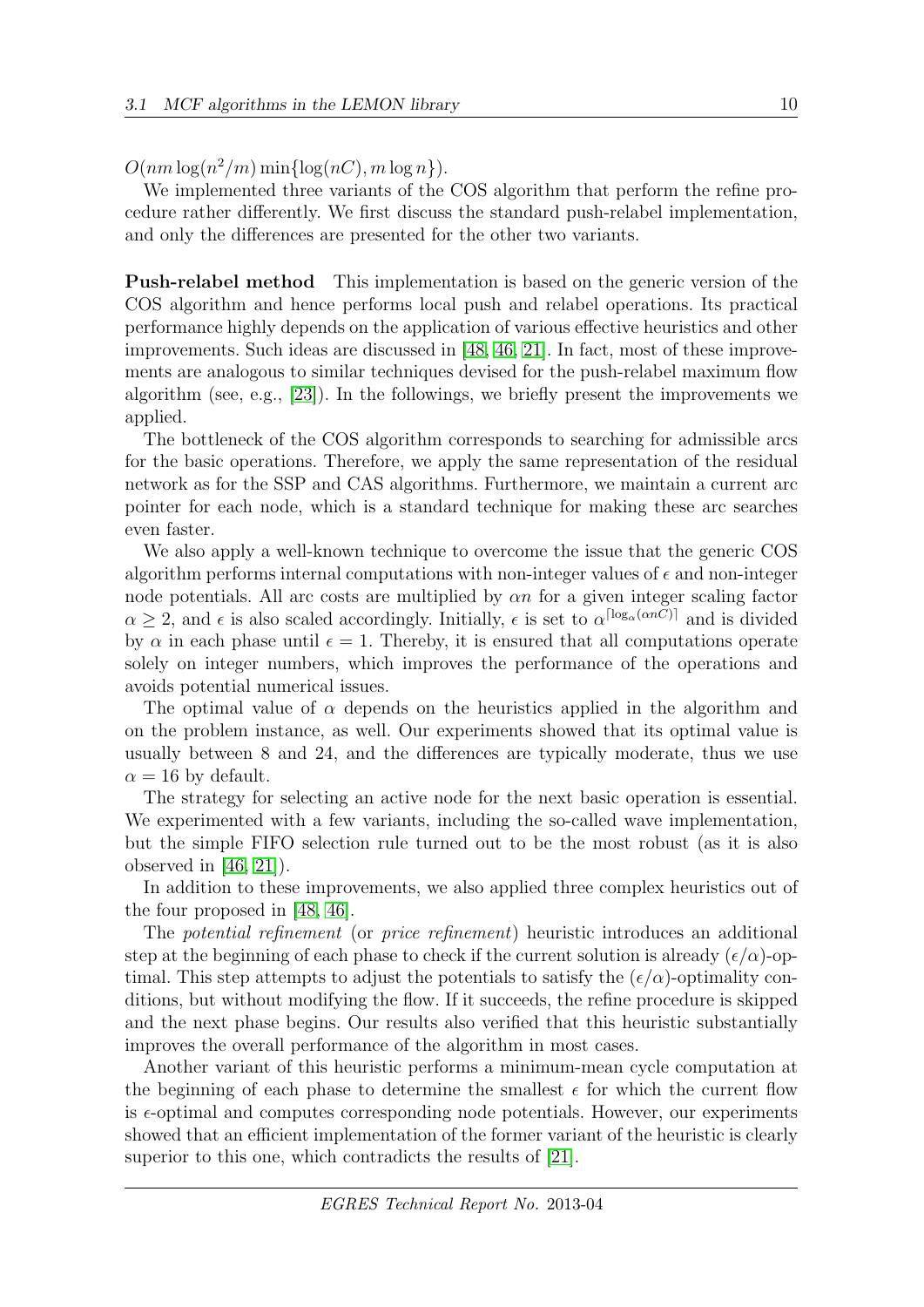The global update heuristic performs relabel operations on several nodes at once by iteratively applying the following operation. Let  $S \subset V$  denote a set of nodes such that all deficit nodes are in S, but at least one active node is in  $V \setminus S$ . If no admissible arc enters S, then the potential of every node in S can be increased by  $\epsilon$  without violating the  $\epsilon$ -optimality conditions. This heuristic turned out to greatly improve the efficiency of the COS algorithm on some problem classes, although it does not help to much or even slightly worsens the performance on other instances.

The *push-look-ahead* heuristic attempts to avoid pushing flow from node i to node j when a subsequent push operation is likely to send this amount of flow back to node  $i$ . To achieve this, only a limited amount of flow is allowed to be pushed into a node  $j$ , and the relabel operation is extended to those nodes at which this limitation is applied regardless of their current excess values. In most cases, this heuristic significantly decreases the number of push operations.

Another heuristic, the speculative arc fixing, is also proposed in [\[48,](#page-35-1) [46\]](#page-35-2). Although this heuristic would most likely improve the performance of our implementation, as well, we did not implement it until now, mainly because it seems to be rather involved and sensitive to parameter settings.

Augment-relabel method This variant of the COS algorithm performs path augmentations instead of local push operations, but relabeling is heavily used to find augmenting paths. At each step of the refine procedure, this method selects an active node  $v$  and performs a depth-first search on the admissible arcs to find an augmenting path to a deficit node w. Whenever the search process has to step back from a node  $i$ , then this node is relabeled.

The flow augmentation on the admissible paths can be performed in two natural ways. We can either push the same amount of flow on each arc of the path or push the maximum possible amount of flow on each arc independently. According to our experiments, the latter variant performs slightly better, thus it is applied in our implementation.

Note that these path search and flow augmentation procedures correspond to particular sequences of local push and relabel operations. However, the actual push operations are carried out in a delayed and more guided manner, in aware of an admissible path to a deficit node. This helps to avoid such problems for which the push-lookahead heuristic is devised (see above), but a lot of work may be required to find augmenting paths, especially if they are long.

In this implementation, we used the same data representation, improvements, and heuristics as for the push-relabel variant except for the push-look-ahead heuristic.

Partial augment-relabel method The third implementation of the COS algorithm can be viewed as an intermediate approach between the other two variants. It is based on the partial augment-relabel algorithm recently proposed by Goldberg [\[47\]](#page-35-3) as a novel variant of the push-relabel algorithm for solving the maximum flow problem. As this method turned out to be highly efficient and robust in practice, Goldberg also suggests the utilization of the idea in the MCF context, but he does not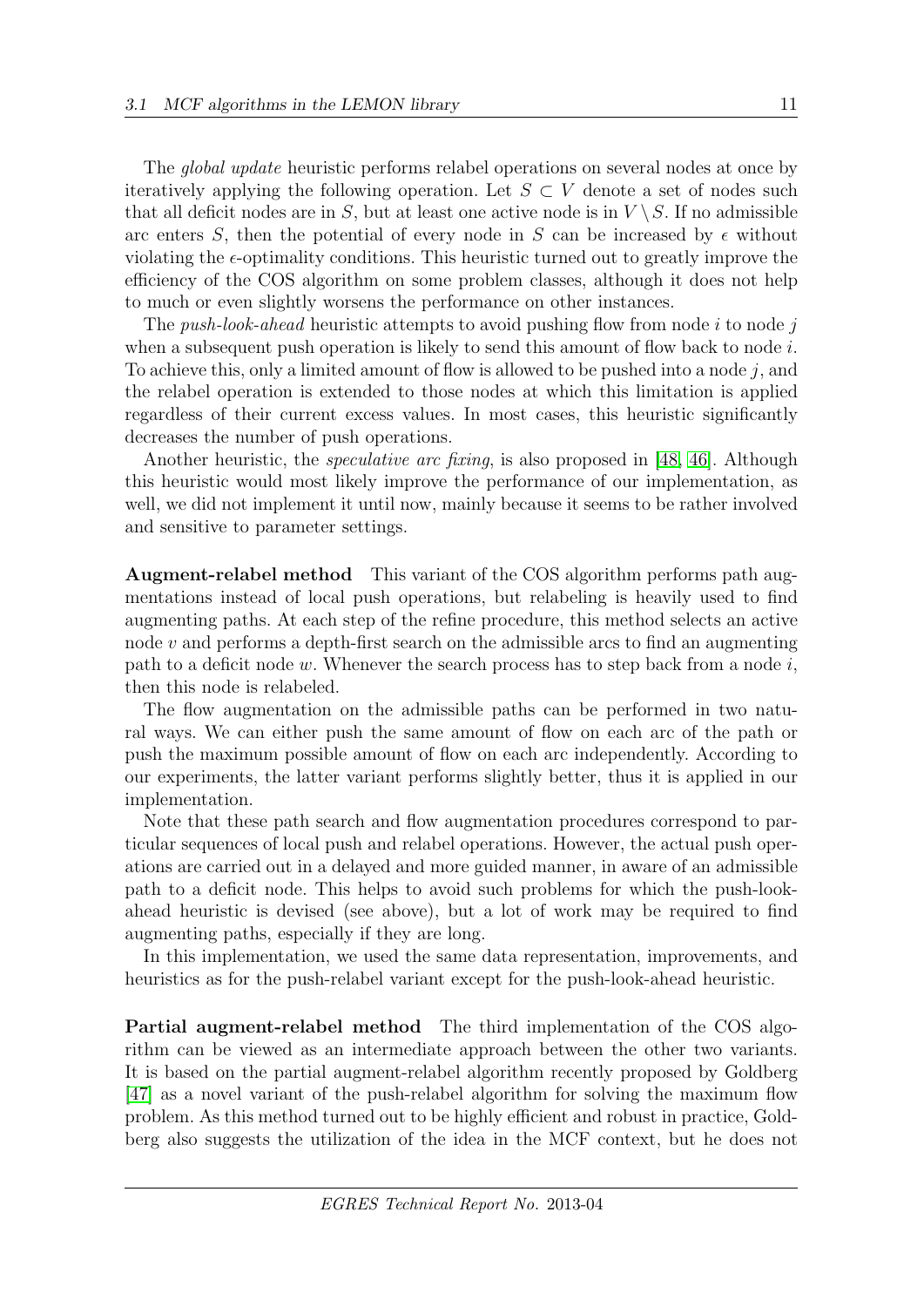investigate it. Our implementation of the COS algorithm, to the author's knowledge, is the first to incorporate this technique.

The partial augment-relabel implementation of the COS algorithm is quite similar to the augment-relabel variant, but it limits the length of the augmenting paths. The path search process is stopped either if a deficit node is reached or if the length of the path reaches a given parameter  $k \geq 1$ . In fact, the push-relabel and augment-relabel variants are special cases of this approach with  $k = 1$  and  $k = n - 1$ , respectively. Our code uses  $k = 4$  by default, just like Goldberg's maximum flow implementation, as it results in a quite robust algorithm in the MCF context, as well.

Apart from the length limitation for the augmenting paths, this variant is exactly the same as the augment-relabel method. (Actually, they have a common implementation but with different values of the parameter  $k$ .) However, the partial augmentrelabel technique attains a good compromise between the former two approaches and turned out to be superior to them. We refer to this implementation as COS in the followings.

#### <span id="page-12-0"></span>3.1.7 NS – Network simplex algorithm

The primal network simplex (NS) algorithm is one of the most popular solution methods for the MCF problem. It is a specialized version of the well-known linear programming (LP) simplex method that exploits the network structure of the MCF problem and performs the basic operations directly on the graph representation. The LP variables correspond to the arcs of the graph, and the LP bases are represented by spanning trees.

The NS algorithm was devised by Dantzig [\[28,](#page-34-12) [29\]](#page-34-4), the inventor of the LP simplex method. Although the generic version of the algorithm does not run in polynomial time, it turned out to be rather effective in practice. Therefore, subsequent research has focused on efficient implementation of the NS algorithm (see [\[98,](#page-38-10) [45,](#page-35-0) [19,](#page-33-0) [8,](#page-32-9) [64,](#page-36-11) [56,](#page-36-3) [74\]](#page-37-0)). Furthermore, researchers also developed particular variants of both the primal and the dual network simplex methods that run in polynomial time (see [\[80,](#page-37-10) [85,](#page-37-11) [100,](#page-39-6) [55,](#page-36-12) [84,](#page-37-9) [4,](#page-32-7) [83,](#page-37-6) [101\]](#page-39-2)). Detailed discussion of the NS method can be found in, for example, [\[3\]](#page-32-0) and [\[63\]](#page-36-13).

The NS algorithm is based on the concept of spanning tree solutions. Such a solution is represented by a partitioning of the arc set A into three subsets  $(T, L, U)$  such that each arc in  $L$  has flow fixed at zero, each arc in  $U$  has flow fixed at the capacity of the arc, and the arcs in  $T$  form an (undirected) spanning tree of the network with flow values not restricted to the lower or upper bound. If an instance of the MCF problem has an optimal solution, then it also has an optimal spanning tree solution, which can be found by successively transforming a spanning tree solution to another one. These solutions actually correspond to the LP basic feasible solutions of the problem.

The LP simplex method maintains a basic feasible solution and gradually improves its objective function value by small transformations, known as pivots. Accordingly, the primal NS algorithm throughout maintains a spanning tree solution of the MCF problem and successively decreases the total cost of the flow until it becomes optimal. Node potentials are also maintained such that the reduced cost of each arc in the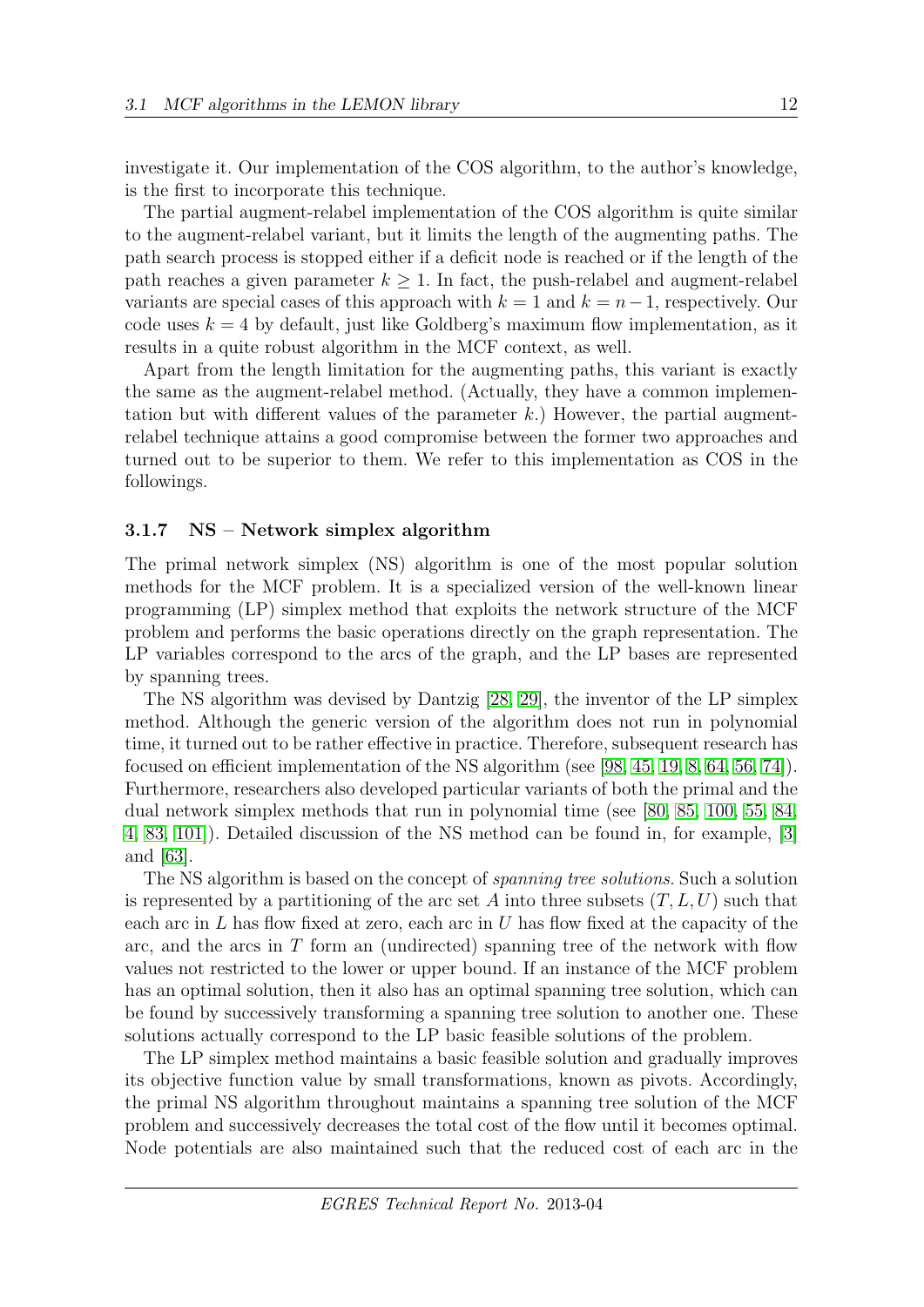spanning tree is zero. At each iteration, a non-tree arc violating the optimality conditions is added to the current spanning tree, which uniquely determines a negative-cost residual cycle. This cycle is canceled by augmenting flow on it and a tree arc corresponding to a saturated residual arc is removed from the tree. The tree structure is then updated, and the node potentials are adjusted accordingly. This whole operation transforming a spanning tree solution to another one is called pivot. If no suitable entering arc can be found, the current flow is optimal and the algorithm terminates.

In fact, the NS algorithm can also be viewed as a particular variant of the cyclecanceling algorithm. Due to the sophisticated method of maintaining spanning tree solutions, however, a negative cycle can be found and canceled much faster (in  $O(m)$ ) time).

Similarly to the LP simplex method, degeneracy is also a crucial issue for the NS algorithm. In many cases, a cycle of zero residual capacity is found in a pivot step, and hence the flow cost cannot be decreased, only the spanning tree is modified. Degeneracy not only worsens the performance of the algorithm, but its finiteness is even not guaranteed. A simple and popular technique to overcome these issues is to ensure that the spanning tree solution is strongly feasible at each iteration. It means that a positive amount of flow can be sent from each node to a designated root node of the spanning tree along the tree path. For the details, see [\[27,](#page-34-13) [7,](#page-32-10) [3\]](#page-32-0).

Spanning tree data structures The representation of spanning tree solutions is essential to implement the NS algorithm efficiently. Several storage schemes have been developed for this purpose along with efficient methods for updating them during the pivot operations (see [\[62,](#page-36-14) [98,](#page-38-10) [45,](#page-35-0) [8,](#page-32-9) [64,](#page-36-11) [3\]](#page-32-0)).

We implemented the primal NS algorithm with two spanning tree storage techniques. The first one is usually referred to as the ATI ( $Augmented ThreadIndex)$ ) method and represents a spanning tree as follows. The tree has a designated root node, and three indices are stored for each node: the depth of the node in the tree, the index of its parent node, and a so-called thread index that is used to define a depth-first traversal of the spanning tree. It is a quite popular method, which is discussed in detail in [\[63\]](#page-36-13) and [\[3\]](#page-32-0).

The ATI technique has an improved version, which is due to Barr, Glover, and Klingman  $[8]$  and is usually referred to as the XTI (*eXtended Threaded Index*) method. The XTI scheme replaces the depth index by two indices for each node: the number of successors of the node in the tree and the last successor of the node according to the traversal defined by the thread indices. This modification allows faster update process since a tree alteration of a single pivot usually modifies the depth of several nodes in subtrees that are moved from a position to another one, while the set of successors is typically modified only for much fewer nodes.

We implemented the XTI scheme with an additional improvement that a reverse thread index is also stored for each node to represent the depth-first traversal as a doubly-linked list. This modification turned out to substantially improve the performance of the update process. In fact, the inventors of the XTI technique also discussed this extension [\[8\]](#page-32-9), but they did not apply it in order to reduce the memory requirements of the representation.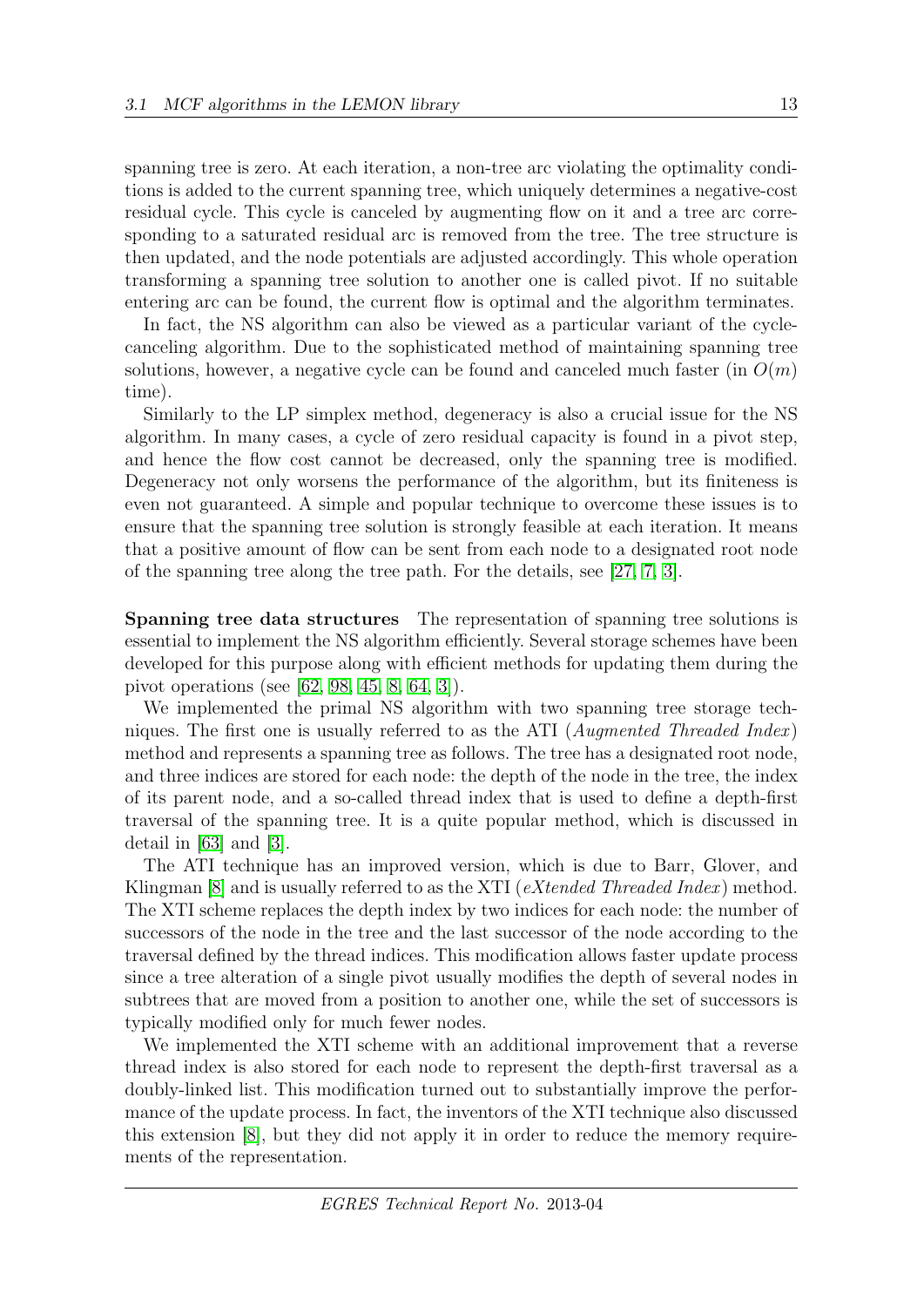Although the XTI labeling method is not as widely known and popular as the simpler ATI method, our experiments showed that it is much more efficient on all problem instances, so the final version of our code only implements the XTI technique.

Initialization The NS algorithm also requires an initial spanning tree solution to start with. It is possible to transform any feasible solution to a spanning tree solution, and the required tree indices can also be computed by a depth-first traversal of the tree arcs. However, artificial initialization is more common in practice. It means that the underlying network is extended with an artificial root node and additional arcs connecting this node and the original nodes in a way that a strongly feasible spanning tree solution can easily be constructed. We apply this method as it is much easier and usually provides better overall performance than starting with a non-artificial solution.

Pivot rules One of the most crucial aspects of the NS algorithm is the selection of entering arcs for the pivot operations. The applied method affects the "goodness" of the entering arcs and thereby the number of iterations as well as the average time required for selecting an entering arc, which is a dominant part of each iteration.

We implemented five pivot rules, which are briefly discussed in the followings. A nontree arc ij is called *eligible* if it violates the optimality conditions, that is, either  $x_{ij} = 0$ and  $c_{ij}^{\pi} < 0$  or  $x_{ij} = u_{ij}$  and  $c_{ij}^{\pi} > 0$  with respect to the current potential function  $\pi$ . We refer to  $|c_{ij}^{\pi}|$  as the *violation* of arc *ij*.

The two simplest pivot rules are the *best eligible* and the *first eligible* strategies. The former one always selects an eligible arc of maximum violation to enter the tree, while the latter one examines the arcs cyclically and selects the first eligible arc at each iteration. Neither of them provides good overall performance in practice.

The block search pivot rule was proposed by Grigoriadis [\[56\]](#page-36-3). This method cyclically examines certain subsets (blocks) of the arcs and selects the best eligible candidate among these arcs at each iteration. The block size  $B$  is an important parameter of this method. In fact, the previous two rules are special cases of this one with  $B = m$  and  $B = 1$ , respectively. Several sources suggest to set B proportionally to the number of arcs, for example, between  $1\%$  and  $10\%$  [\[56,](#page-36-3) [63\]](#page-36-13). However, our experiments showed that a much robust implementation can be achieved using  $B = \lfloor \sqrt{m} \rfloor$ .

The candidate list pivot rule is another well-known approach, which was proposed by Mulvey [\[79\]](#page-37-12). In a so-called major iteration, this method examines the arcs cyclically to build a list containing at most  $L$  eligible arcs. This list is then used by at most  $K$ subsequent iterations to select an arc of maximum violation among the candidates. If an arc becomes non-eligible, it is removed from the list. We obtained the best average running time using  $L = \lfloor \sqrt{m}/4 \rfloor$  and  $K = \lfloor L/10 \rfloor$ .

We also developed an improved version of the previous method, which we call altering candidate list pivot rule. It also maintains a candidate list, but it attempts to extend this list at each iteration and keeps only the several best candidates for the next one. At least one arc block of size B is examined at every iteration to extend the list with new eligible arcs. After that, an arc of maximum violation is selected to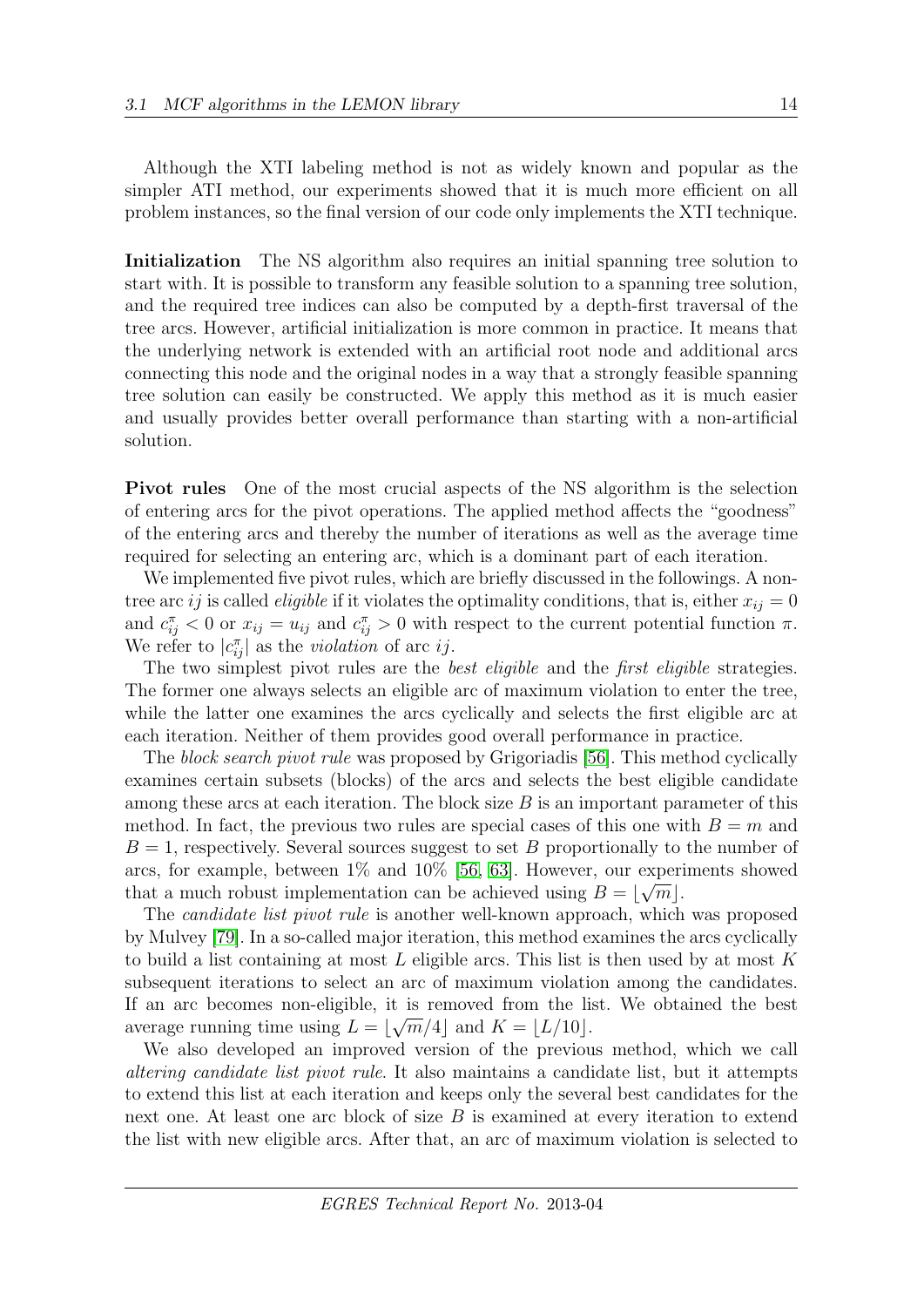enter the basis, and the list is truncated to contain at most H of the best candidate arcs. According to our measurements,  $B = \lfloor \sqrt{m} \rfloor$  and  $H = \lfloor B/100 \rfloor$  result in a rather robust implementation.

Our experimental results showed that the block search and the altering candidate list pivot rules are the most efficient for all classes of problem instances. Since the block search rule is simpler and turned out to be slightly more robust, it is our default pivot strategy, and we refer to this variant as NS in the followings.

## <span id="page-15-0"></span>3.2 Other MCF solvers

In the followings, we briefly introduce the MCF solvers that are compared to the implementations provided by the LEMON library. The MCFClass project [\[9\]](#page-32-2) was of great help for us in these experiments. This project features a common and flexible C++ interface for several MCF solvers, which are all considered in this paper. However, MCFClass does not support the latest versions of CS2 and MCFZIB, thus we used these two solvers directly.

## 3.2.1 CS2

CS2 is a highly robust, authoritative implementation of the cost-scaling push-relabel algorithm. It was written in C language by A.V. Goldberg and B. Cherkassky applying the improvements and heuristics described in [\[48,](#page-35-1) [46\]](#page-35-2). CS2 has been widely used as a benchmark for solving the MCF problem for a long time (see, e.g., [\[46,](#page-35-2) [74,](#page-37-0) [40\]](#page-34-0)). We used the latest version, CS2 4.6, which is available from the IG Systems, Inc. [\[26\]](#page-33-8). CS2 software can be used for academic research and evaluation purposes free of charge, but commercial use requires a license.

## 3.2.2 LEDA

LEDA is a comprehensive commercial  $C++$  library providing efficient implementations of various data types and algorithms [\[71,](#page-37-2) [77\]](#page-37-13). It is widely used in many application areas, such as telecommunication, scheduling, GIS, traffic planning, VLSI design, and computational biology. The MIN COST FLOW() procedure of the LEDA library implements the cost-scaling push-relabel algorithm similarly to CS2. We used LEDA 5.0 in our experiments. In fact, LEDA 5.1.1 was also tested, but its MCF method turned out to be slower than that of version 5.0.

## 3.2.3 MCFZIB

MCF is a network simplex code written in C language by A. Löbel  $[74]$  at the Zuse Institute Berlin (ZIB). We denote this solver as MCFZIB in order to differentiate it from the problem itself (similarly to the MCFClass project [\[9\]](#page-32-2)). This solver features both a primal and a dual network simplex implementation, from which the former one is used by default as it tends to be more efficient. It applies a usual data structure for representing the spanning tree solutions along with an improved version of the candidate list pivot rule, which is called multiple partial pricing (see [\[74\]](#page-37-0) for the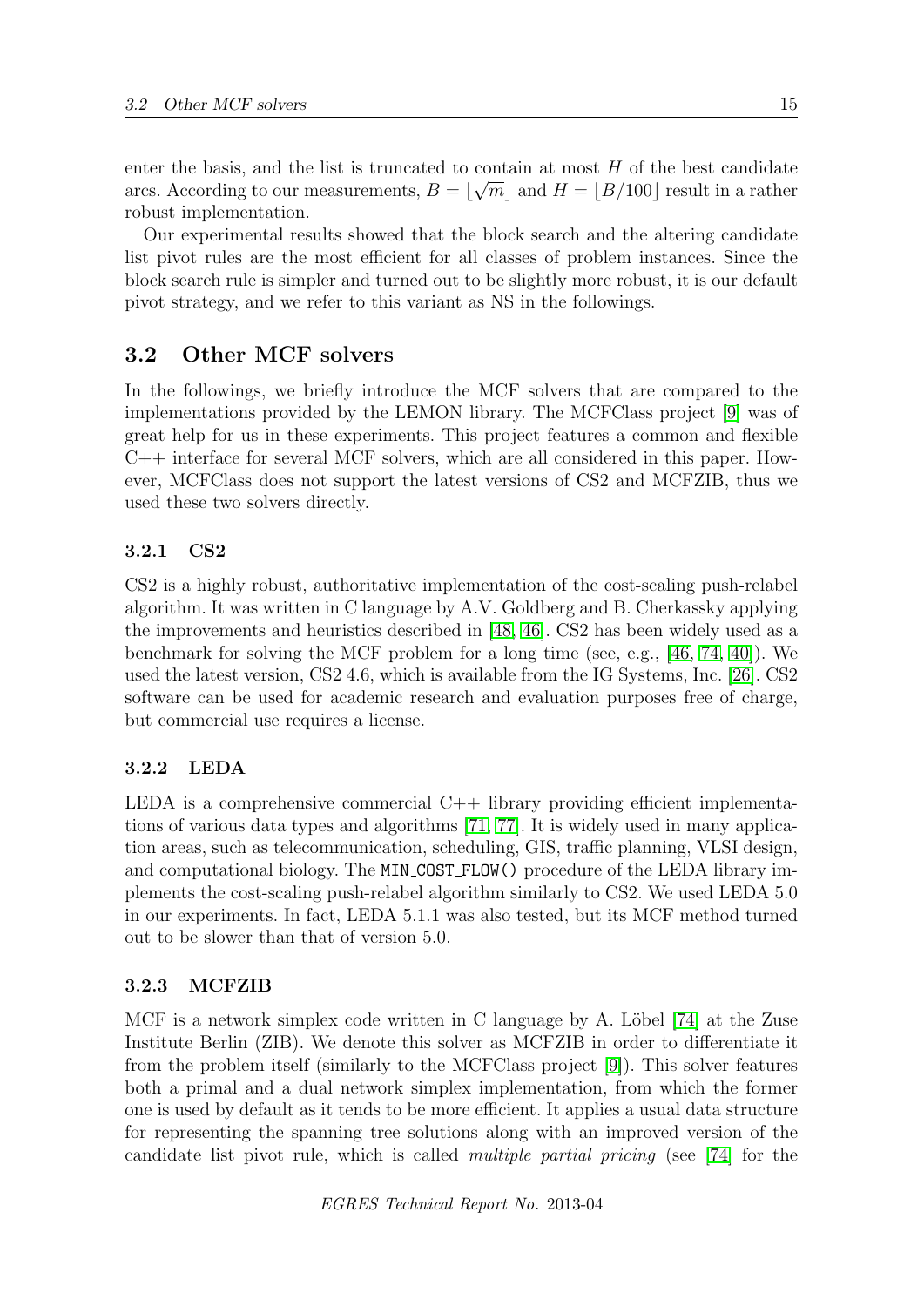details). This implementation has been shown to be rather efficient (see, e.g., [\[74,](#page-37-0) [40\]](#page-34-0)). We used the latest version, MCF 1.3, which is available for academic use free of charge, see [\[75\]](#page-37-3).

## 3.2.4 CPLEX

IBM ILOG CPLEX Optimization Studio [\[25\]](#page-33-9), usually referred to simply as CPLEX, is a well-known and powerful software package aimed at large-scale optimization problems. It provides efficient methods for solving different kinds of mathematical programming problems, including linear, mixed integer, and convex quadratic programming. The NETOPT module of CPLEX implements the primal network simplex algorithm for solving the MCF problem. We used this component through a "wrapper class" called MCFCplex, which is provided by the MCFClass project [\[9\]](#page-32-2). MCFCplex implements the common interface defined in this project using the CPLEX Callable Library. Although CPLEX is a comprehensive commercial software, it is available free of charge for academic use and for non-commercial research. We used its latest version, 12.4.

## 3.2.5 MCFSimplex

MCFSimplex is a recent, open-source software written by A. Bertolini and A. Frangioni in C++ language. It is available as part of the MCFClass project [\[9\]](#page-32-2) and can be used under the flexible LGPL license. This code implements both the primal and the dual network simplex algorithms, from which the former one is the default, as it is usually faster and more robust. MCFSimplex is reported to be reasonably efficient compared to other network simplex implementations, moreover, it can solve separable quadratic MCF problems, as well.

## 3.2.6 RelaxIV

RelaxIV is an efficient, authoritative implementation of the relaxation algorithm [\[13\]](#page-33-1). The original FORTRAN code was written by D.P. Bertsekas and P. Tseng [\[12,](#page-33-13) [14\]](#page-33-2) and is available at  $[10]$ . We used a  $C++$  translation of this code, which was made by A. Frangioni and C. Gentile and is available as part of the MCFClass project [\[9\]](#page-32-2). Similarly to CS2, the RelaxIV solver and its previous versions have been used in experimental studies for a long time (see, e.g., [\[12,](#page-33-13) [14,](#page-33-2) [74,](#page-37-0) [46,](#page-35-2) [40\]](#page-34-0)).

## 3.2.7 PDNET

PDNET implements the truncated primal-infeasible dual-feasible interior-point algorithm for solving linear network flow problems. It was written in Fortran and C lan-guage by L.F. Portugal, M.G.C. Resende, G. Veiga, J. Patrício, and J.J. Júdice [\[86,](#page-38-3) [88\]](#page-38-4). This solver can be used free of charge, its source code is available at [\[87\]](#page-38-5). For more information about interior-point network flow algorithms, see, for example, [\[90,](#page-38-2) [89,](#page-38-11) [91\]](#page-38-12).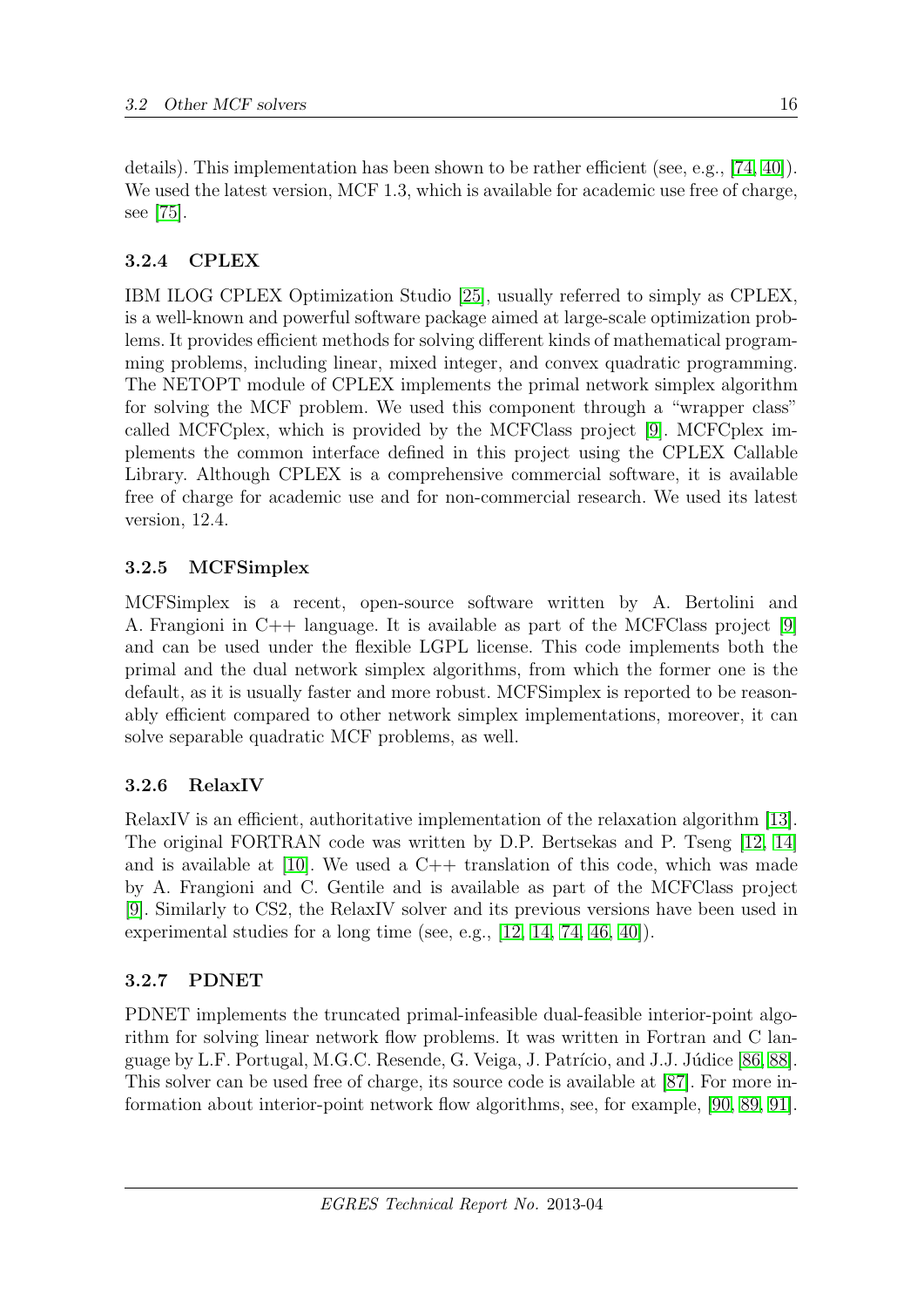## <span id="page-17-0"></span>4 Experimental study

This section presents an extensive computational analysis of all considered MCF solvers. First, we describe the problem families used for the experiments. In Section [4.2,](#page-20-0) we present a comparison of the algorithms implemented by the author in the LEMON library (see Section [3.1\)](#page-5-1). After that, we focus on the most efficient ones among these codes and compare them to other publicly available solvers presented in Section [3.2.](#page-15-0)

This study improves on [\[65\]](#page-36-4) by providing a more comprehensive evaluation of the fastest implementations, including three additional solvers: CPLEX, MCFSimplex, and PDNET. Although empirical analysis of MCF algorithms has always been of high interest (see [\[45,](#page-35-0) [19,](#page-33-0) [58,](#page-36-2) [5,](#page-32-1) [16,](#page-33-3) [17,](#page-33-4) [56,](#page-36-3) [13,](#page-33-1) [14,](#page-33-2) [15,](#page-33-5) [90,](#page-38-2) [48,](#page-35-1) [74,](#page-37-0) [46,](#page-35-2) [21,](#page-33-6) [40\]](#page-34-0)), the author is not aware of any recent study that is comparably extensive and considers networks up to millions of nodes and arcs. Benchmark results on such large graphs, however, turned out to be essential to draw appropriate conclusions.

## 4.1 Test setup

Our test suite comprises numerous networks of various size and characteristics. It can be accessed at <http://lemon.cs.elte.hu/trac/lemon/wiki/MinCostFlowData>.

Most of the problem instances were generated with standard random generators NETGEN, GRIDGEN, GOTO, and GRIDGRAPH, which are available as source codes at the FTP site of the First DIMACS Implementation Challenge [\[33\]](#page-34-1). We used these generators with similar parameter settings as previous works (e.g., [\[48,](#page-35-1) [15,](#page-33-5) [14,](#page-33-2) [74,](#page-37-0) [46,](#page-35-2) [21,](#page-33-6) [40\]](#page-34-0)), but we created larger networks, as well. Other problem families were also generated based on either real-life road networks or maximum flow problems arising in computer vision applications. All instances involve solely integer data.

We used LEMON 1.3 for this study, which is the latest release of the library. The versions of the other solvers we considered can be found in Section [3.2.](#page-15-0)

The presented experiments were conducted on a machine with AMD Opteron Dual Core 2.2 GHz CPU and 16 GB RAM (1 MB cache), running openSUSE 11.4 operating system. All codes were compiled with GCC 4.5.3 using -O3 optimization flag.

### 4.1.1 NETGEN instances

NETGEN is a classic and popular generator developed by D. Klingman, A. Napier, and J. Stutz [\[67,](#page-36-15) [33\]](#page-34-1). It produces random instances of the MCF problem and other network optimization problems. In fact, NETGEN is known to create relatively easy MCF instances.

We generated NETGEN networks as follows. Arc capacities and costs are selected uniformly at random from the ranges [1..1000] and [1..10000], respectively. The number of supply nodes and the number of demand nodes are both set to  $\sqrt{n}$  and the total or suppry nodes and the number of demand hodes are both set to  $\sqrt{n}$  and the total supply is set to  $1000\sqrt{n}$  (rounded to integer). The three problem families we used differ only in the density of the networks.

• NETGEN-8. Sparse networks;  $m = 8n$ .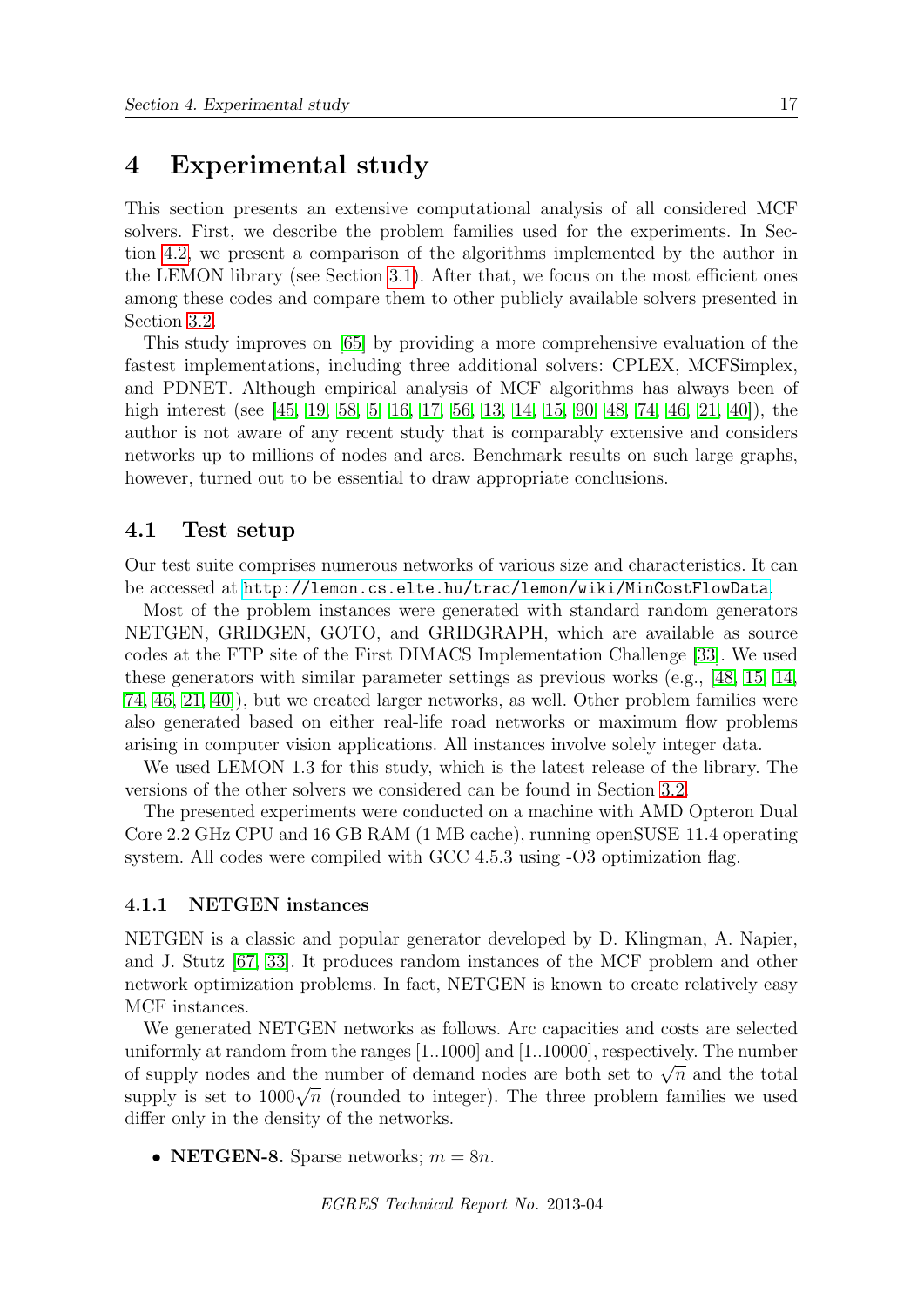- NETGEN-SR. Dense networks;  $m \approx n$ √  $\overline{n}$ .
- NETGEN-DEG. Networks of increasing density;  $n = 4096$  and m ranges from  $2n$  to  $n^2$ .

### 4.1.2 GRIDGEN instances

GRIDGEN is a random generator that produces grid-like networks. It was written by Y. Lee and J. Orlin (see [\[72,](#page-37-14) [33\]](#page-34-1)).

We used the same parameters for GRIDGEN as for the NETGEN families with We used the same parameters for GRIDGEN as for the NETGEN families with<br>the additional setting that the width of the underlying grid is set to  $\sqrt{n}$  for each GRIDGEN network. Actually, the shape of the grid did not turn out to be a significant parameter for GRIDGEN, since this generator selects the supply and demand nodes uniformly at random.

- GRIDGEN-8. Sparse networks;  $m = 8n$ .
- GRIDGEN-SR. Dense networks;  $m \approx n$ √  $\overline{n}$ .
- GRIDGEN-DEG. Networks of increasing density;  $n = 4096$  and m ranges from  $4n$  to  $n^2$ .

#### 4.1.3 GOTO instances

GOTO is another well-known generator for the MCF problem, which was developed by A.V. Goldberg [\[48,](#page-35-1) [33\]](#page-34-1) and intended to produce hard instances. The name of the generator stands for Grid On Torus, which reflects to the basic structure of the generated networks. Each GOTO instance has one supply node and one demand node and the supply value is adjusted according to the arc capacities.

As for the previous problem families, the maximum arc capacity is set to 1000 and the maximum arc cost is set to 10000.

- GOTO-8. Sparse networks;  $m = 8n$ .
- GOTO-SR. Dense networks;  $m \approx n$ √  $\overline{n}$ .

### 4.1.4 GRIDGRAPH instances

GRIDGRAPH generator was written by M.G.C. Resende and G. Veiga [\[90,](#page-38-2) [33\]](#page-34-1). It produces grid networks similarly to GRIDGEN and GOTO, but applying a stricter scheme. A GRIDGRAPH network consists of transshipment nodes forming a grid of W rows and L columns as well as a single source node s and a single sink node t. Arcs go from s to the nodes of the first column; from the nodes of the last column to t; and from each transshipment node  $(w, l)$  to nodes  $(w+1, l)$  and  $(w, l+1)$ , except for the last row and column, respectively. The arc capacities and costs are set uniformly at random within a specified range.

We used three GRIDGRAPH families based on grids of different shape as it turned out to be a crucial parameter. The maximum arc capacity and cost are set to 1000 and 10000, respectively, just like for the previous generators.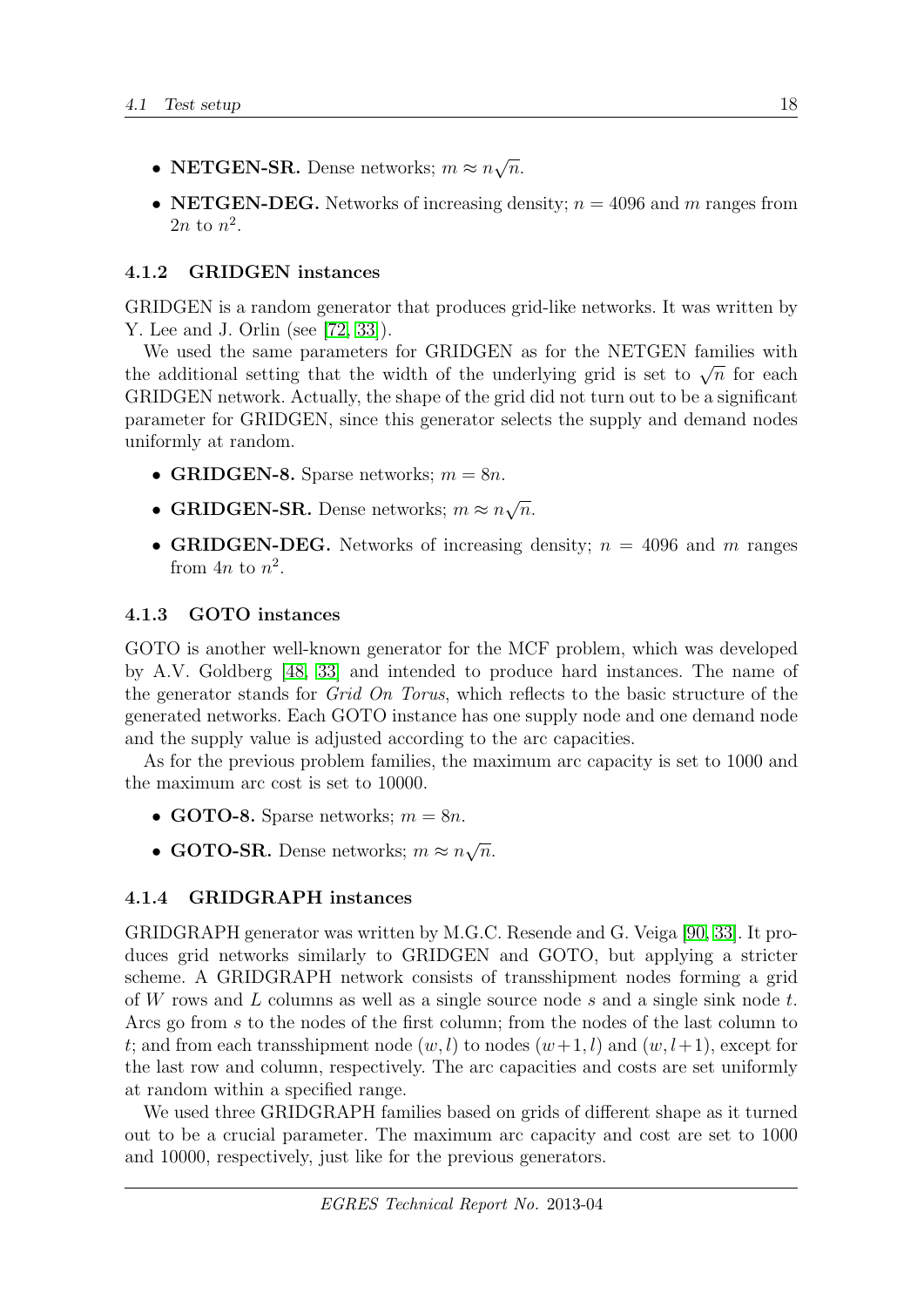- GRID-WIDE.  $L = 16$  and W increases.
- GRID-LONG.  $W = 16$  and L increases.
- GRID-SQUARE.  $W = L$ .

### 4.1.5 ROAD instances

Special MCF problems based on real-world road networks were also considered. To generate such instances, we used the TIGER/Line road network files of several states of the USA. These data files are available at the web site of the Ninth DIMACS Implementation Challenge [\[34\]](#page-34-14).

We selected seven states having road networks of increasing size (namely, DC, DE, NH, NV, WI, FL, and TX) and generated MCF problem instances as follows. The original undirected graphs are converted to directed graphs by replacing each edge with two oppositely directed arcs. The cost of an arc is set to the travel time on the corresponding road section. The number of supply and demand nodes are both set to  $\lfloor \sqrt{n}/10 \rfloor$ . These nodes are selected randomly, and the supply-demand values are determined by a maximum flow computation that maximizes the total supply with respect to the fixed set of supply and demand nodes and fixed arc capacities.

We generated two problem families with different arc capacity settings.

- ROAD-PATHS. The arc capacities are uniformly set to one. This means that we are actually looking for a specified number of arc-disjoint directed paths from supply nodes to demand nodes having minimum total cost.
- **ROAD-FLOW.** The capacity of an arc is set 40, 60, 80, or 100 according to the category of the corresponding road section.

### 4.1.6 VISION instances

Our test suite also includes MCF instances based on large-scale maximum flow problems arising in computer vision applications. The corresponding data files were made available by the Computer Vision Research Group at the University of Western Ontario [\[76\]](#page-37-15) for benchmarking maximum flow algorithms (see, e.g., [\[47\]](#page-35-3)).

We used some of the segmentation instances related to medical image analysis, which are defined on three-dimensional grid networks. Those variants were selected in which the underlying graphs are 6-connected and the maximum arc capacity is 100 (the bone sub\* n6c100 files). These networks were converted to minimum-cost maximum flow problem instances applying different arc cost functions. The original networks also contain arcs of zero capacity, but we skipped these arcs during the transformation and thereby did not preserve the exact 6-connectivity.

• VISION-RND. The arc costs are selected uniformly at random from the range [1..100].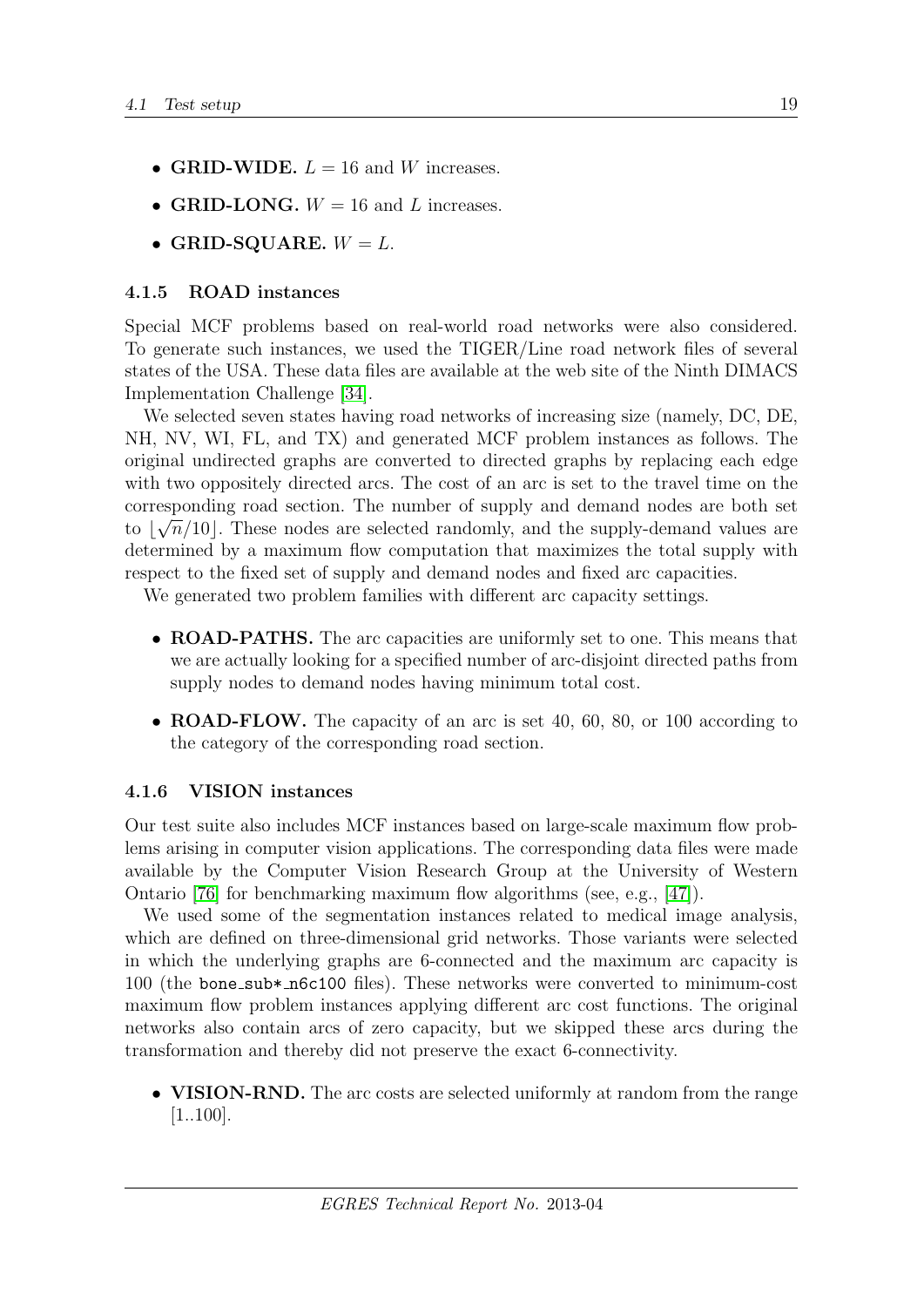- **VISION-PROP.** The cost of an arc is approximately proportional to its capacity:  $c_{ij} = [\alpha_{ij}u_{ij}],$  where  $\alpha_{ij}$  is a random factor selected uniformly from the range [0.9, 1.1).
- VISION-INV. The cost of an arc is approximately inversely proportional to its capacity:  $c_{ij} = \lfloor \alpha_{ij} K/u_{ij} \rfloor$ , where  $K = 1000$  and  $\alpha_{ij}$  is a random factor selected uniformly from the range [0.9, 1.1).

We also experimented with other parameter settings both in case of the generators and in case of the ROAD and VISION instances, but the presented collection turned out to be a representative benchmark suite of reasonable size.

For all problem families, we generated three instances of each network size using different random seeds. To achieve reliable comparison, we report the average running time over such three instances in all cases.

## <span id="page-20-0"></span>4.2 Comparison of MCF algorithms in the LEMON library

In what follows, we present benchmark results obtained for the MCF algorithm implementations of the LEMON library, which are discussed in Section [3.1.](#page-5-1)

Table [2](#page-21-0) and Figure [1](#page-20-1) show the results on NETGEN problem families, while Table [3](#page-22-0) and Figure [2](#page-22-1) show the results on GOTO instances. The first part of each table presents running time in seconds, while the second part reports normalized time results. The best running time is highlighted for each problem size, and a "−" sign denotes the cases when the explicit time limit of one hour was exceeded. The charts display running time in seconds as a function of the number of nodes in the network (logarithmic scale is used for both axes).

In accordance with previous studies, we found that GOTO instances are substantially harder than NETGEN problems, and the relative performance of the various solution methods also turned out to be rather different on them. However, on GRIDGEN networks, we obtained quite similar results as for the NETGEN families, thus we omit GRIDGEN results here.



<span id="page-20-1"></span>Figure 1: Comparison of LEMON implementations on NETGEN networks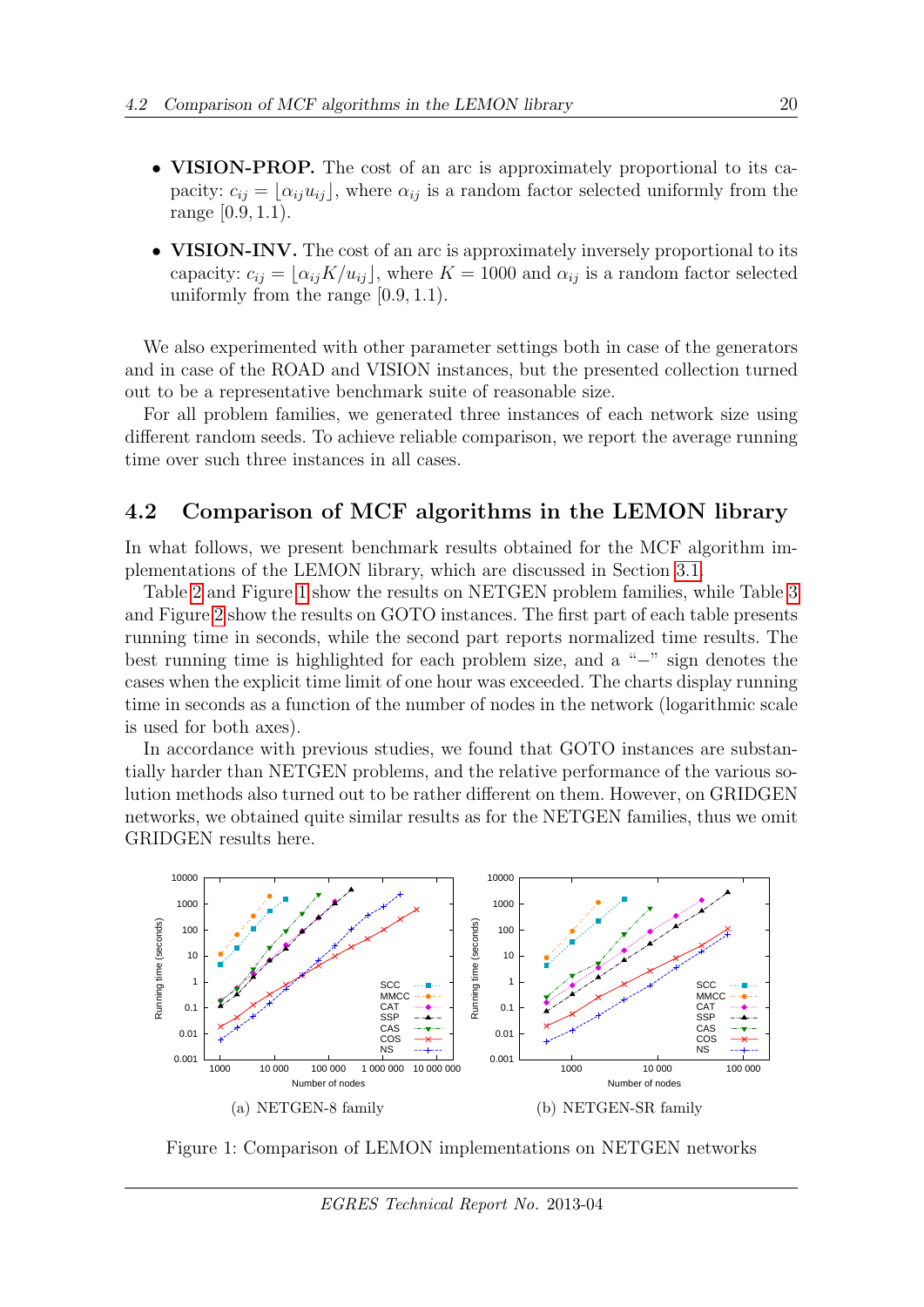According to these experiments, the simple cycle-canceling methods, SCC and MMCC, are orders of magnitude slower than all other algorithms. CAT, which is an advanced cycle-canceling algorithm, is much faster and usually performs similarly to the dual algorithms SSP and CAS. The relative performance of these three methods greatly depends on the characteristics of the problem instance. The COS and NS algorithms are generally the most efficient. COS shows better asymptotic behavior than NS, thus it is typically faster on the largest networks, while NS clearly outperforms COS on the smaller ones.

Table [4](#page-23-0) compares the efficiency of LEMON implementations on GRIDGRAPH families. The shape of the underlying grid is an essential parameter for these networks as it determines the length of augmenting paths or cycles an algorithm should find. This phenomenon has consistently been observed before, for example, see [\[14\]](#page-33-2). On GRID-WIDE networks, NS is by far the fastest and COS is the second, while on GRID-LONG instances, the augmenting path algorithms, SSP and CAS, greatly outperform all other solution methods. The GRID-SQUARE results are just similar to the experiments on NETGEN and GOTO families.

Finally, the benchmark results on ROAD networks are presented in Table [5.](#page-23-1) As one would expect, the SSP algorithm is the fastest on these special instances. On the ROAD-PATHS family, the CAS algorithm works exactly the same as SSP since arc

| Running time (seconds) |                 |            |         |                              |                          |            |                   |        |                              |
|------------------------|-----------------|------------|---------|------------------------------|--------------------------|------------|-------------------|--------|------------------------------|
| Problem family         |                 | $n \, m/n$ | SCC     | MMCC                         | <b>CAT</b>               | SSP        | CAS               | $\cos$ | $_{\rm NS}$                  |
| NETGEN-8               | $2^{10}$        | 8          | 4.81    | 11.85                        | 0.19                     | 0.12       | 0.19              | 0.02   | 0.01                         |
|                        | $2^{13}$        | 8          | 540.80  | 2018.61                      | 6.81                     | 6.48       | 21.17             | 0.33   | 0.15                         |
|                        | $2^{16}$        | 8          |         |                              | 295.05                   | 298.95     | 2360.21           | 4.24   | 6.88                         |
|                        | 2 <sup>19</sup> | 8          |         |                              |                          |            |                   | 45.56  | 368.52                       |
|                        | $2^{22}$        | 8          |         | $\overbrace{\qquad \qquad }$ |                          |            |                   | 615.42 | $\qquad \qquad$              |
| NETGEN-SR              | $2^{10}$        | 32         | 34.03   | 90.82                        | 0.74                     | 0.33       | 1.79              | 0.06   | 0.01                         |
|                        | $2^{12}$        | 64         | 1592.62 | $\qquad \qquad -$            | 16.36                    | 6.77       | 70.35             | 0.83   | 0.21                         |
|                        | $2^{14}$        | 128        |         | $\qquad \qquad -$            | 353.23                   | 136.17     |                   | 8.28   | 3.55                         |
|                        | $2^{16}$        | 256        |         |                              | $\overline{\phantom{0}}$ | 2799.34    | $\qquad \qquad -$ | 111.55 | 67.29                        |
| NETGEN-DEG             | $2^{12}$        | 32         | 657.29  | 2655.80                      | 7.41                     | 4.40       | 35.54             | 0.43   | 0.13                         |
|                        | $2^{12}$        | 128        | 3523.55 |                              | 32.03                    | 12.73      | 273.76            | 1.98   | 0.39                         |
|                        | $2^{12}$        | 512        |         |                              | 147.58                   | 35.58      | 2473.16           | 7.72   | 1.31                         |
|                        | $2^{12}$        | 2048       |         |                              | 624.44                   | 99.49      |                   | 47.08  | 6.68                         |
| Normalized time        |                 |            |         |                              |                          |            |                   |        |                              |
| Problem family         |                 | $n \, m/n$ | SCC     | MMCC                         | CAT                      | <b>SSP</b> | CAS               | $\cos$ | $_{\rm NS}$                  |
| NETGEN-8               | $2^{10}$        | 8          | 481.00  | 1185.00                      | 19.00                    | 12.00      | 19.00             | 2.00   | 1.00                         |
|                        | $2^{13}$        | 8          | 3605.33 | 13457.40                     | 45.40                    | 43.20      | 141.13            | 2.20   | 1.00                         |
|                        | $2^{16}$        | 8          |         | —                            | 69.59                    | 70.51      | 556.65            | 1.00   | 1.62                         |
|                        | $2^{19}$        | 8          |         |                              |                          |            |                   | 1.00   | 8.09                         |
|                        | $2^{22}$        | 8          |         |                              |                          |            |                   | 1.00   | $\overbrace{\qquad \qquad }$ |
| NETGEN-SR              | $2^{10}$        | 32         | 3403.00 | 9082.00                      | 74.00                    | 33.00      | 179.00            | 6.00   | 1.00                         |
|                        | $2^{12}$        | 64         | 7583.90 |                              | 77.90                    | 32.24      | 335.00            | 3.95   | 1.00                         |
|                        | $2^{14}$        | 128        |         | $\qquad \qquad -$            | 99.50                    | 38.36      |                   | 2.33   | 1.00                         |
|                        | $2^{16}$        | 256        |         | $\qquad \qquad -$            | $\qquad \qquad -$        | 41.60      |                   | 1.66   | 1.00                         |
| NETGEN-DEG             | $2^{12}$        | 32         | 5056.08 | 20429.23                     | 57.00                    | 33.85      | 273.38            | 3.31   | 1.00                         |
|                        | $2^{12}$        | 128        | 9034.74 | $\qquad \qquad -$            | 82.13                    | 32.64      | 701.95            | 5.08   | 1.00                         |
|                        |                 |            |         |                              |                          |            |                   |        |                              |
|                        | $2^{12}$        | 512        |         | $\qquad \qquad -$            | 112.66                   | 27.16      | 1887.91           | 5.89   | 1.00                         |
|                        | $2^{12}$        | 2048       |         |                              | 93.48                    | 14.89      |                   | 7.05   | 1.00                         |

<span id="page-21-0"></span>Table 2: Comparison of LEMON implementations on NETGEN networks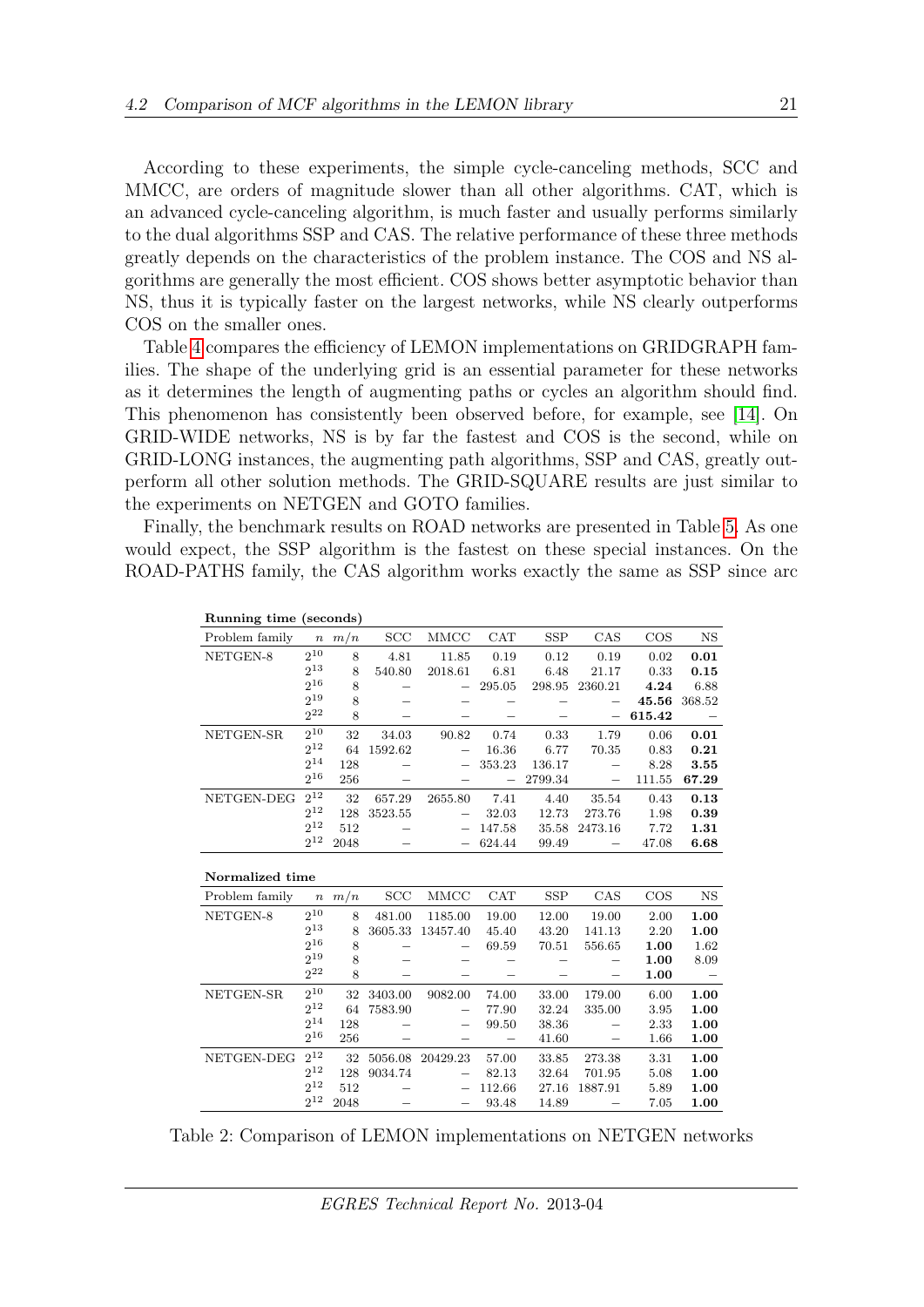| Problem family  | $\, n \,$ | m/n | $_{\mathrm{SCC}}$ | MMCC    | CAT     | <b>SSP</b> | CAS    | $\cos$  | NS        |
|-----------------|-----------|-----|-------------------|---------|---------|------------|--------|---------|-----------|
| GOTO-8          | $2^{10}$  | 8   | 88.85             | 30.39   | 0.63    | 2.27       | 0.13   | 0.05    | 0.01      |
|                 | $2^{13}$  | 8   |                   |         | 44.82   | 241.27     | 4.41   | 1.45    | 0.79      |
|                 | $2^{16}$  | 8   |                   |         |         |            | 143.92 | 41.27   | 202.47    |
|                 | $2^{19}$  | 8   |                   |         |         |            |        | 1563.90 |           |
| GOTO-SR         | $2^{10}$  | 32  | 2474.46           | 584.35  | 2.30    | 35.66      | 2.81   | 0.30    | 0.08      |
|                 | $2^{12}$  | 64  |                   |         | 89.15   |            | 143.35 | 5.27    | 3.16      |
|                 | $2^{14}$  | 128 |                   | -       | 2650.95 |            |        | 69.37   | 163.37    |
|                 | $2^{16}$  | 256 |                   |         |         |            |        | 1279.72 |           |
|                 |           |     |                   |         |         |            |        |         |           |
| Normalized time |           |     |                   |         |         |            |        |         |           |
| Problem family  | $\, n \,$ | m/n | $_{\mathrm{SCC}}$ | MMCC    | CAT     | <b>SSP</b> | CAS    | $\cos$  | <b>NS</b> |
| GOTO-8          | $2^{10}$  | 8   | 8885.00           | 3039.00 | 63.00   | 227.00     | 13.00  | 5.00    | 1.00      |
|                 | $2^{13}$  | 8   |                   |         | 56.73   | 305.41     | 5.58   | 1.84    | 1.00      |
|                 | $2^{16}$  | 8   |                   |         |         |            | 3.49   | 1.00    | 4.91      |
|                 | $2^{19}$  | 8   |                   |         |         |            |        | 1.00    |           |
| GOTO-SR         | $2^{10}$  | 32  | 30930.75          | 7304.38 | 28.75   | 445.75     | 35.13  | 3.75    | 1.00      |
|                 | $2^{12}$  | 64  |                   |         | 28.21   |            | 45.36  | 1.67    | 1.00      |

2

<span id="page-22-0"></span> $2^{16}$ 

Table 3: Comparison of LEMON implementations on GOTO networks

 $14$  128 − − 38.21 − − 1.00 2.36

 $16$  256 − − − − 1.00 −



<span id="page-22-1"></span>Figure 2: Comparison of LEMON implementations on GOTO networks

capacities are uniformly set to one, but it is slower than SSP on ROAD-FLOW instances. The COS and NS algorithms perform significantly worse than SSP and CAS, especially in case of the ROAD-PATHS family, while the cycle-canceling algorithms are drastically slower than the other methods.

According to these results and many additional experiments (e.g., on GRIDGEN and VISION networks), we can conclude that COS and NS are generally the most efficient algorithms provided by the LEMON library. On particular problem instances, however, the dual-ascent augmenting path algorithms, SSP and CAS, could be significantly faster (e.g., GRID-LONG and ROAD networks).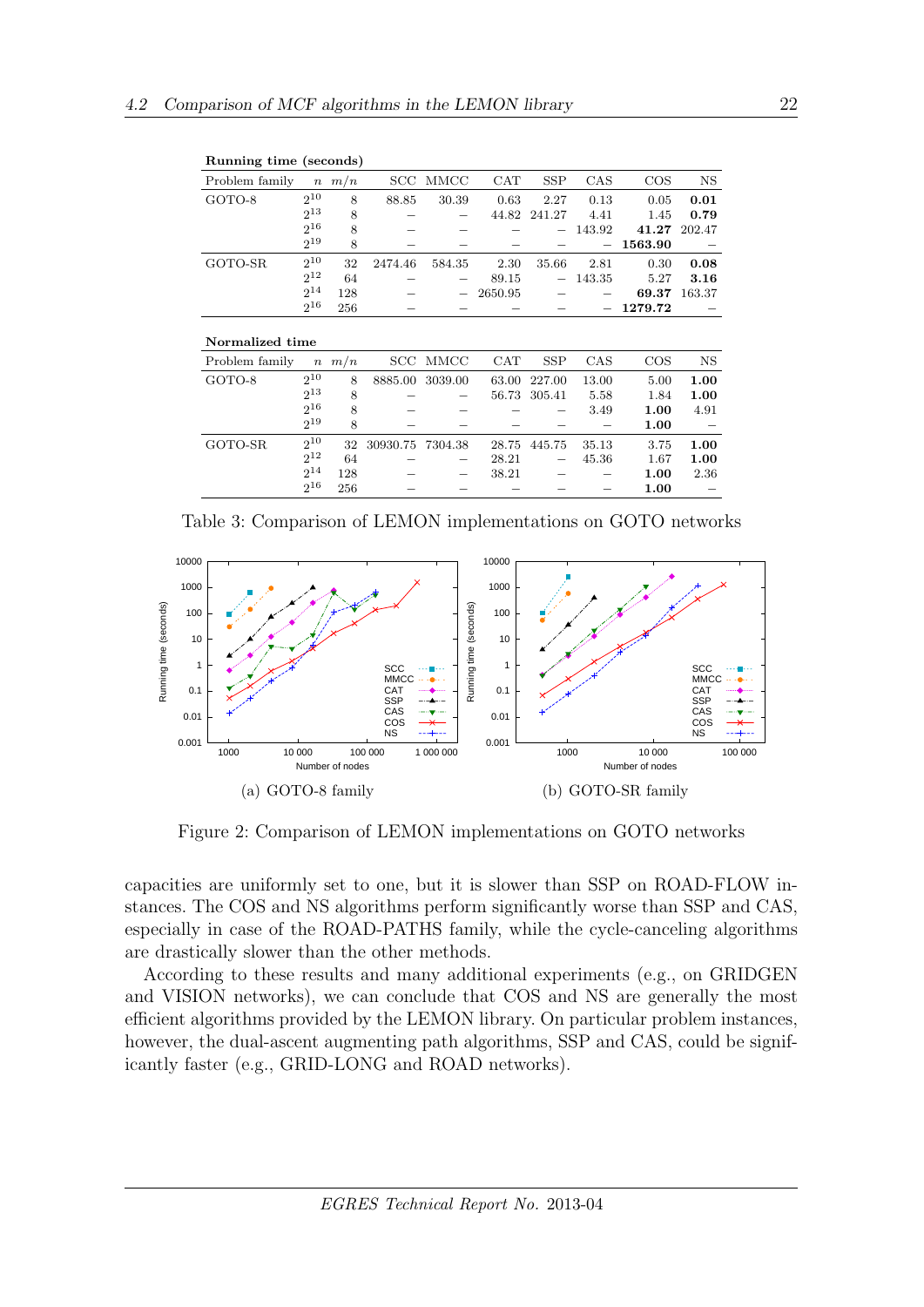| $\frac{1}{2}$ $\frac{1}{2}$ $\frac{1}{2}$ $\frac{1}{2}$ $\frac{1}{2}$ $\frac{1}{2}$ $\frac{1}{2}$ $\frac{1}{2}$ $\frac{1}{2}$ $\frac{1}{2}$ $\frac{1}{2}$ $\frac{1}{2}$ $\frac{1}{2}$ $\frac{1}{2}$ $\frac{1}{2}$ $\frac{1}{2}$ $\frac{1}{2}$ $\frac{1}{2}$ $\frac{1}{2}$ $\frac{1}{2}$ $\frac{1}{2}$ $\frac{1}{2}$ |           |                |         |         |                          |            |         |        |        |
|---------------------------------------------------------------------------------------------------------------------------------------------------------------------------------------------------------------------------------------------------------------------------------------------------------------------|-----------|----------------|---------|---------|--------------------------|------------|---------|--------|--------|
| Problem family                                                                                                                                                                                                                                                                                                      |           | $n \, m/n$     | SCC     | MMCC    | CAT                      | <b>SSP</b> | CAS     | $\cos$ | NS     |
| GRID-WIDE                                                                                                                                                                                                                                                                                                           | $2^{10}$  | 2.04           | 0.75    | 1.32    | 0.11                     | 0.05       | 0.01    | 0.02   | 0.01   |
|                                                                                                                                                                                                                                                                                                                     | $2^{13}$  | 2.06           | 76.05   | 144.55  | 2.55                     | 4.31       | 1.00    | 0.32   | 0.03   |
|                                                                                                                                                                                                                                                                                                                     | $2^{16}$  | 2.06           |         |         | 55.58                    | 395.44     | 100.19  | 8.95   | 0.65   |
|                                                                                                                                                                                                                                                                                                                     | $2^{19}$  | 2.06           |         |         | 1155.56                  |            |         | 522.82 | 12.68  |
| GRID-LONG                                                                                                                                                                                                                                                                                                           | $2^{10}$  | 1.95           | 0.61    | 0.91    | 0.13                     | 0.01       | 0.01    | 0.02   | 0.01   |
|                                                                                                                                                                                                                                                                                                                     | $2^{13}$  | 1.94           | 58.86   | 36.21   |                          | 0.11       | 0.05    | 0.19   | 0.08   |
|                                                                                                                                                                                                                                                                                                                     | $2^{16}$  | 1.94           | 2871.00 |         | $\overline{\phantom{m}}$ | 0.46       | 0.35    | 2.38   | 5.45   |
|                                                                                                                                                                                                                                                                                                                     | $2^{19}$  | 1.94           |         |         | $\overline{\phantom{0}}$ | 3.03       | 3.18    | 24.05  | 438.96 |
| GRID-SQUARE                                                                                                                                                                                                                                                                                                         | $2^{10}$  | $\mathbf{2}$   | 0.71    | 1.41    | 0.13                     | 0.04       | 0.01    | 0.02   | 0.01   |
|                                                                                                                                                                                                                                                                                                                     | $2^{13}$  | $\overline{2}$ | 116.16  | 194.48  | 5.21                     | 2.40       | 0.30    | 0.34   | 0.07   |
|                                                                                                                                                                                                                                                                                                                     | $2^{16}$  | $\mathfrak{D}$ |         |         | 301.64                   | 204.89     | 10.16   | 6.65   | 4.11   |
|                                                                                                                                                                                                                                                                                                                     | $2^{19}$  | $\overline{2}$ |         |         |                          |            | 1800.86 | 156.58 | 487.19 |
|                                                                                                                                                                                                                                                                                                                     |           |                |         |         |                          |            |         |        |        |
| Normalized time                                                                                                                                                                                                                                                                                                     |           |                |         |         |                          |            |         |        |        |
| Problem family                                                                                                                                                                                                                                                                                                      | $\, n \,$ | m/n            | SCC     | MMCC    | CAT                      | <b>SSP</b> | CAS     | $\cos$ | NS     |
| <b>GRID-WIDE</b>                                                                                                                                                                                                                                                                                                    | $2^{10}$  | 2.04           | 75.00   | 132.00  | 11.00                    | 5.00       | 1.00    | 2.00   | 1.00   |
|                                                                                                                                                                                                                                                                                                                     | $2^{13}$  | 2.06           | 2535.00 | 4818.33 | 85.00                    | 143.67     | 33.33   | 10.67  | 1.00   |
|                                                                                                                                                                                                                                                                                                                     | $2^{16}$  | 2.06           |         |         | 85.51                    | 608.37     | 154.14  | 13.77  | 1.00   |
|                                                                                                                                                                                                                                                                                                                     | $2^{19}$  | 2.06           |         |         | 91.13                    |            |         | 41.23  | 1.00   |

Running time (seconds)

|                  | 2TT      | ∠              |            |         |                          |            | 1000.00 | 190.90 | -401.19   |  |  |  |  |
|------------------|----------|----------------|------------|---------|--------------------------|------------|---------|--------|-----------|--|--|--|--|
|                  |          |                |            |         |                          |            |         |        |           |  |  |  |  |
| Normalized time  |          |                |            |         |                          |            |         |        |           |  |  |  |  |
| Problem family   |          | $n \, m/n$     | <b>SCC</b> | MMCC    | CAT                      | <b>SSP</b> | CAS     | $\cos$ | <b>NS</b> |  |  |  |  |
| <b>GRID-WIDE</b> | $2^{10}$ | 2.04           | 75.00      | 132.00  | 11.00                    | 5.00       | 1.00    | 2.00   | 1.00      |  |  |  |  |
|                  | $2^{13}$ | 2.06           | 2535.00    | 4818.33 | 85.00                    | 143.67     | 33.33   | 10.67  | 1.00      |  |  |  |  |
|                  | $2^{16}$ | 2.06           |            |         | 85.51                    | 608.37     | 154.14  | 13.77  | 1.00      |  |  |  |  |
|                  | $2^{19}$ | 2.06           |            | —       | 91.13                    |            |         | 41.23  | 1.00      |  |  |  |  |
| GRID-LONG        | $2^{10}$ | 1.95           | 61.00      | 91.00   | 13.00                    | 1.00       | 1.00    | 2.00   | 1.00      |  |  |  |  |
|                  | $2^{13}$ | 1.94           | 1177.20    | 724.20  |                          | 2.20       | 1.00    | 3.80   | 1.60      |  |  |  |  |
|                  | $2^{16}$ | 1.94           | 8202.86    |         | $\hspace{0.05cm}$        | 1.31       | 1.00    | 6.80   | 15.57     |  |  |  |  |
|                  | $2^{19}$ | 1.94           |            |         | $\overline{\phantom{m}}$ | 1.00       | 1.05    | 7.94   | 144.87    |  |  |  |  |
| GRID-SQUARE      | $2^{10}$ | $\overline{2}$ | 71.00      | 141.00  | 13.00                    | 4.00       | 1.00    | 2.00   | 1.00      |  |  |  |  |
|                  | $2^{13}$ | $\overline{2}$ | 1659.43    | 2778.29 | 74.43                    | 34.29      | 4.29    | 4.86   | 1.00      |  |  |  |  |
|                  | $2^{16}$ | $\mathbf{2}$   |            |         | 73.39                    | 49.85      | 2.47    | 1.62   | 1.00      |  |  |  |  |
|                  | $2^{19}$ | $\overline{2}$ |            |         |                          |            | 11.50   | 1.00   | 3.11      |  |  |  |  |

Table 4: Comparison of LEMON implementations on GRIDGRAPH networks

<span id="page-23-0"></span>

| Running time (seconds) |         |      |        |                          |            |            |        |        |        |  |  |  |  |  |
|------------------------|---------|------|--------|--------------------------|------------|------------|--------|--------|--------|--|--|--|--|--|
| Problem family         | $\,n$   | m/n  | SCC    | MMCC                     | <b>CAT</b> | <b>SSP</b> | CAS    | $\cos$ | NS     |  |  |  |  |  |
| ROAD-PATHS             | 9559    | 3.11 | 2.29   | 372.91                   | 2.17       | 0.01       | 0.01   | 0.14   | 0.04   |  |  |  |  |  |
|                        | 116920  | 2.27 | 150.84 |                          | 264.52     | 0.26       | 0.26   | 4.61   | 2.97   |  |  |  |  |  |
|                        | 519157  | 2.44 |        |                          |            | 3.29       | 3.29   | 35.87  | 41.38  |  |  |  |  |  |
|                        | 2073870 | 2.49 |        |                          |            | 21.99      | 21.99  | 238.57 | 744.36 |  |  |  |  |  |
| ROAD-FLOW              | 9559    | 3.11 | 6.81   | 625.60                   | 2.94       | 0.03       | 0.03   | 0.20   | 0.04   |  |  |  |  |  |
|                        | 116920  | 2.27 | 415.01 | $\overline{\phantom{0}}$ | 289.30     | 0.71       | 1.30   | 6.64   | 3.45   |  |  |  |  |  |
|                        | 519157  | 2.44 |        |                          |            | 10.89      | 17.72  | 54.54  | 47.96  |  |  |  |  |  |
|                        | 2073870 | 2.49 |        |                          |            | 77.68      | 230.24 | 398.62 | 759.80 |  |  |  |  |  |
|                        |         |      |        |                          |            |            |        |        |        |  |  |  |  |  |

| Normalized time |         |            |        |                          |            |            |      |       |             |  |  |  |  |  |
|-----------------|---------|------------|--------|--------------------------|------------|------------|------|-------|-------------|--|--|--|--|--|
| Problem family  |         | $n \, m/n$ | SCC    | MMCC                     | <b>CAT</b> | <b>SSP</b> | CAS  | COS   | $_{\rm NS}$ |  |  |  |  |  |
| ROAD-PATHS      | 9559    | 3.11       | 229.00 | 37291.00                 | 217.00     | 1.00       | 1.00 | 14.00 | 4.00        |  |  |  |  |  |
|                 | 116 920 | 2.27       | 580.15 | $\overline{\phantom{m}}$ | 1017.38    | 1.00       | 1.00 | 17.73 | 11.42       |  |  |  |  |  |
|                 | 519157  | 2.44       |        |                          |            | 1.00       | 1.00 | 10.90 | 12.58       |  |  |  |  |  |
|                 | 2073870 | 2.49       |        |                          |            | 1.00       | 1.00 | 10.85 | 33.85       |  |  |  |  |  |
| ROAD-FLOW       | 9559    | 3.11       | 227.00 | 20853.33                 | 98.00      | 1.00       | 1.00 | 6.67  | 1.33        |  |  |  |  |  |
|                 | 116 920 | 2.27       | 584.52 | $\overline{\phantom{a}}$ | 407.46     | 1.00       | 1.83 | 9.35  | 4.86        |  |  |  |  |  |
|                 | 519157  | 2.44       |        |                          |            | 1.00       | 1.63 | 5.01  | 4.40        |  |  |  |  |  |
|                 | 2073870 | 2.49       |        |                          |            | 1.00       | 2.96 | 5.13  | 9.78        |  |  |  |  |  |

<span id="page-23-1"></span>Table 5: Comparison of LEMON implementations on ROAD networks

## 4.3 Comparison of various MCF solvers

In this subsection, we compare the best MCF solution methods of LEMON, mainly COS and NS, to other publicly available MCF solvers described in Section [3.2.](#page-15-0) CS2,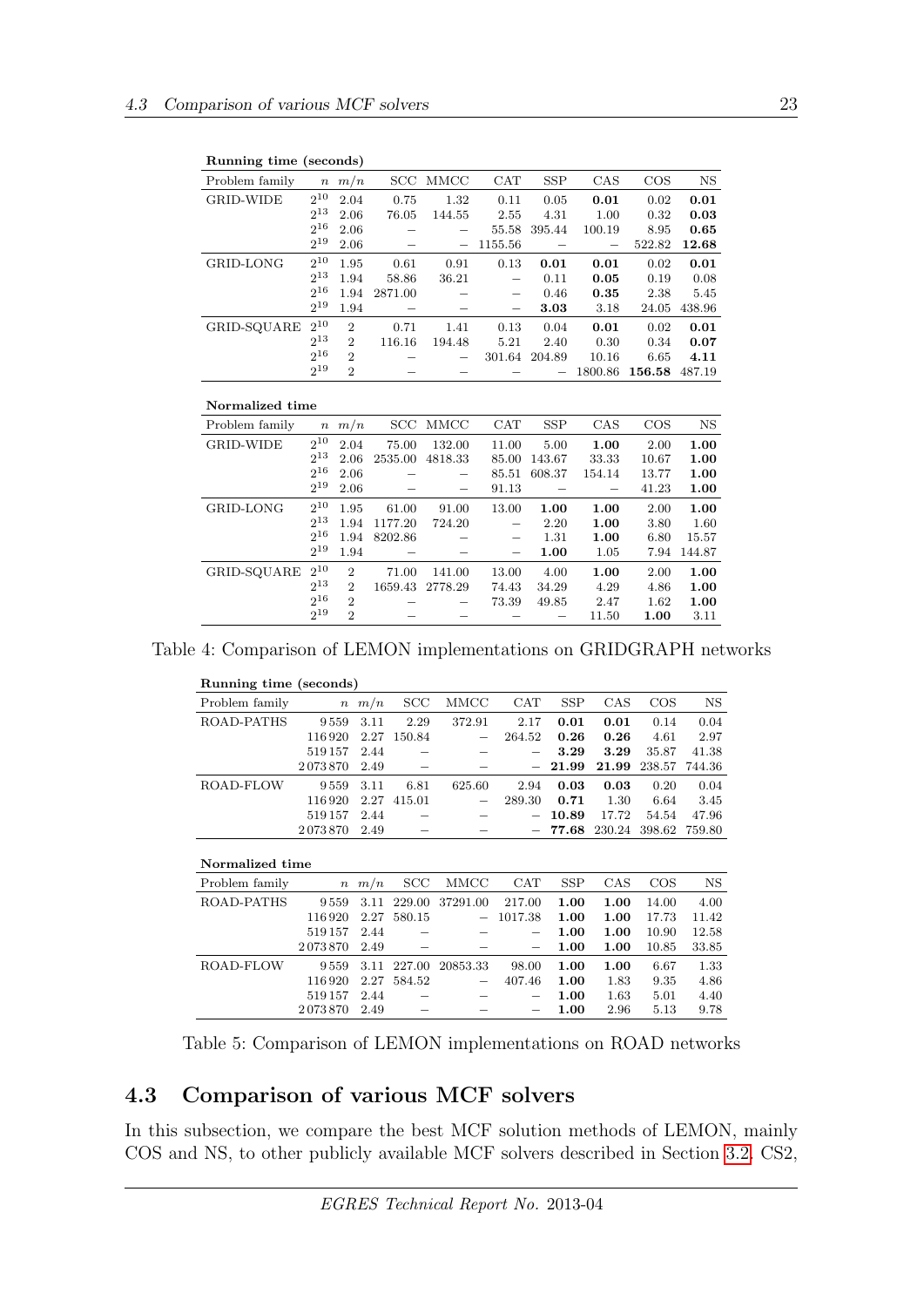MCFZIB, CPLEX, and RelaxIV are widely known and have served as benchmarks for a long time (see, e.g., [\[14,](#page-33-2) [74,](#page-37-0) [46,](#page-35-2) [40\]](#page-34-0)), while the LEDA library and PDNET are rarely included in experimental studies, and MCFSimplex is a recent implementation.

All of these codes were compiled with the same compiler and optimization settings as we used for the LEMON implementations (GCC 4.5.3 with -O3 optimization), and they were also executed applying a time limit of one hour. We used all solvers with their default options as we were interested in evaluating their robustness without exploiting the flexibility they provide in parameter settings. However, flexibility may also be important in many applications.

As in the previous subsection, we always report average running time over three different problem instances of the same size. To avoid overwhelmed charts, the results of MCFSimplex and LEDA are not depicted in them. In general, LEDA performed worse than or similarly to the other two cost-scaling methods, COS in LEMON and CS2; while MCFSimplex has much in common with MCFZIB and thereby their performance is also similar. However, the tables report the results for these two solvers, as well, but note that MCFSimplex is abbreviated as MCFSim.

Table [6](#page-25-0) and Figure [3](#page-24-0) compare the implementations on NETGEN instances, while Table [7](#page-26-0) compares them on GRIDGEN families. The NS code of the LEMON library turned out to be the most efficient on most of these networks, but it is consistently outperformed by the cost-scaling algorithms and RelaxIV on the largest sparse graphs. MCFZIB and MCFSimplex are typically slower than NS by a factor between 2 and 5, while CPLEX turned out to be even less efficient. Our COS code performs similarly to or slightly slower than CS2 on these networks. However, the third cost-scaling implementation, LEDA, is at least 1.5-2 times slower than them. Furthermore, it failed to solve the largest instances due to number overflow errors, which is denoted as "error" in the tables. Since the LEDA library has closed source, we could not replace the internally used number types to eliminate this issue. RelaxIV turned out to be highly efficient on these families, it is competitive with or even faster than the other codes. In contrast, PDNET is much slower than all other solvers.



<span id="page-24-0"></span>Figure 3: Comparison of MCF solvers on NETGEN networks

The performance results for the GOTO families are presented in Table [8](#page-27-0) and Fig-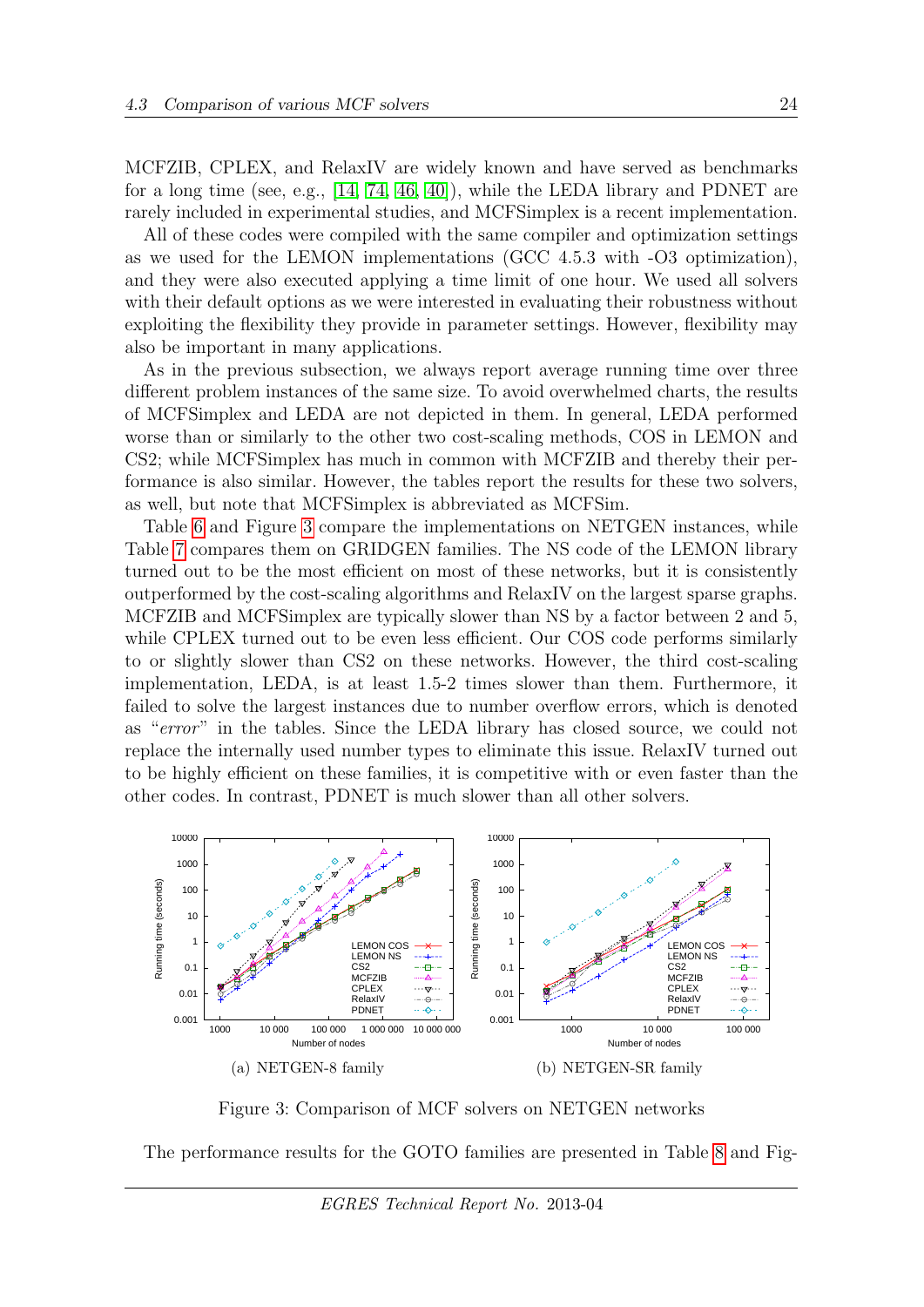|                | <b>LEMON</b> |            |        |                          |        | Other solvers |        |                          |                                        |        |         |  |  |
|----------------|--------------|------------|--------|--------------------------|--------|---------------|--------|--------------------------|----------------------------------------|--------|---------|--|--|
| Problem family |              | $n \, m/n$ | COS    | $_{\rm NS}$              | CS2    |               |        |                          | LEDA MCFZIB CPLEX MCFSim RelaxIV PDNET |        |         |  |  |
| NETGEN-8       | $2^{10}$     | 8          | 0.02   | 0.01                     | 0.02   | 0.03          | 0.02   | 0.02                     | 0.01                                   | 0.01   | 0.72    |  |  |
|                | $2^{13}$     | 8          | 0.33   | 0.15                     | 0.30   | 0.46          | 0.59   | 1.05                     | 0.43                                   | 0.27   | 12.55   |  |  |
|                | $2^{16}$     | 8          | 4.24   | 6.88                     | 4.22   | 8.34          | 18.78  | 120.57                   | 24.70                                  | 3.58   | 330.27  |  |  |
|                | $2^{19}$     | 8          | 45.56  | 368.52                   | 51.15  | error         | 770.84 | $\overline{\phantom{m}}$ | 1072.96                                | 41.82  |         |  |  |
|                | $2^{22}$     | 8          | 615.42 | $\overline{\phantom{m}}$ | 566.32 | error         |        |                          |                                        | 419.38 |         |  |  |
| NETGEN-SR      | $2^{10}$     | 32         | 0.06   | 0.01                     | 0.05   | 0.08          | 0.05   | 0.09                     | 0.04                                   | 0.03   | 3.84    |  |  |
|                | $2^{12}$     | 64         | 0.83   | 0.21                     | 0.59   | 1.41          | 0.68   | 1.46                     | 0.69                                   | 1.30   | 62.88   |  |  |
|                | $2^{14}$     | 128        | 8.28   | 3.55                     | 7.86   | 19.61         | 21.68  | 30.65                    | 15.18                                  | 4.53   | 1251.55 |  |  |
|                | $2^{16}$     | 256        | 111.55 | 67.29                    | 104.25 | 274.06        | 634.38 | 958.17                   | 809.51                                 | 44.37  |         |  |  |
| NETGEN-DEG     | $2^{12}$     | 32         | 0.43   | 0.13                     | 0.31   | 0.70          | 0.42   | 1.21                     | 0.41                                   | 0.37   | 24.63   |  |  |
|                | $2^{12}$     | 128        | 1.98   | 0.39                     | 1.12   | 2.91          | 1.32   | 2.31                     | 1.43                                   | 1.40   | 171.44  |  |  |
|                | $2^{12}$     | 512        | 7.72   | 1.31                     | 5.15   | 12.56         | 4.74   | 8.37                     | 5.19                                   | 3.20   | 1286.69 |  |  |
|                | $2^{12}$     | 2048       | 47.08  | 6.68                     | 32.72  | 69.55         | 18.52  | 41.78                    | 15.34                                  | 12.81  |         |  |  |

#### Normalized time

|                |          |            | <b>LEMON</b> |                          | Other solvers   |       |       |       |                                        |      |        |
|----------------|----------|------------|--------------|--------------------------|-----------------|-------|-------|-------|----------------------------------------|------|--------|
| Problem family |          | $n \, m/n$ | $\cos$       | $_{\rm NS}$              | CS <sub>2</sub> |       |       |       | LEDA MCFZIB CPLEX MCFSim RelaxIV PDNET |      |        |
| NETGEN-8       | $2^{10}$ | 8          | 2.00         | 1.00                     | 2.00            | 3.00  | 2.00  | 2.00  | 1.00                                   | 1.00 | 72.00  |
|                | $2^{13}$ | 8          | 2.20         | 1.00                     | 2.00            | 3.07  | 3.93  | 7.00  | 2.87                                   | 1.80 | 83.67  |
|                | $2^{16}$ | 8          | 1.18         | 1.92                     | 1.18            | 2.33  | 5.25  | 33.68 | 6.90                                   | 1.00 | 92.25  |
|                | $2^{19}$ | 8          | 1.09         | 8.81                     | 1.22            | error | 18.43 |       | 25.66                                  | 1.00 |        |
|                | $2^{22}$ | 8          | 1.47         | $\overline{\phantom{m}}$ | 1.35            | error |       |       |                                        | 1.00 |        |
| NETGEN-SR      | $2^{10}$ | 32         | 6.00         | 1.00                     | 5.00            | 8.00  | 5.00  | 9.00  | 4.00                                   | 3.00 | 384.00 |
|                | $2^{12}$ | 64         | 3.95         | 1.00                     | 2.81            | 6.71  | 3.24  | 6.95  | 3.29                                   | 6.19 | 299.43 |
|                | $2^{14}$ | 128        | 2.33         | 1.00                     | 2.21            | 5.52  | 6.11  | 8.63  | 4.28                                   | 1.28 | 352.55 |
|                | $2^{16}$ | 256        | 2.51         | 1.52                     | 2.35            | 6.18  | 14.30 | 21.59 | 18.24                                  | 1.00 |        |
| NETGEN-DEG     | $2^{12}$ | 32         | 3.31         | 1.00                     | 2.38            | 5.38  | 3.23  | 9.31  | 3.15                                   | 2.85 | 189.46 |
|                | $2^{12}$ | 128        | 5.08         | 1.00                     | 2.87            | 7.46  | 3.38  | 5.92  | 3.67                                   | 3.59 | 439.59 |
|                | $2^{12}$ | 512        | 5.89         | 1.00                     | 3.93            | 9.59  | 3.62  | 6.39  | 3.96                                   | 2.44 | 982.21 |
|                | $2^{12}$ | 2048       | 7.05         | 1.00                     | 4.90            | 10.41 | 2.77  | 6.25  | 2.30                                   | 1.92 |        |

<span id="page-25-0"></span>Table 6: Comparison of MCF solvers on NETGEN networks

ure [4.](#page-26-1) In these tests, COS and CS2 also perform similarly, and they are the most efficient on the largest instances of both families. LEDA is also similarly efficient on GOTO-8 networks, but it is 2-3 times slower than CS2 and COS on the GOTO-SR family. NS turned out to be an order of magnitude faster than the other network simplex codes, MCFZIB, CPLEX, and MCFSimplex. Similarly to the earlier results, NS is the most efficient on relatively small graphs, but it is substantially slower than the cost-scaling codes on the large networks, especially on the sparse ones. RelaxIV turned out to be very slow on these hard instances, which is in sharp contrast to its efficiency on the NETGEN and GRIDGEN families. On the other hand, the relative performance of PDNET compared to the other solvers is much better in case of GOTO networks than on easier instances. It outperforms the network simplex codes on the large GOTO-8 instances, with the only exception of our implementation.

Table [9](#page-27-1) and Figure [5](#page-28-0) show the results for the GRIDGRAPH families, while Table [10](#page-29-0) and Figure [6](#page-28-1) present the results for the ROAD families. PDNET failed on most of these special MCF instances with an error message: "STOP disconnected network." Therefore, its running time is not reported for these problem families. However, the CAS algorithm of LEMON is included instead, because the augmenting path methods turned out to be interesting in case of these particular networks.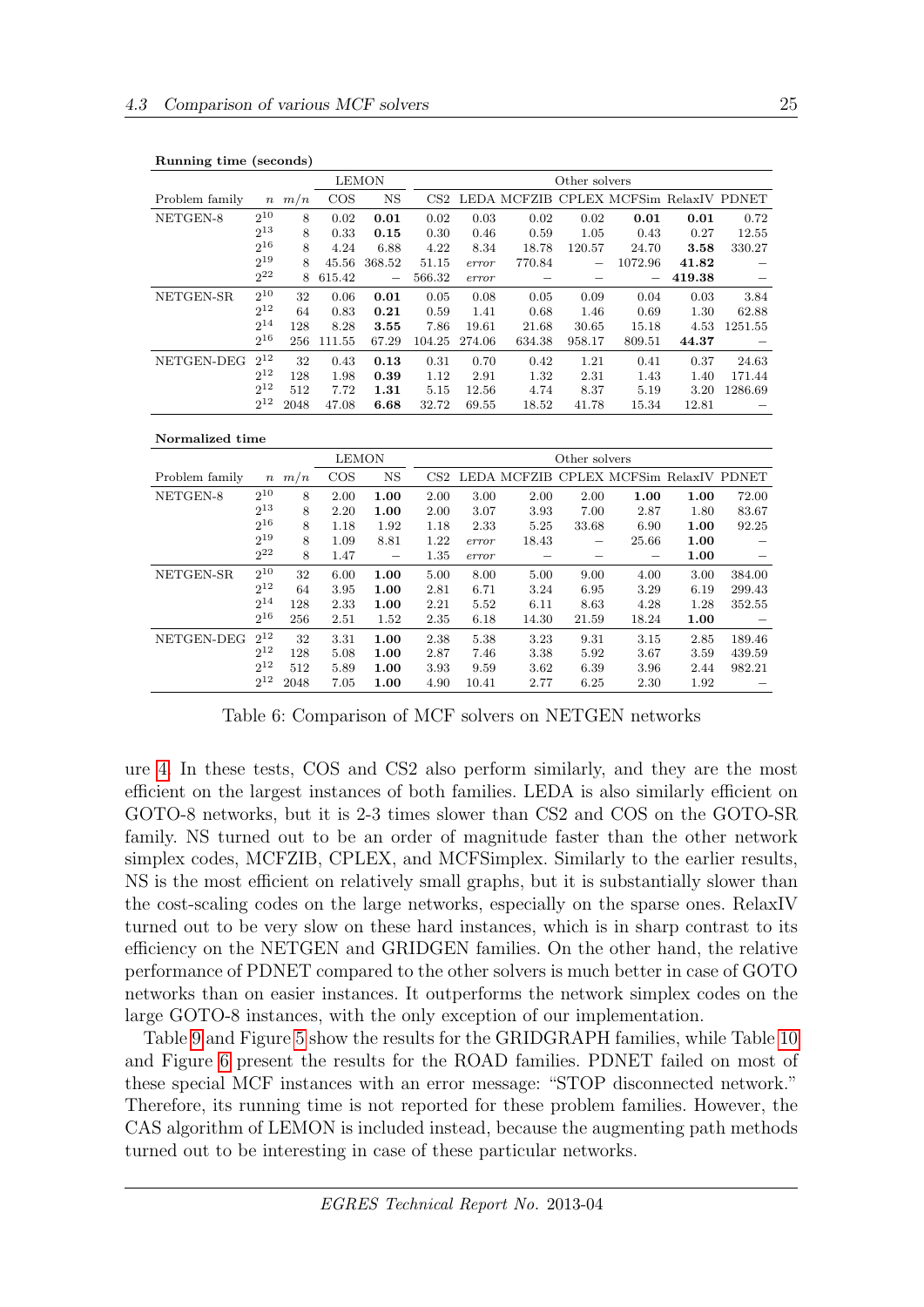| ັ<br>$\cdot$   |                  | $\overline{\phantom{a}}$ | <b>LEMON</b> |                          | Other solvers |        |        |         |                                        |        |         |
|----------------|------------------|--------------------------|--------------|--------------------------|---------------|--------|--------|---------|----------------------------------------|--------|---------|
| Problem family | $\boldsymbol{n}$ | m/n                      | $\cos$       | $_{\rm NS}$              | CS2           |        |        |         | LEDA MCFZIB CPLEX MCFSim RelaxIV PDNET |        |         |
| GRIDGEN-8      | $2^{10}$         | 8                        | 0.02         | 0.01                     | 0.02          | 0.03   | 0.01   | 0.02    | 0.01                                   | 0.01   | 0.81    |
|                | $2^{13}$         | 8                        | 0.40         | 0.14                     | 0.34          | 0.50   | 0.52   | 1.26    | 0.42                                   | 0.34   | 13.49   |
|                | $2^{16}$         | 8                        | 4.46         | 4.12                     | 4.27          | 8.20   | 11.06  | 110.56  | 11.93                                  | 3.60   | 394.16  |
|                | $2^{19}$         | 8                        | 53.78        | 166.64                   | 66.65         | error  | 644.57 |         | 586.77                                 | 82.06  |         |
|                | $2^{22}$         | 8                        | 513.61       | $\overline{\phantom{m}}$ | 440.64        | error  |        |         | $\overline{\phantom{m}}$               | 352.64 |         |
| GRIDGEN-SR     | $2^{10}$         | 32                       | 0.07         | 0.01                     | 0.06          | 0.10   | 0.05   | 0.15    | 0.07                                   | 0.04   | 3.27    |
|                | $2^{12}$         | 64                       | 0.97         | 0.19                     | 0.72          | 1.67   | 0.58   | 3.04    | 1.02                                   | 1.25   | 41.41   |
|                | $2^{14}$         | 128                      | 9.59         | 2.73                     | 8.90          | 21.25  | 14.57  | 70.38   | 16.04                                  | 13.19  | 840.75  |
|                | $2^{16}$         | 256                      | 147.44       | 62.29                    | 128.71        | 339.53 | 371.56 | 2522.05 | 782.92                                 | 106.67 |         |
| GRIDGEN-DEG    | $2^{12}$         | 32                       | 0.47         | 0.10                     | 0.37          | 0.81   | 0.34   | 1.22    | 0.32                                   | 0.55   | 20.08   |
|                | $2^{12}$         | 128                      | 2.04         | 0.33                     | 1.32          | 3.59   | 1.03   | 3.02    | 1.03                                   | 3.77   | 96.64   |
|                | $2^{12}$         | 512                      | 9.25         | 1.19                     | 5.52          | 14.40  | 3.83   | 9.47    | 3.85                                   | 5.88   | 381.22  |
|                | $2^{12}$         | 2048                     | 50.15        | 4.91                     | 31.62         | 83.16  | 14.69  | 61.62   | 17.87                                  | 18.80  | 1742.13 |

#### Normalized time

|                |                  |      | <b>LEMON</b> |                          | Other solvers   |       |             |       |                            |       |        |
|----------------|------------------|------|--------------|--------------------------|-----------------|-------|-------------|-------|----------------------------|-------|--------|
| Problem family | $\boldsymbol{n}$ | m/n  | $\cos$       | <b>NS</b>                | CS <sub>2</sub> |       | LEDA MCFZIB |       | CPLEX MCFSim RelaxIV PDNET |       |        |
| GRIDGEN-8      | $2^{10}$         | 8    | 2.00         | 1.00                     | 2.00            | 3.00  | 1.00        | 2.00  | 1.00                       | 1.00  | 81.00  |
|                | $2^{13}$         | 8    | 2.86         | 1.00                     | 2.43            | 3.57  | 3.71        | 9.00  | 3.00                       | 2.43  | 96.36  |
|                | $2^{16}$         | 8    | 1.24         | 1.14                     | 1.19            | 2.28  | 3.07        | 30.71 | 3.31                       | 1.00  | 109.49 |
|                | $2^{19}$         | 8    | 1.00         | 3.10                     | 1.24            | error | 11.99       | —     | 10.91                      | 1.53  |        |
|                | $2^{22}$         | 8    | 1.46         | $\overline{\phantom{m}}$ | 1.25            | error |             |       | $\hspace{0.05cm}$          | 1.00  |        |
| GRIDGEN-SR     | $2^{10}$         | 32   | 7.00         | 1.00                     | 6.00            | 10.00 | 5.00        | 15.00 | 7.00                       | 4.00  | 327.00 |
|                | $2^{12}$         | 64   | 5.11         | 1.00                     | 3.79            | 8.79  | 3.05        | 16.00 | 5.37                       | 6.58  | 217.95 |
|                | $2^{14}$         | 128  | 3.51         | 1.00                     | 3.26            | 7.78  | 5.34        | 25.78 | 5.88                       | 4.83  | 307.97 |
|                | $2^{16}$         | 256  | 2.37         | 1.00                     | 2.07            | 5.45  | 5.97        | 40.49 | 12.57                      | 1.71  |        |
| GRIDGEN-DEG    | $2^{12}$         | 32   | 4.70         | 1.00                     | 3.70            | 8.10  | 3.40        | 12.20 | 3.20                       | 5.50  | 200.80 |
|                | $2^{12}$         | 128  | 6.18         | 1.00                     | 4.00            | 10.88 | 3.12        | 9.15  | 3.12                       | 11.42 | 292.85 |
|                | $2^{12}$         | 512  | 7.77         | 1.00                     | 4.64            | 12.10 | 3.22        | 7.96  | 3.24                       | 4.94  | 320.35 |
|                | $2^{12}$         | 2048 | 10.21        | 1.00                     | 6.44            | 16.94 | 2.99        | 12.55 | 3.64                       | 3.83  | 354.81 |

<span id="page-26-0"></span>Table 7: Comparison of MCF solvers on GRIDGEN networks



<span id="page-26-1"></span>Figure 4: Comparison of MCF solvers on GOTO networks

On the GRID-WIDE instances (see Figure  $5(a)$ ), the primal network simplex algorithms are the fastest, probably because they are capable of canceling a lot of short negative cycles efficiently due to the limited depth of the underlying spanning tree data structure. The NS code of LEMON turned out to be the most efficient im-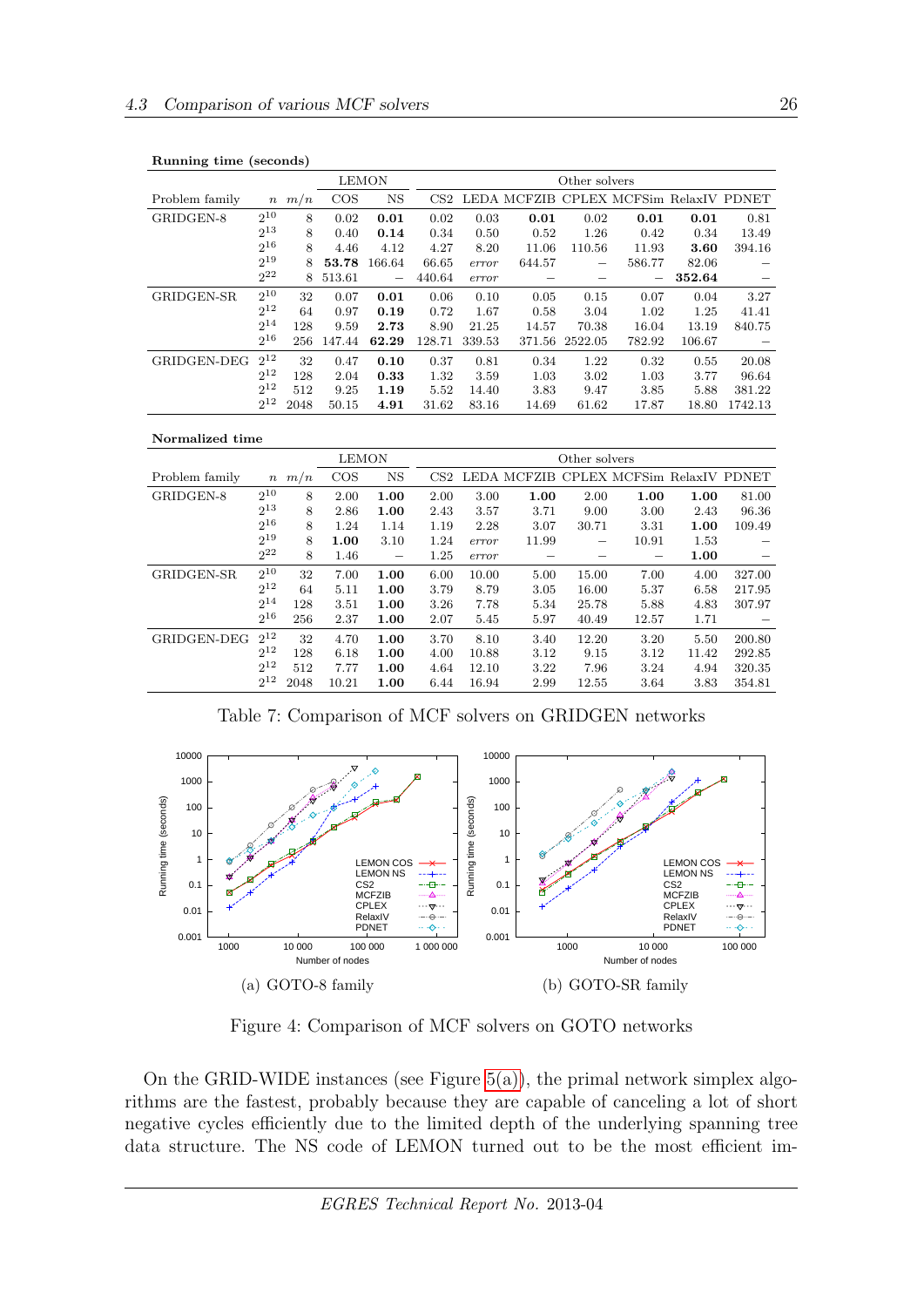|                |          |            | LEMON   | Other solvers |         |         |                                        |         |         |                   |         |
|----------------|----------|------------|---------|---------------|---------|---------|----------------------------------------|---------|---------|-------------------|---------|
| Problem family |          | $n \, m/n$ | $\cos$  | $_{\rm NS}$   | CS2     |         | LEDA MCFZIB CPLEX MCFSim RelaxIV PDNET |         |         |                   |         |
| GOTO-8         | $2^{10}$ | 8          | 0.05    | 0.01          | 0.06    | 0.08    | 0.21                                   | 0.22    | 0.17    | 0.81              | 0.91    |
|                | $2^{13}$ | 8          | 1.45    | 0.79          | 1.98    | 1.74    | 32.76                                  | 33.90   | 32.85   | 103.14            | 17.81   |
|                | $2^{16}$ | 8          | 41.27   | 202.47        | 54.05   | 58.50   | $\overline{\phantom{m}}$               | 3501.53 |         | –                 | 743.62  |
|                | $2^{19}$ | 8          | 1563.90 |               | 1576.96 | 1839.08 |                                        |         |         |                   |         |
| GOTO-SR        | $2^{10}$ | 32         | 0.30    | 0.08          | 0.28    | 0.38    | 0.70                                   | 0.76    | 0.54    | 8.81              | 6.38    |
|                | $2^{12}$ | 64         | 5.27    | 3.16          | 4.78    | 9.57    | 50.65                                  | 36.76   | 41.75   | 492.38            | 140.78  |
|                | $2^{14}$ | 128        | 69.37   | 163.37        | 89.32   | 184.97  | 2339.57                                | 1391.05 | 1702.07 | $\qquad \qquad -$ | 2447.43 |
|                | $2^{16}$ | 256        | 1279.72 | —             | 1259.63 |         |                                        |         |         |                   |         |

### Normalized time

|                |          |            | LEMON  |                          | Other solvers   |      |                          |       |                                        |                          |       |  |
|----------------|----------|------------|--------|--------------------------|-----------------|------|--------------------------|-------|----------------------------------------|--------------------------|-------|--|
| Problem family |          | $n \, m/n$ | $\cos$ | $_{\rm NS}$              | CS <sub>2</sub> |      |                          |       | LEDA MCFZIB CPLEX MCFSim RelaxIV PDNET |                          |       |  |
| GOTO-8         | $2^{10}$ | 8          | 5.00   | 1.00                     | 6.00            | 8.00 | 21.00                    | 22.00 | 17.00                                  | 81.00                    | 91.00 |  |
|                | $2^{13}$ | 8          | 1.84   | 1.00                     | 2.51            | 2.20 | 41.47                    | 42.91 | 41.58                                  | 130.56                   | 22.54 |  |
|                | $2^{16}$ | 8          | 1.00   | 4.91                     | 1.31            | 1.42 | $\overline{\phantom{a}}$ | 84.84 |                                        | –                        | 18.02 |  |
|                | $2^{19}$ | 8          | 1.00   |                          | 1.01            | 1.18 |                          |       |                                        |                          |       |  |
| GOTO-SR        | $2^{10}$ | 32         | 3.75   | 1.00                     | 3.50            | 4.75 | 8.75                     | 9.50  | 6.75                                   | 110.13                   | 79.75 |  |
|                | $2^{12}$ | 64         | 1.67   | 1.00                     | 1.51            | 3.03 | 16.03                    | 11.63 | 13.21                                  | 155.82                   | 44.55 |  |
|                | $2^{14}$ | 128        | 1.00   | 2.36                     | 1.29            | 2.67 | 33.73                    | 20.05 | 24.54                                  | $\overline{\phantom{0}}$ | 35.28 |  |
|                | $2^{16}$ | 256        | 1.02   | $\overline{\phantom{m}}$ | 1.00            |      |                          |       |                                        |                          |       |  |

## <span id="page-27-0"></span>Table 8: Comparison of MCF solvers on GOTO networks

#### Running time (seconds)

|                  |                  |                |                          | <b>LEMON</b> |             | Other solvers   |       |         |         |                                  |                          |  |
|------------------|------------------|----------------|--------------------------|--------------|-------------|-----------------|-------|---------|---------|----------------------------------|--------------------------|--|
| Problem family   | $\boldsymbol{n}$ | m/n            | CAS                      | $\cos$       | $_{\rm NS}$ | CS <sub>2</sub> |       |         |         | LEDA MCFZIB CPLEX MCFSim RelaxIV |                          |  |
| <b>GRID-WIDE</b> | $2^{10}$         | 2.04           | 0.01                     | 0.02         | 0.01        | 0.01            | 0.02  | 0.01    | 0.01    | 0.01                             | 0.03                     |  |
|                  | $2^{13}$         | 2.06           | 1.00                     | 0.32         | 0.03        | 0.29            | 0.55  | 0.10    | 0.12    | 0.08                             | 2.89                     |  |
|                  | $2^{16}$         | 2.06           | 100.19                   | 8.95         | 0.65        | 6.33            | 51.88 | 2.10    | 2.05    | 1.78                             | 761.30                   |  |
|                  | $2^{19}$         | 2.06           | $\overline{\phantom{0}}$ | 522.82       | 12.68       | 121.89          | error | 20.11   | 24.69   | 16.84                            | $\overline{\phantom{0}}$ |  |
| GRID-LONG        | $2^{10}$         | 1.95           | 0.01                     | 0.02         | 0.01        | 0.01            | 0.01  | 0.01    | 0.01    | 0.01                             | 0.02                     |  |
|                  | $2^{13}$         | 1.94           | 0.05                     | 0.19         | 0.08        | 0.12            | 0.15  | 0.42    | 0.42    | 0.49                             | 0.80                     |  |
|                  | $2^{16}$         | 1.94           | 0.35                     | 2.38         | 5.45        | 3.18            | 2.33  | 85.34   | 46.52   | error                            | 75.25                    |  |
|                  | $2^{19}$         | 1.94           | 3.18                     | 24.05        | 438.96      | 28.05           | error |         |         | error                            |                          |  |
| GRID-SQUARE      | $2^{10}$         | $\overline{2}$ | 0.01                     | 0.02         | 0.01        | 0.01            | 0.02  | 0.01    | 0.01    | 0.01                             | 0.03                     |  |
|                  | $2^{13}$         | $\overline{2}$ | 0.30                     | 0.34         | 0.07        | 0.21            | 0.25  | 0.26    | 0.19    | 0.18                             | 2.11                     |  |
|                  | $2^{16}$         | $\overline{2}$ | 10.16                    | 6.65         | 4.11        | 4.47            | 4.87  | 25.35   | 13.34   | 16.30                            | 194.98                   |  |
|                  | $2^{19}$         | $\overline{2}$ | 1800.86                  | 156.58       | 487.19      | 77.59           | error | 1857.09 | 1522.92 | 2524.58                          |                          |  |

#### Normalized time

|                  |                  |                             |        | <b>LEMON</b> |             | Other solvers   |       |        |        |                                  |         |  |
|------------------|------------------|-----------------------------|--------|--------------|-------------|-----------------|-------|--------|--------|----------------------------------|---------|--|
| Problem family   | $\boldsymbol{n}$ | m/n                         | CAS    | $\cos$       | $_{\rm NS}$ | CS <sub>2</sub> |       |        |        | LEDA MCFZIB CPLEX MCFSim RelaxIV |         |  |
| <b>GRID-WIDE</b> | $2^{10}$         | 2.04                        | 1.00   | 2.00         | 1.00        | 1.00            | 2.00  | 1.00   | 1.00   | 1.00                             | 3.00    |  |
|                  | $2^{13}$         | 2.06                        | 33.33  | 10.67        | 1.00        | 9.67            | 18.33 | 3.33   | 4.00   | 2.67                             | 96.33   |  |
|                  | $2^{16}$         | 2.06                        | 154.14 | 13.77        | 1.00        | 9.74            | 79.82 | 3.23   | 3.15   | 2.74                             | 1171.23 |  |
|                  | $2^{19}$         | 2.06                        |        | 41.23        | 1.00        | 9.61            | error | 1.59   | 1.95   | 1.33                             |         |  |
| GRID-LONG        | $2^{10}$         | 1.95                        | 1.00   | 2.00         | 1.00        | 1.00            | 1.00  | 1.00   | 1.00   | 1.00                             | 2.00    |  |
|                  | $2^{13}$         | 1.94                        | 1.00   | 3.80         | 1.60        | 2.40            | 3.00  | 8.40   | 8.40   | 9.80                             | 16.00   |  |
|                  | $2^{16}$         | 1.94                        | 1.00   | 6.80         | 15.57       | 9.09            | 6.66  | 243.83 | 132.91 | error                            | 215.00  |  |
|                  | $2^{19}$         | 1.94                        | 1.00   | 7.56         | 138.04      | 8.82            | error |        |        | error                            |         |  |
| GRID-SQUARE      | $2^{10}$         | $\overline{2}$              | 1.00   | 2.00         | 1.00        | 1.00            | 2.00  | 1.00   | 1.00   | 1.00                             | 3.00    |  |
|                  | $2^{13}$         | $\mathcal{D}_{\mathcal{L}}$ | 4.29   | 4.86         | 1.00        | 3.00            | 3.57  | 3.71   | 2.71   | 2.57                             | 30.14   |  |
|                  | $2^{16}$         | $\overline{2}$              | 2.47   | 1.62         | 1.00        | 1.09            | 1.18  | 6.17   | 3.25   | 3.97                             | 47.44   |  |
|                  | $2^{19}$         | $\overline{2}$              | 23.21  | 2.02         | 6.28        | 1.00            | error | 23.93  | 19.63  | 32.54                            |         |  |

<span id="page-27-1"></span>Table 9: Comparison of MCF solvers on GRIDGRAPH networks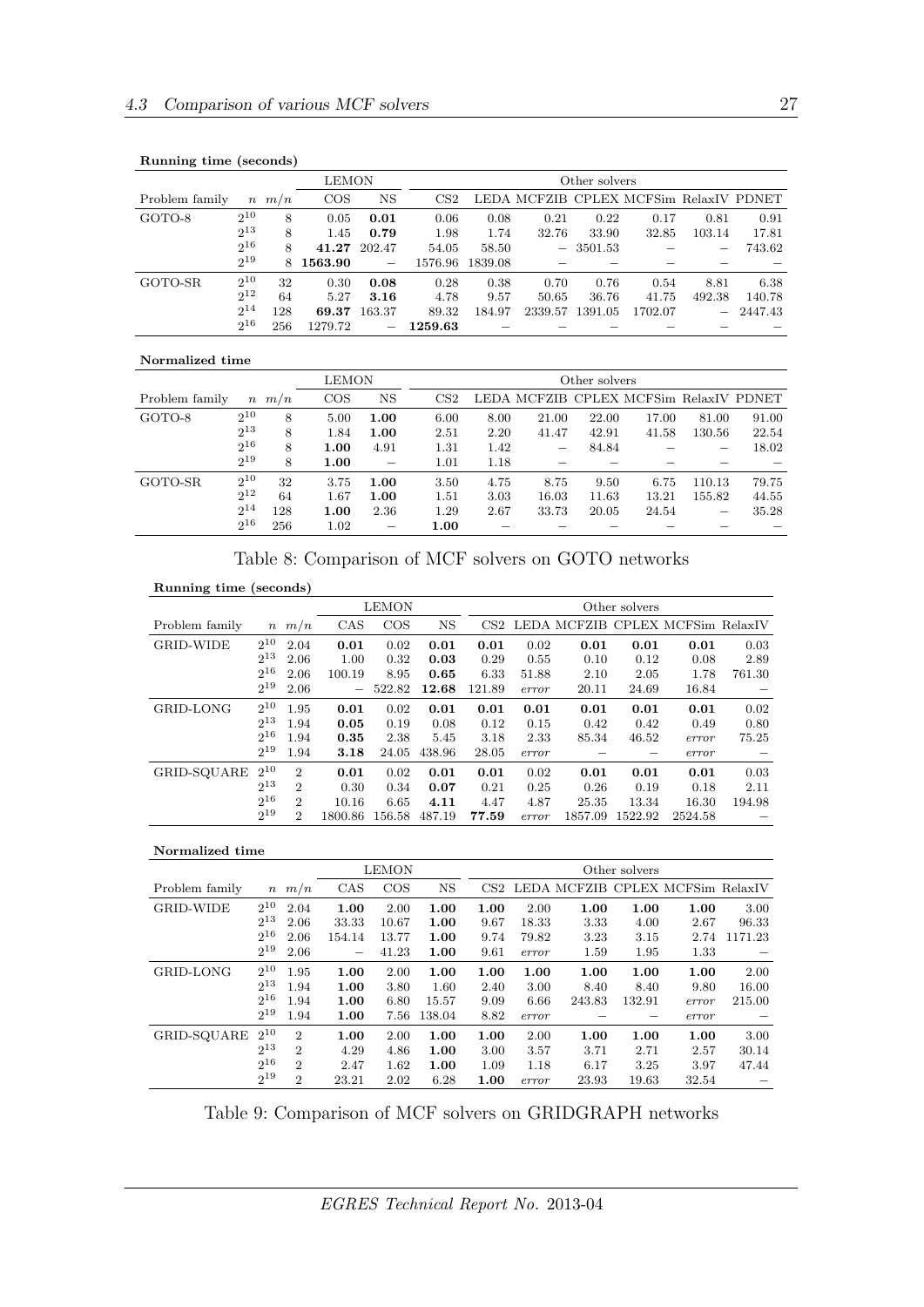<span id="page-28-2"></span>

<span id="page-28-3"></span><span id="page-28-0"></span>Figure 5: Comparison of MCF solvers on GRIDGRAPH networks

plementation again. The cost-scaling methods perform clearly worse than network simplex algorithms on these networks (even on the largest ones), while CAS and RelaxIV are even much slower. On the other hand, in case of GRID-LONG networks (see Figure  $5(b)$ ), the augmenting paths or cycles are much longer, hence CAS, the capacity-scaling augmenting path algorithm, turned out to be the fastest. The costscaling codes are significantly slower, but they clearly outperform the network simplex implementations and RelaxIV. The experiments on the GRID-SQUARE family are more similar to the previous results on NETGEN, GRIDGEN, and GOTO networks: NS is the fastest on the smaller graphs, while the cost-scaling algorithms are superior to it on the largest ones.

On the ROAD-PATHS family (see Figure  $6(a)$ ), CAS is much faster than the network simplex and cost-scaling solution methods, while RelaxIV is even orders of magnitude slower. The results are similar on the ROAD-FLOW networks, as well (see Figure [6\(b\)\)](#page-28-5), with the only exception that CAS has smaller advantage due to the larger capacity values. CS2 is superior to CAS on the largest ROAD-FLOW instances, but note that the SSP algorithm of LEMON is even faster (cf. Tables [5](#page-23-1) and [10\)](#page-29-0).

<span id="page-28-4"></span>

<span id="page-28-5"></span><span id="page-28-1"></span>Figure 6: Comparison of MCF solvers on ROAD networks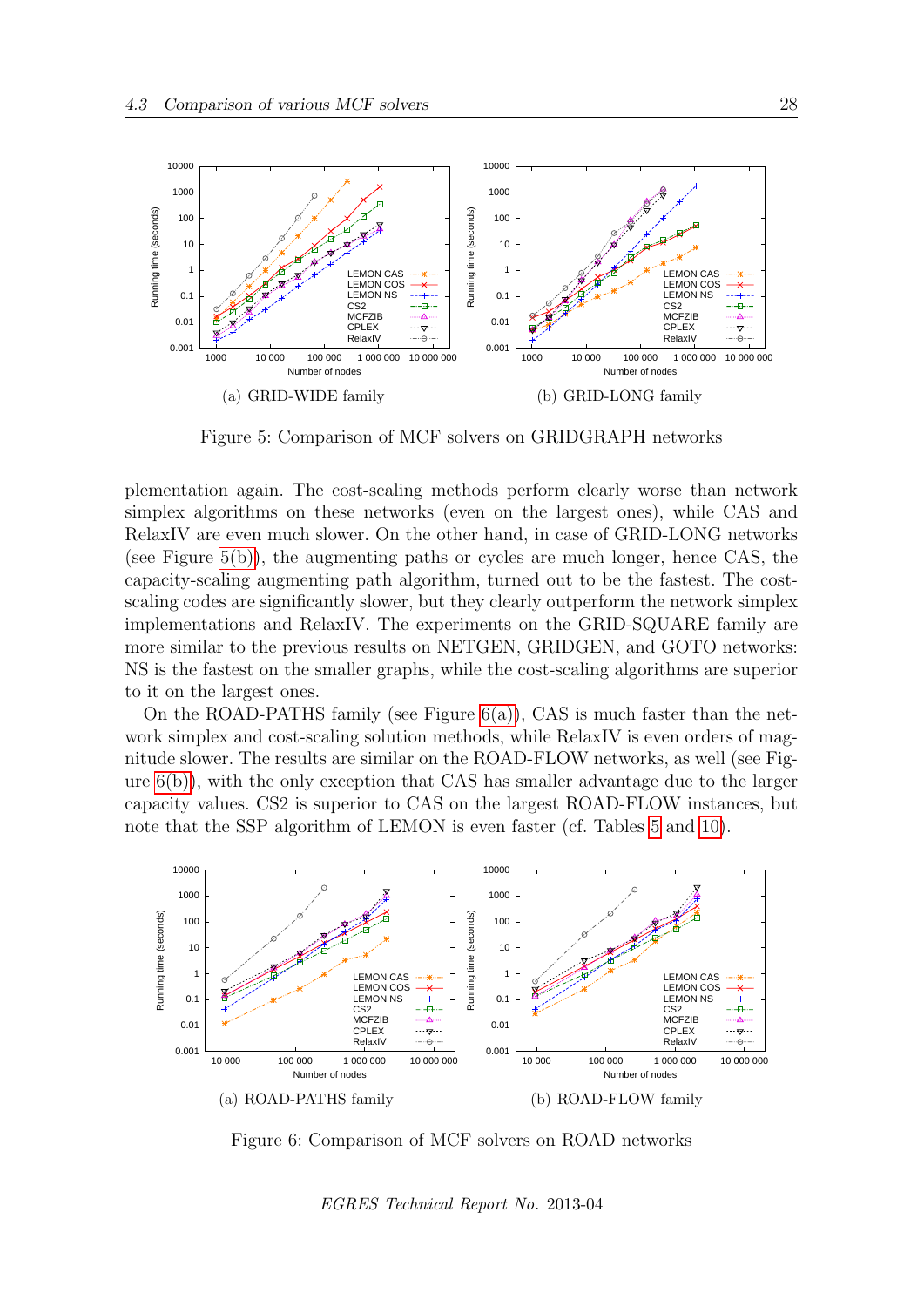|                 |         |      |        | <b>LEMON</b>  |               | Other solvers   |       |                                  |                 |         |        |  |
|-----------------|---------|------|--------|---------------|---------------|-----------------|-------|----------------------------------|-----------------|---------|--------|--|
| Problem family  | $\,n$   | m/n  | CAS    | $\cos$        | NS            | CS <sub>2</sub> |       | LEDA MCFZIB CPLEX MCFSim RelaxIV |                 |         |        |  |
| ROAD-PATHS      | 9559    | 3.11 | 0.01   | 0.14          | 0.04          | 0.12            | 0.14  | 0.14                             | 0.22            | 0.11    | 0.58   |  |
|                 | 116920  | 2.27 | 0.26   | 4.61          | 2.97          | 2.67            | 3.19  | 6.09                             | 6.48            | 5.58    | 168.03 |  |
|                 | 519157  | 2.44 | 3.29   | 35.87         | 41.38         | 19.26           | error | 81.07                            | 82.69           | 76.52   |        |  |
|                 | 2073870 | 2.49 | 21.99  |               | 238.57 744.36 | 131.90          | error | 992.32                           | 1568.30         | 894.20  |        |  |
| ROAD-FLOW       | 9559    | 3.11 | 0.03   | 0.20          | 0.04          | 0.13            | 0.19  | 0.13                             | 0.26            | 0.17    | 0.51   |  |
|                 | 116920  | 2.27 | 1.30   | 6.64          | 3.45          | 3.31            | 5.00  | 7.69                             | 8.07            | 7.07    | 209.21 |  |
|                 | 519157  | 2.44 | 17.72  | 54.54         | 47.96         | 24.79           | error | 108.06                           | 92.95           | 95.39   |        |  |
|                 | 2073870 | 2.49 | 230.24 | 398.62 759.80 |               | 145.70          | error |                                  | 1106.14 2181.50 | 1755.38 |        |  |
|                 |         |      |        |               |               |                 |       |                                  |                 |         |        |  |
| Normalized time |         |      |        |               |               |                 |       |                                  |                 |         |        |  |

| Running time (seconds) |  |  |  |
|------------------------|--|--|--|
|------------------------|--|--|--|

|                |                  |      |      | <b>LEMON</b> |           | Other solvers   |       |                                  |       |       |        |  |
|----------------|------------------|------|------|--------------|-----------|-----------------|-------|----------------------------------|-------|-------|--------|--|
| Problem family | $\boldsymbol{n}$ | m/n  | CAS  | $\cos$       | <b>NS</b> | CS <sub>2</sub> |       | LEDA MCFZIB CPLEX MCFSim RelaxIV |       |       |        |  |
| ROAD-PATHS     | 9.559            | 3.11 | 1.00 | 14.00        | 4.00      | 12.00           | 14.00 | 14.00                            | 22.00 | 11.00 | 58.00  |  |
|                | 116920           | 2.27 | 1.00 | 17.73        | 11.42     | 10.27           | 12.27 | 23.42                            | 24.92 | 21.46 | 646.27 |  |
|                | 519157           | 2.44 | 1.00 | 10.90        | 12.58     | 5.85            | error | 24.64                            | 25.13 | 23.26 |        |  |
|                | 2073870          | 2.49 | 1.00 | 10.85        | 33.85     | 6.00            | error | 45.13                            | 71.32 | 40.66 |        |  |
| ROAD-FLOW      | 9559             | 3.11 | 1.00 | 6.67         | 1.33      | 4.33            | 6.33  | 4.33                             | 8.67  | 5.67  | 17.00  |  |
|                | 116920           | 2.27 | 1.00 | 5.11         | 2.65      | 2.55            | 3.85  | 5.92                             | 6.21  | 5.44  | 160.93 |  |
|                | 519157           | 2.44 | 1.00 | 3.08         | 2.71      | 1.40            | error | 6.10                             | 5.25  | 5.38  |        |  |
|                | 2073870          | 2.49 | 1.58 | 2.74         | 5.21      | 1.00            | error | 7.59                             | 14.97 | 12.05 |        |  |
|                |                  |      |      |              |           |                 |       |                                  |       |       |        |  |

<span id="page-29-0"></span>Table 10: Comparison of MCF solvers on ROAD networks

Finally, the benchmark results on the VISION families are presented in Table [11](#page-30-0) and Figure [7.](#page-29-1) CS2 is the fastest to solve these hard instances, while COS is about 1.5-2 times slower than it. All other codes perform much worse, including the third costscaling implementation, LEDA. It even failed to solve all VISION-PROP instances due to number overflow errors. NS turned out to be much faster and more robust than the other three network simplex codes. RelaxIV is very slow on these instances, but PDNET performs even much worse, it could not solve any VISION instance within the one-hour time limit.



<span id="page-29-1"></span>Figure 7: Comparison of MCF solvers on VISION-RND networks

The choice of the cost function has only modest impact on the performance of the algorithms on VISION networks. Surprisingly, the cost-scaling codes tend to be slightly slower on both VISION-PROP and VISION-INV instances than in case of random costs, while other methods are faster on these networks, especially on VISION-INV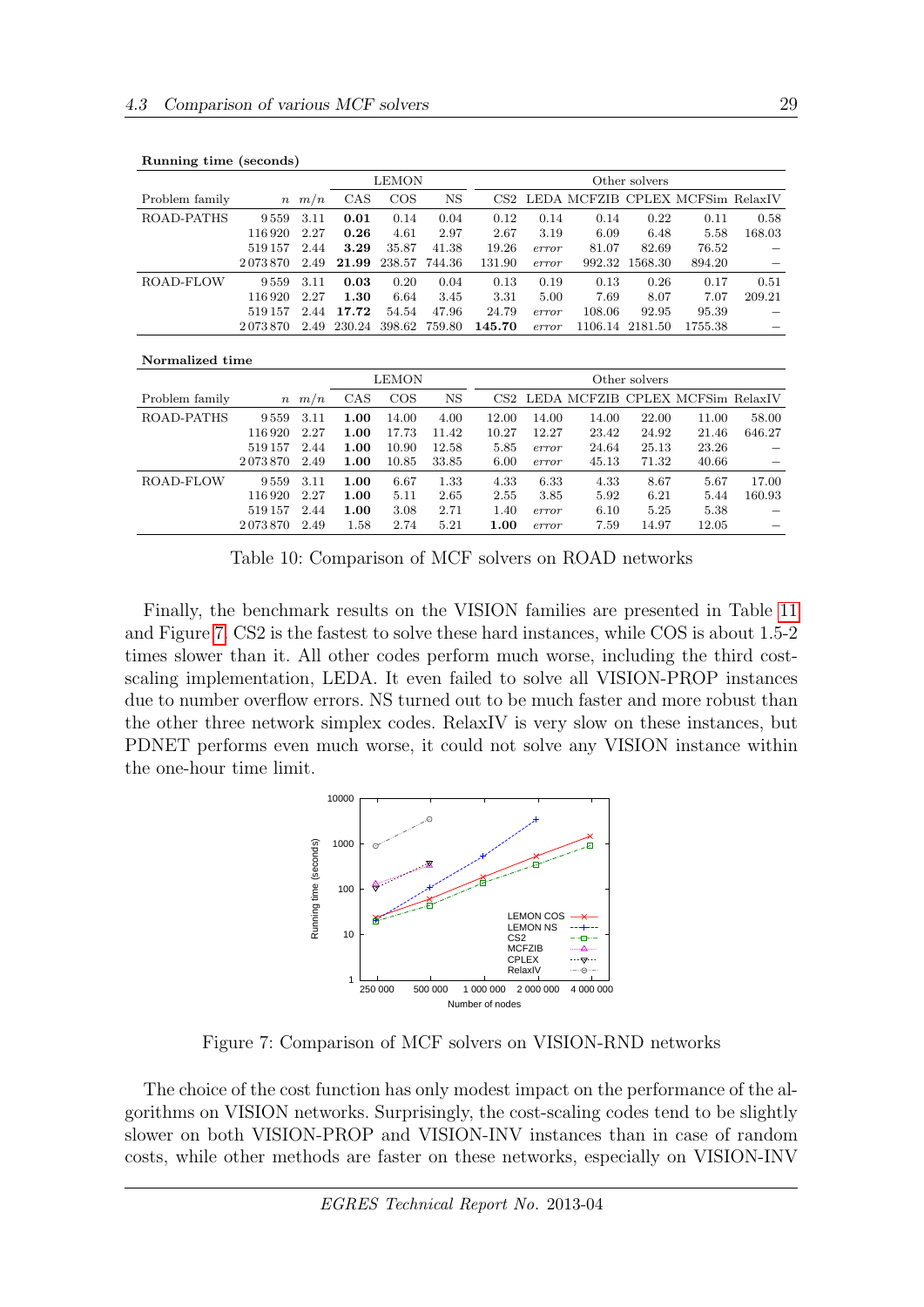|  |  | Running time (seconds) |
|--|--|------------------------|
|--|--|------------------------|

|                |         |            |         | <b>LEMON</b>             |                 |         | Other solvers |        |                                        |         |  |  |
|----------------|---------|------------|---------|--------------------------|-----------------|---------|---------------|--------|----------------------------------------|---------|--|--|
| Problem family |         | $n \, m/n$ | $\cos$  | NS                       | CS <sub>2</sub> |         |               |        | LEDA MCFZIB CPLEX MCFSim RelaxIV PDNET |         |  |  |
| VISION-RND     | 245762  | 5.82       | 23.96   | 21.06                    | 19.78           | 54.62   | 131.66        | 107.46 | 180.15                                 | 904.74  |  |  |
|                | 491522  | 5.85       | 61.25   | 108.64                   | 44.18           | 207.51  | 333.20        | 385.57 | 463.05                                 | 3518.20 |  |  |
|                | 983042  | 5.88       | 186.42  | 531.59                   | 139.05          | 1250.56 |               |        |                                        |         |  |  |
|                | 1949698 | 5.91       | 535.36  | 3420.76                  | 348.28          |         |               |        |                                        |         |  |  |
|                | 3899394 | 5.92       | 1475.95 |                          | 916.47          |         |               |        |                                        |         |  |  |
| VISION-PROP    | 245762  | 5.82       | 49.01   | 20.97                    | 25.37           | error   | 134.48        | 100.51 | 143.56                                 | 899.03  |  |  |
|                | 491522  | 5.85       | 113.35  | 105.93                   | 61.48           | error   | 227.63        | 385.75 | 243.10                                 | 1638.86 |  |  |
|                | 983042  | 5.88       | 431.25  | 459.52                   | 206.59          | error   | 3261.30       |        |                                        |         |  |  |
|                | 1949698 | 5.91       | 937.60  | $\overline{\phantom{m}}$ | 477.72          | error   |               |        |                                        |         |  |  |
|                | 3899394 | 5.92       | 2558.97 |                          | 1227.11         | error   |               |        |                                        |         |  |  |
| VISION-INV     | 245762  | 5.82       | 40.75   | 14.05                    | 24.82           | 48.95   | 28.76         | 69.71  | 35.04                                  | 368.44  |  |  |
|                | 491522  | 5.85       | 93.94   | 76.74                    | 58.69           | 205.60  | 57.35         | 311.69 | 68.76                                  | 1465.07 |  |  |
|                | 983042  | 5.88       | 301.53  | 292.31                   | 179.18          | 616.67  | 2007.66       |        |                                        |         |  |  |
|                | 1949698 | 5.91       | 909.44  | 2637.98                  | 451.09          | 2355.10 |               |        |                                        |         |  |  |
|                | 3899394 | 5.92       | 2348.72 | -                        | 1144.18         |         |               |        |                                        |         |  |  |

#### Normalized time

|                   |         |            | <b>LEMON</b> |                          |                 |       |       | Other solvers |                                        |       |  |
|-------------------|---------|------------|--------------|--------------------------|-----------------|-------|-------|---------------|----------------------------------------|-------|--|
| Problem family    |         | $n \, m/n$ | $\cos$       | $_{\rm NS}$              | CS <sub>2</sub> |       |       |               | LEDA MCFZIB CPLEX MCFSim RelaxIV PDNET |       |  |
| VISION-RND        | 245762  | 5.82       | 1.21         | 1.06                     | 1.00            | 2.76  | 6.66  | 5.43          | 9.11                                   | 45.74 |  |
|                   | 491522  | 5.85       | 1.39         | 2.46                     | 1.00            | 4.70  | 7.54  | 8.73          | 10.48                                  | 79.63 |  |
|                   | 983042  | 5.88       | 1.34         | 3.82                     | 1.00            | 8.99  |       |               |                                        |       |  |
|                   | 1949698 | 5.91       | 1.54         | 9.82                     | 1.00            |       |       |               |                                        |       |  |
|                   | 3899394 | 5.92       | 1.61         |                          | 1.00            |       |       |               |                                        |       |  |
| VISION-PROP       | 245762  | 5.82       | 2.34         | 1.00                     | 1.21            | error | 6.41  | 4.79          | 6.85                                   | 42.87 |  |
|                   | 491522  | 5.85       | 1.84         | 1.72                     | 1.00            | error | 3.70  | 6.27          | 3.95                                   | 26.66 |  |
|                   | 983042  | 5.88       | 2.09         | 2.22                     | 1.00            | error | 15.79 |               |                                        |       |  |
|                   | 1949698 | 5.91       | 1.96         | $\overline{\phantom{0}}$ | 1.00            | error |       |               |                                        |       |  |
|                   | 3899394 | 5.92       | 2.09         |                          | 1.00            | error |       |               |                                        |       |  |
| <b>VISION-INV</b> | 245762  | 5.82       | 2.90         | 1.00                     | 1.77            | 3.48  | 2.05  | 4.96          | 2.49                                   | 26.22 |  |
|                   | 491522  | 5.85       | 1.64         | 1.34                     | 1.02            | 3.59  | 1.00  | 5.43          | 1.20                                   | 25.55 |  |
|                   | 983042  | 5.88       | 1.68         | 1.63                     | 1.00            | 3.44  | 11.20 |               |                                        |       |  |
|                   | 1949698 | 5.91       | 2.02         | 5.85                     | 1.00            | 5.22  |       |               |                                        |       |  |
|                   | 3899394 | 5.92       | 2.05         |                          | 1.00            |       |       |               |                                        |       |  |

<span id="page-30-0"></span>Table 11: Comparison of MCF solvers on VISION networks

instances.

Apart from the presented results, many other experiments have also been conducted varying several parameters of the problem instances. A notable observation is that the magnitudes of the supply, capacity, and cost values hardly affect the running time of the algorithms, but it is important whether the capacities incorporate "tight" or "loose" bounds for the feasible solutions with respect to the supply values (see, e.g., [\[15\]](#page-33-5)). Instances with loose capacity bounds or infinite capacities are easier to solve, especially for network simplex methods, while in case of tight capacities, the cost-scaling algorithms are typically more robust.

We also compared the number of basic operations performed by the cost-scaling and primal network simplex implementations whose source codes we had access to. We found that our COS code tends to perform significantly less push operations than CS2 due to the partial augment method (see Section [3.1.6\)](#page-9-0), but it performs approximately the same number of relabel operations in most cases. On the other hand, CS2 may find admissible arcs faster due to its speculative arc fixing heuristic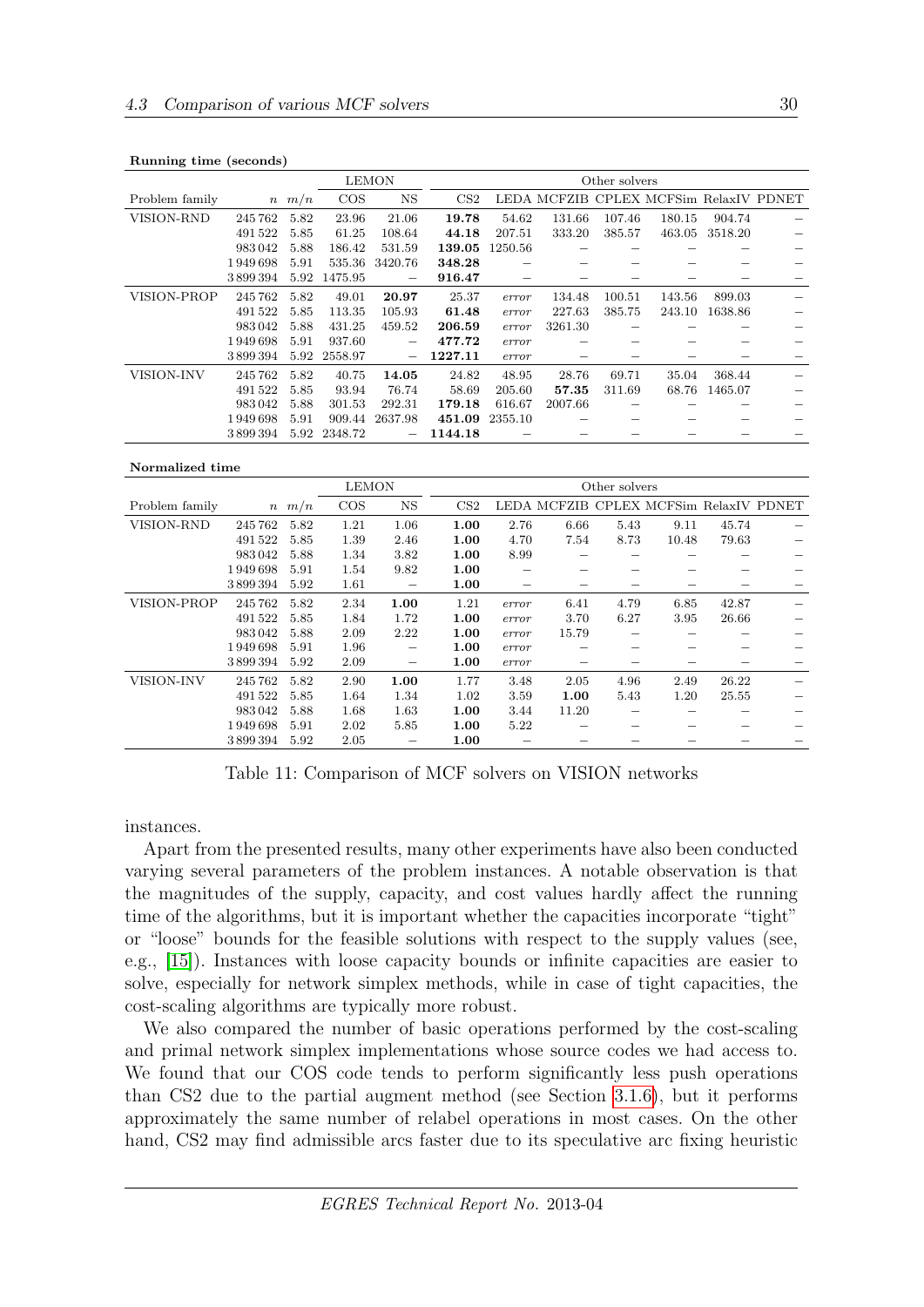(see [\[48,](#page-35-1) [46\]](#page-35-2)). The COS implementation could be further improved by applying this technique.

As for the network simplex algorithms, MCFZIB and MCFSimplex perform exactly the same number of iterations as they apply the same pivot strategy. Our NS code, however, tends to perform substantially less iterations than them, although it performs either less or more arc pricing steps depending on the characteristics of the problem instance.

## <span id="page-31-0"></span>5 Conclusions

We have considered several efficient implementations of algorithms for solving the minimum-cost network flow problem, which is essential in a wide range of applications. The performance of these codes has been evaluated on numerous problem instances of various size and characteristics. This work provides a comprehensive experimental survey of currently available minimum-cost flow solvers and thereby also gives guidelines for selecting a solution method for a certain application.

According to the presented results, we can conclude that implementations of the cost-scaling and primal network simplex algorithms are usually the most efficient and robust. In certain cases, if an optimal flow need not be split into many paths, however, the augmenting path algorithms are superior to these methods.

The primal network simplex code developed by the author (NS) turned out to be significantly faster, often by an order of magnitude, than the other implementations of this method: MCF, MCFSimplex, and the NETOPT component of CPLEX. Furthermore, NS is generally the most efficient among all solvers considered in this study on relatively small networks (up to many thousands of nodes). However, the cost-scaling algorithms tend to be superior to simplex-based methods on huge sparse networks due to their better asymptotic behavior in terms of the number of nodes. The cost-scaling code of the author (COS) performs similarly to or slightly slower than CS2, which is a highly efficient authoritative implementation of this algorithm. The LEDA library also implements this method, but it is slower and numerically less stable than COS and CS2. We also considered two other solvers, RelaxIV and PDNET, but they did not turn out to be robust. They tend to be orders of magnitude slower than costscaling and primal simplex codes, although RelaxIV is very fast on certain kinds of easy problem instances.

Our implementations are not standalone solvers, but they are included in a versatile C++ network optimization library called LEMON [\[73,](#page-37-1) [32\]](#page-34-7). This makes it easy to combine them with various other algorithms for solving complex network optimization problems. LEMON is an open-source library that can be used in both commercial and non-commercial software development under a permissive license. It is also involved in the COIN-OR project [\[24\]](#page-33-10). The author believes that this library with its great variety of efficient algorithms and data structures is a viable alternative to other graph libraries, such as the Boost Graph Library [\[18,](#page-33-14) [94\]](#page-38-13) and LEDA [\[71,](#page-37-2) [77\]](#page-37-13), as well as to the MCFClass project [\[9\]](#page-32-2).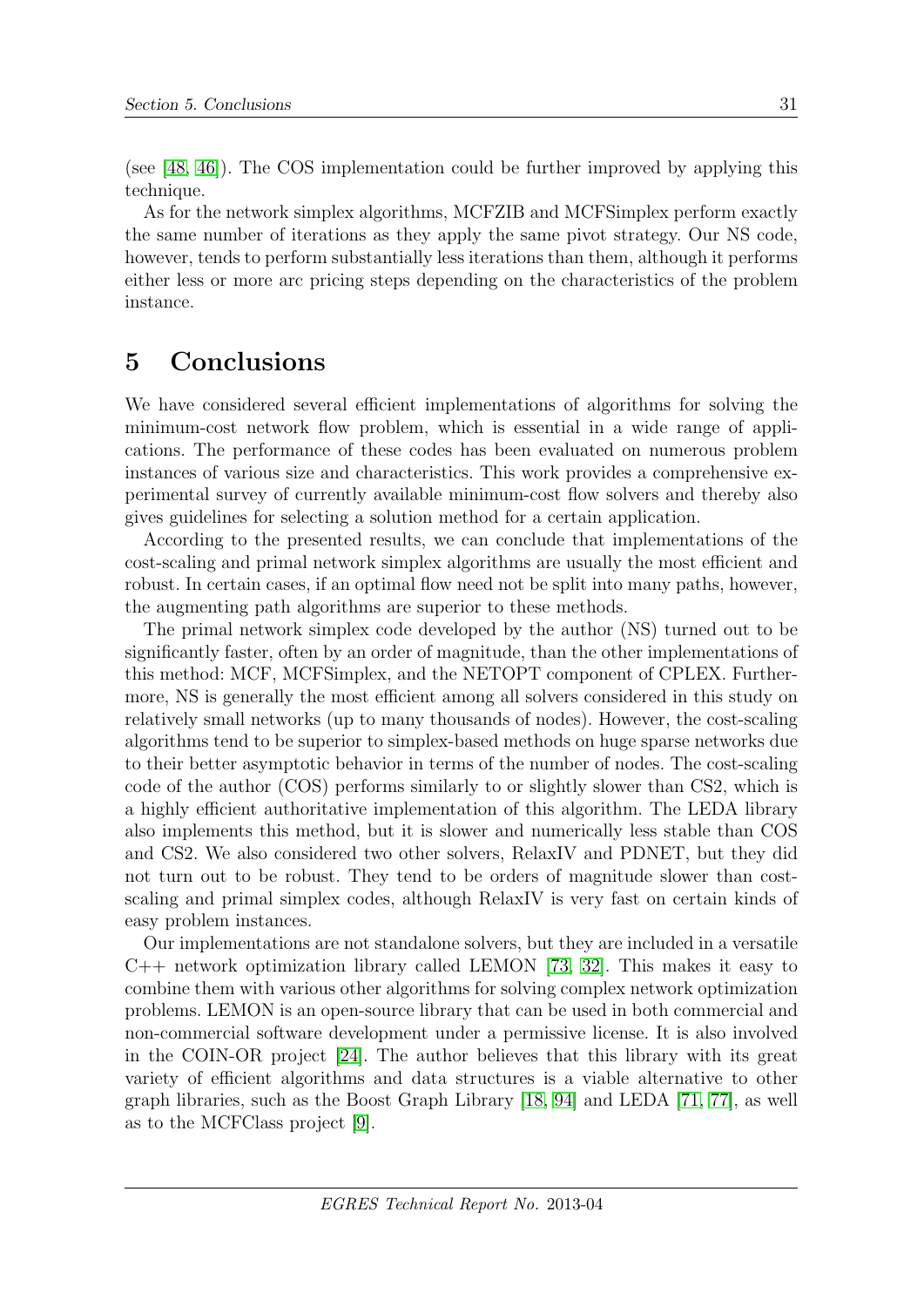## Acknowledgments

The author would like to thank Zoltán Király for his essential contribution to this work, as well as Alpár Jüttner and Balázs Dezső for many useful suggestions related to the implementations. Special thanks are due to the developers of CS2, RelaxIV, MCF, and PDNET for making these codes available for academic use: Andrew V. Goldberg and Boris V. Cherkassky; Dimitri P. Bertsekas and Paul Tseng; Andreas Löbel; Luis F. Portugal, Mauricio G.C. Resende, Geraldo Veiga, João Patrício, and Joaquim J. Júdice; respectively. The author also thanks Antonio Frangioni, Claudio Gentile, and Alessandro Bertolini for developing the MCFClass project including the MCFSimplex solver and the C++ translation of the Fortran code of RelaxIV. Finally, the author is grateful to Antonio Frangioni for his help with the MCFClass project.

## References

- <span id="page-32-5"></span>[1] R.K. Ahuja, A.V. Goldberg, J.B. Orlin, and R.E. Tarjan. Finding minimumcost flows by double scaling. Technical Report Sloan W.P. No. 2047-88, Stanford University, Stanford, CA, 1988.
- <span id="page-32-6"></span>[2] R.K. Ahuja, A.V. Goldberg, J.B. Orlin, and R.E. Tarjan. Finding minimumcost flows by double scaling. Math. Program., 53:243–266, 1992. A preliminary version appeared in [\[1\]](#page-32-5).
- <span id="page-32-0"></span>[3] R.K. Ahuja, T.L. Magnanti, and J.B. Orlin. Network Flows: Theory, Algorithms, and Applications. Prentice-Hall, Inc., Englewood Cliffs, NJ, 1993.
- <span id="page-32-7"></span>[4] R.D. Armstrong and Z. Jin. A new strongly polynomial dual network simplex algorithm. Math. Program., 78:131–148, 1997.
- <span id="page-32-1"></span>[5] R.D. Armstrong, D. Klingman, and D. Whitman. Implementation and analysis of a variant of the dual method for the capacitated transshipment problem. European J. Oper. Res., 4:403–420, 1980.
- <span id="page-32-8"></span>[6] F. Barahona and E. Tardos. Note on Weintraub's minimum-cost circulation ´ algorithm. SIAM J. Comput., 18:579–583, 1989.
- <span id="page-32-10"></span>[7] R.S. Barr, F. Glover, and D. Klingman. The alternating basis algorithm for assignment problems. Math. Program., 13:1–13, 1977.
- <span id="page-32-9"></span>[8] R.S. Barr, F. Glover, and D. Klingman. Enhancements to spanning tree labelling procedures for network optimization. INFOR, 17:16–34, 1979.
- <span id="page-32-2"></span>[9] A. Bertolini, A. Frangioni, and C. Gentile. The MCFClass Project. 2011.
- <span id="page-32-3"></span>[10] D.P. Bertsekas. Network Optimization Codes. 1994.
- <span id="page-32-4"></span>[11] D.P. Bertsekas and J. Eckstein. Dual coordinate step methods for linear network flow problems. Math. Program., 42:203–243, 1988.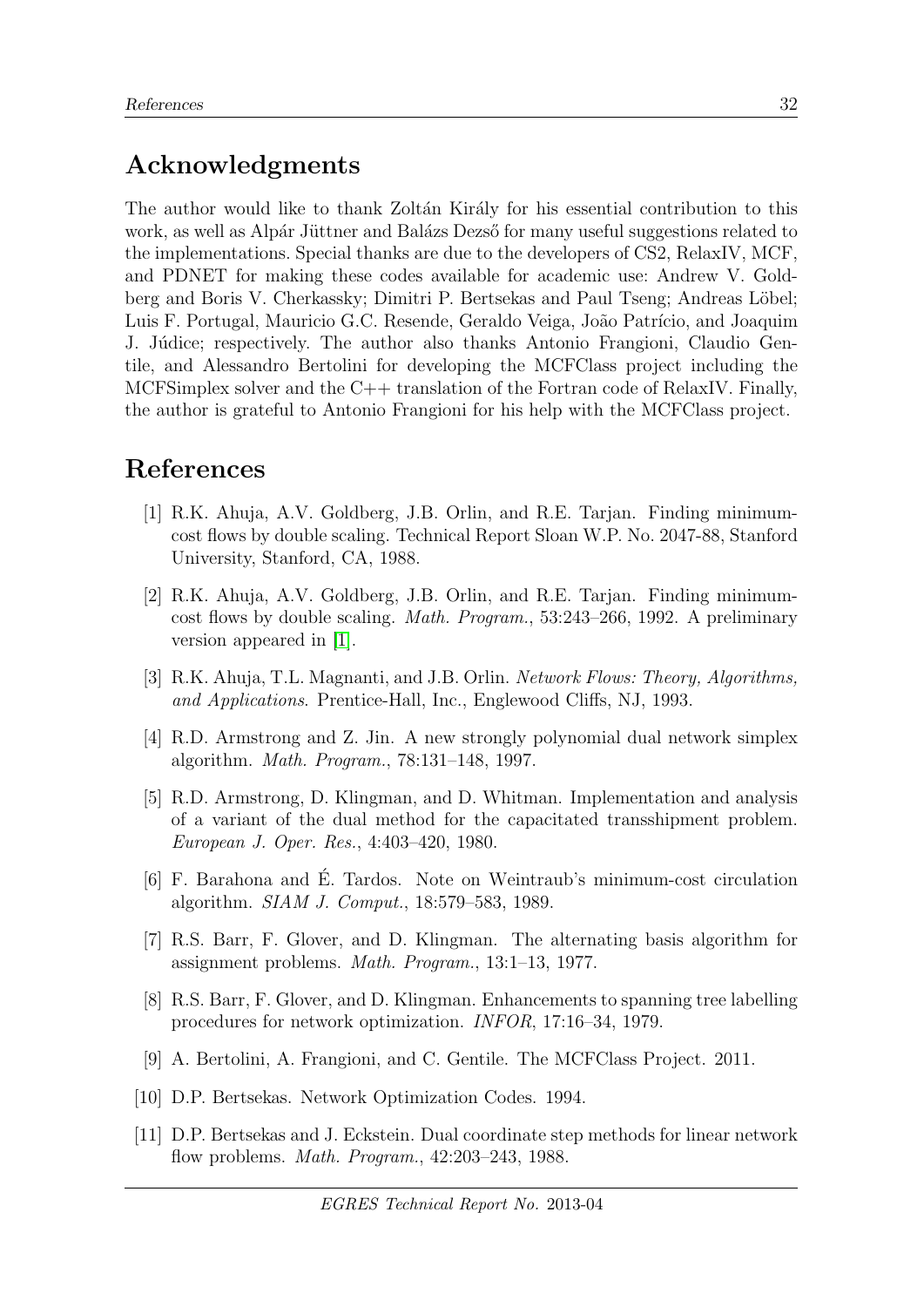- <span id="page-33-13"></span>[12] D.P. Bertsekas and P. Tseng. The relax codes for linear minimum cost network flow problems. Ann. Oper. Res., 13:125–190, 1988.
- <span id="page-33-1"></span>[13] D.P. Bertsekas and P. Tseng. Relaxation methods for minimum cost ordinary and generalized network flow problems. Oper. Res., 36:93–114, 1988.
- <span id="page-33-2"></span>[14] D.P. Bertsekas and P. Tseng. RELAX-IV: A faster version of the relax code for solving minimum cost flow problems. Technical Report LIDS-P-2276, Dept. of Electrical Engineering and Computer Science, MIT, Cambridge, MA, 1994.
- <span id="page-33-5"></span>[15] R.G. Bland, J. Cheriyan, D. Jensen, and L. Lad´anyi. An empirical study of min cost flow algorithms. In D.S. Johnson and C.C. McGeoch, editors, Network Flows and Matching: First DIMACS Implementation Challenge, DIMACS Series in Discrete Mathematics and Theoretical Computer Science, Vol. 12, pages 119– 156, Providence, RI, 1993. American Mathematical Society.
- <span id="page-33-3"></span>[16] R.G. Bland and D.L. Jensen. On the computational behavior of a polynomialtime network flow algorithm. Technical Report 661, School of Operations Research and Industrial Engineering, Cornell University, Ithaca, NY, 1985.
- <span id="page-33-4"></span>[17] R.G. Bland and D.L. Jensen. On the computational behavior of a polynomialtime network flow algorithm. Math. Program., 54:1–39, 1992. A preliminary version appeared in [\[16\]](#page-33-3).
- <span id="page-33-14"></span>[18] Boost C++ Libraries. <http://www.boost.org/>.
- <span id="page-33-0"></span>[19] G. Bradley, G. Brown, and G. Graves. Design and implementation of large scale primal transshipment algorithms. Manag. Sci., 24:1–34, 1977.
- <span id="page-33-7"></span>[20] T. Brunsch, K. Cornelissen, B. Manthey, and H. Röglin. Smoothed analysis of the successive shortest path algorithm. In Proc. 24th ACM-SIAM Symposium on Discrete Algorithms, SODA '13, pages 1180–1189, Philadelphia, PA, 2013. SIAM.
- <span id="page-33-6"></span>[21] U. Bünnagel, B. Korte, and J. Vygen. Efficient implementation of the Goldberg-Tarjan minimum-cost flow algorithm. Opt. Methods and Software, 10:157–174, 1998.
- <span id="page-33-11"></span>[22] R.G. Busacker and P.J. Gowen. A procedure for determining a family of minimum-cost network flow patterns. Technical Report ORO-TP-15, Operations Research Office, The Johns Hopkins University, Bethesda, MD, 1960.
- <span id="page-33-12"></span>[23] B.V. Cherkassky and A.V. Goldberg. On implementing the push–relabel method for the maximum flow problem. Algorithmica, 19:390–410, 1997.
- <span id="page-33-10"></span>[24] COIN-OR – Computational Infrastructure for Operations Research, 2012.
- <span id="page-33-9"></span>[25] IBM ILOG CPLEX Optimization Studio, V12.4, 2011.
- <span id="page-33-8"></span>[26] CS2 Software, Version 4.6, 2009. IG Systems, Inc.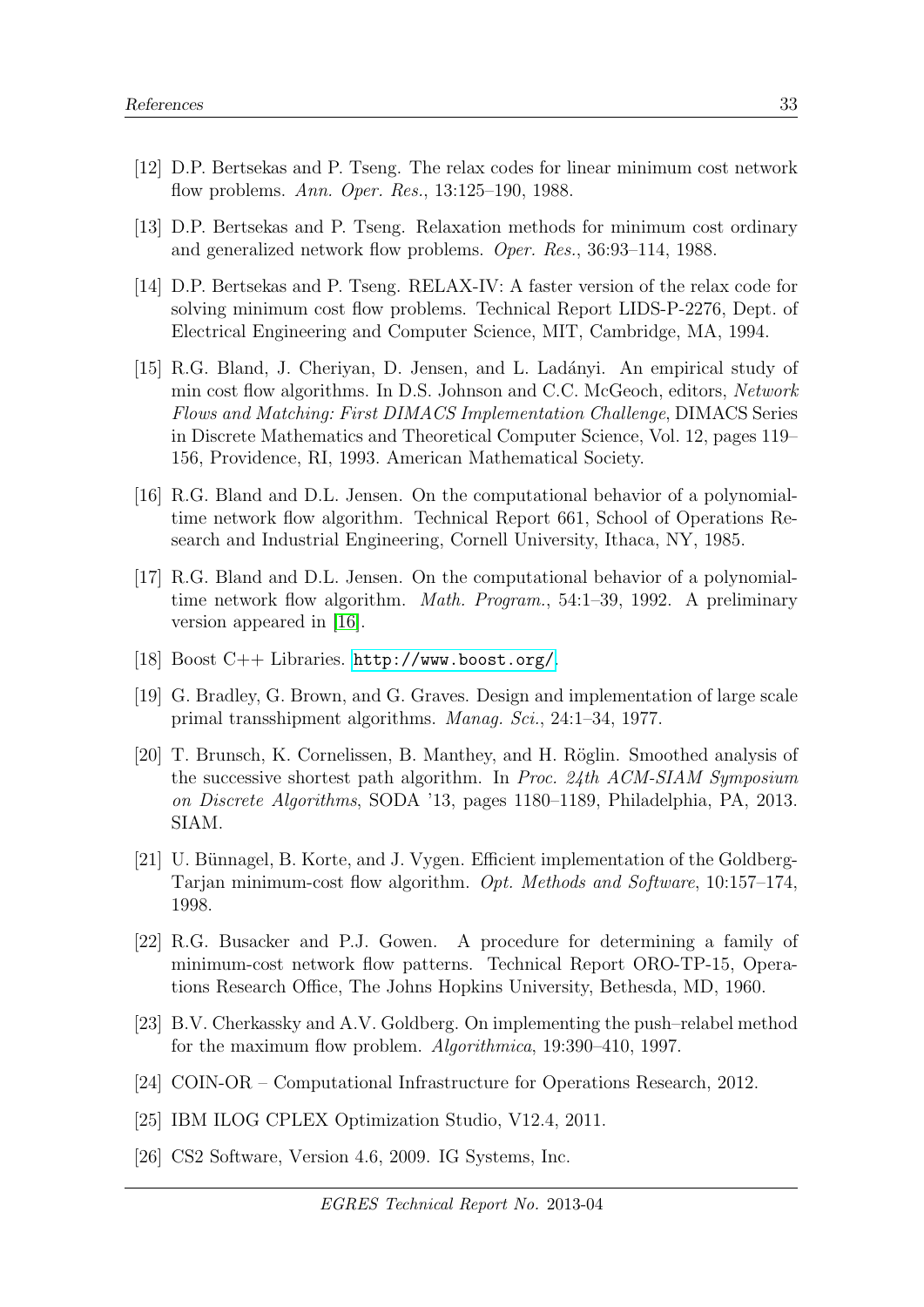- <span id="page-34-13"></span>[27] W.H. Cunningham. A network simplex method. Math. Program., 11:105–116, 1976.
- <span id="page-34-12"></span>[28] G.B. Dantzig. Application of the simplex method to a transportation problem. In T.C. Koopmans, editor, Activity analysis of production and allocation, pages 359–373. John Wiley & Sons, Inc., New York, NY, 1951.
- <span id="page-34-4"></span>[29] G.B. Dantzig. Linear Programming and Extensions. Princeton University Press, Princeton, NJ, 1963.
- <span id="page-34-11"></span>[30] A. Dasdan. Experimental analysis of the fastest optimum cycle ratio and mean algorithms. ACM Trans. Des. Autom. Electron. Syst., 9:385–418, 2004.
- <span id="page-34-10"></span>[31] A. Dasdan and R.K. Gupta. Faster maximum and minimum mean cycle algorithms for system performance analysis. IEEE Trans. Computer-Aided Design, 17:889–899, 1998.
- <span id="page-34-7"></span>[32] B. Dezső, A. Jüttner, and P. Kovács. LEMON – an open source  $C++$  graph template library. Electron. Notes Theor. Comput. Sci., 264:23–45, 2011.
- <span id="page-34-1"></span>[33] DIMACS. Network Flows and Matching: First DIMACS Implementation Challenge. 1990-1991.
- <span id="page-34-14"></span>[34] DIMACS. Shortest Paths: Ninth DIMACS Implementation Challenge. 2005- 2006.
- <span id="page-34-9"></span>[35] J. Edmonds and R.M. Karp. Theoretical improvements in algorithmic efficiency for network flow problems. In Combinatorial Structures and Their Applications, pages 93–96, New York, NY, 1970. Gordon and Breach.
- <span id="page-34-5"></span>[36] J. Edmonds and R.M. Karp. Theoretical improvements in algorithmic efficiency for network flow problems. J. ACM, 19:248–264, 1972. A preliminary version appeared in [\[35\]](#page-34-9).
- <span id="page-34-6"></span>[37] EGRES – MTA-ELTE Egerváry Research Group on Combinatorial Optimization, 2012.
- <span id="page-34-8"></span>[38] L.R. Ford and D.R. Fulkerson. Constructing maximal dynamic flows from static flows. Oper. Res., 6:419–433, 1958.
- <span id="page-34-2"></span>[39] L.R. Ford and D.R. Fulkerson. Flows in Networks. Princeton University Press, Princeton, NJ, 1962.
- <span id="page-34-0"></span>[40] A. Frangioni and A. Manca. A computational study of cost reoptimization for min-cost flow problems. INFORMS J. Comput., 18:61–70, 2006.
- <span id="page-34-3"></span>[41] A. Frank. Connections in Combinatorial Optimization. Oxford Lecture Series in Mathematics and Its Applications, Vol. 38. Oxford University Press, Oxford, UK, 2011.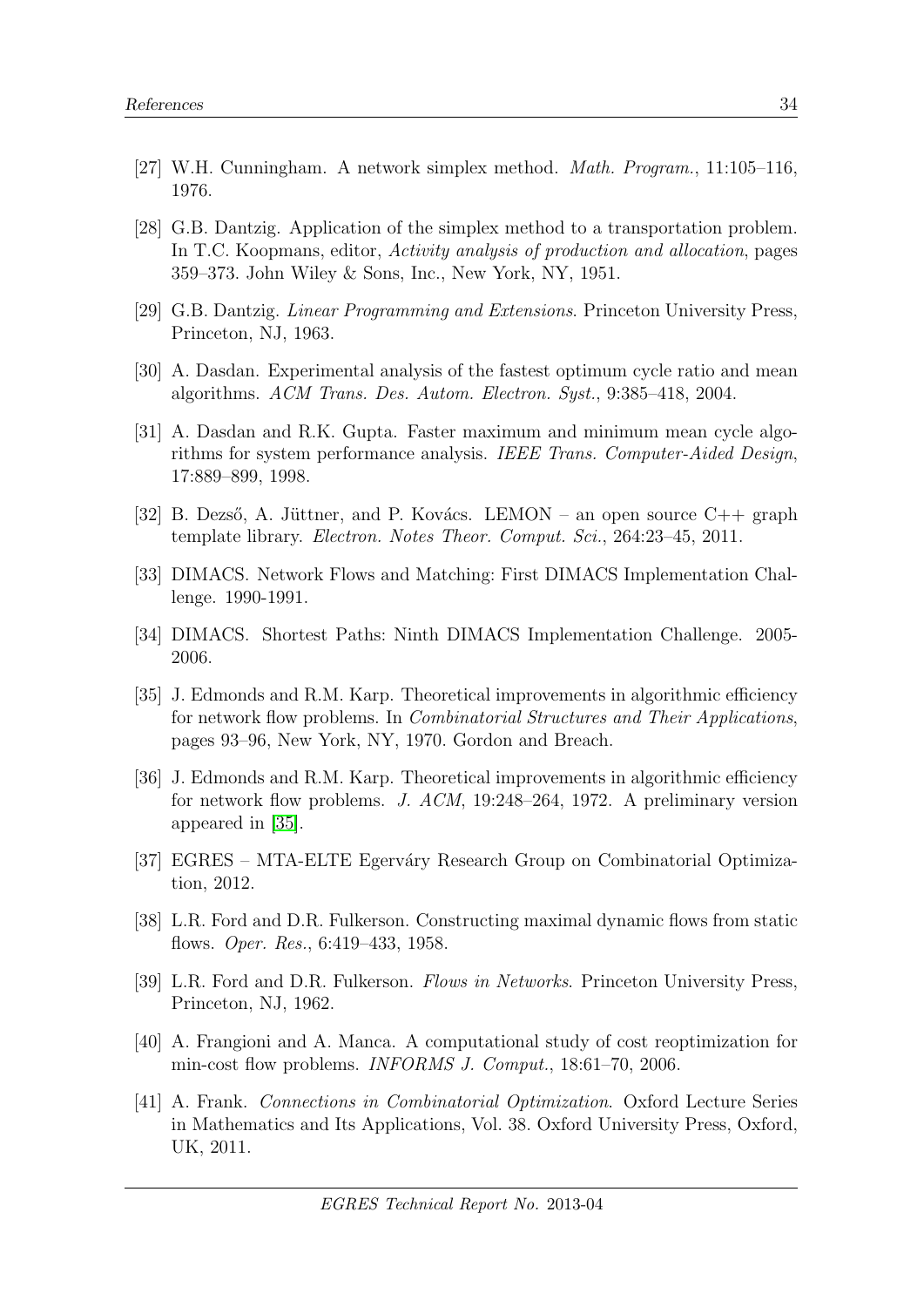- <span id="page-35-5"></span>[42] D.R. Fulkerson. An out-of-kilter method for minimal-cost flow problems. J. Soc. Indust. Appl. Math., 9:18–27, 1961.
- <span id="page-35-9"></span>[43] H.N. Gabow and R.E. Tarjan. Faster scaling algorithms for network problems. SIAM J. Comput., 18:1013–1036, 1989.
- <span id="page-35-10"></span>[44] L. Georgiadis, A.V. Goldberg, R.E. Tarjan, and R.F. Werneck. An experimental study of minimum mean cycle algorithms. In I. Finocchi and J. Hershberger, editors, Proc. 6th International Workshop on Algorithm Engineering and Experiments, ALENEX 2009, pages 1–13, New York, NY, 2009. SIAM.
- <span id="page-35-0"></span>[45] F. Glover, D. Karney, D. Klingman, and A. Napier. A computation study on start procedures, basis change criteria, and solution algorithms for transportation problems. Manag. Sci., 20:793–813, 1974.
- <span id="page-35-2"></span>[46] A.V. Goldberg. An efficient implementation of a scaling minimum-cost flow algorithm. J. Algorithms, 22:1–29, 1997.
- <span id="page-35-3"></span>[47] A.V. Goldberg. The partial augment-relabel algorithm for the maximum flow problem. In Proc. 16th Annual European Symposium on Algorithms, ESA '08, pages 466–477, Heidelberg, Germany, 2008. Springer-Verlag.
- <span id="page-35-1"></span>[48] A.V. Goldberg and M. Kharitonov. On implementing scaling push-relabel algorithms for the minimum-cost flow problem. In D.S. Johnson and C.C. Mc-Geoch, editors, Network Flows and Matching: First DIMACS Implementation Challenge, DIMACS Series in Discrete Mathematics and Theoretical Computer Science, Vol. 12, pages 157–198, Providence, RI, 1993. American Mathematical Society.
- <span id="page-35-4"></span>[49] A.V. Goldberg, É. Tardos, and R.E. Tarjan. Network flow algorithms. In B. Korte, L. Lovász, H.J. Prömel, and A. Schrijver, editors, Paths, Flows and VLSI-Layout, pages 101–164, Berlin, Germany, 1990. Springer-Verlag.
- <span id="page-35-6"></span>[50] A.V. Goldberg and R.E. Tarjan. Solving minimum-cost flow problems by successive approximation. In Proc. 19th ACM Symposium on Theory of Computing, STOC '87, pages 7–18, New York, NY, 1987. ACM Press.
- <span id="page-35-7"></span>[51] A.V. Goldberg and R.E. Tarjan. Finding minimum-cost circulations by canceling negative cycles. In Proc. 20th ACM Symposium on Theory of Computing, STOC '88, pages 388–397, New York, NY, 1988. ACM Press.
- <span id="page-35-11"></span>[52] A.V. Goldberg and R.E. Tarjan. A new approach to the maximum-flow problem. J. ACM, 35:921–940, 1988.
- <span id="page-35-8"></span>[53] A.V. Goldberg and R.E. Tarjan. Finding minimum-cost circulations by canceling negative cycles. J. ACM, 36:873–886, 1989. A preliminary version appeared in [\[51\]](#page-35-7).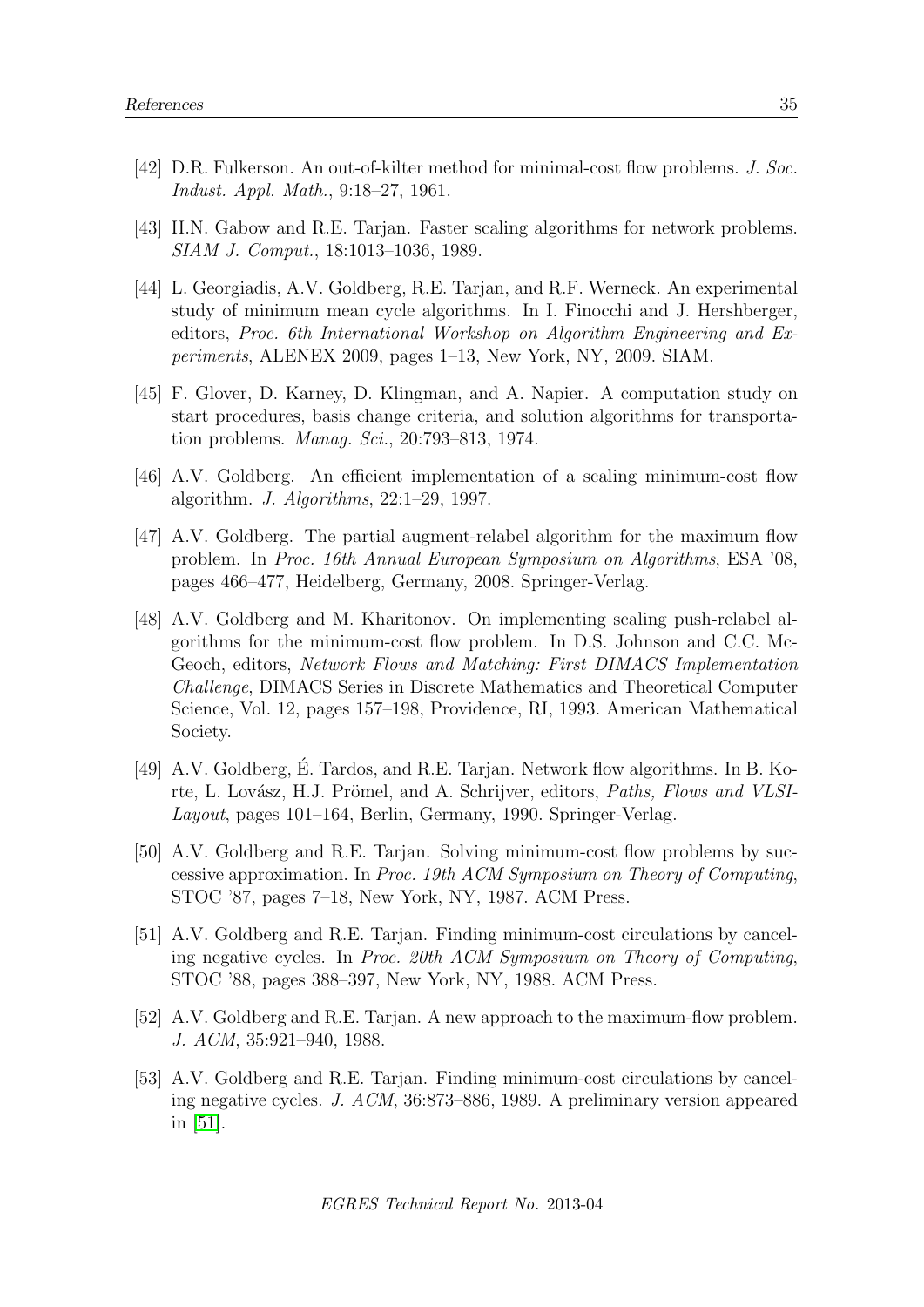- <span id="page-36-8"></span>[54] A.V. Goldberg and R.E. Tarjan. Finding minimum-cost circulations by successive approximation. Math. Oper. Res., 15:430–466, 1990. A preliminary version appeared in [\[50\]](#page-35-6).
- <span id="page-36-12"></span>[55] D. Goldfarb and J. Hao. Polynomial simplex algorithms for the minimum cost network flow problem. Algorithmica, 8:145–160, 1992.
- <span id="page-36-3"></span>[56] M.D. Grigoriadis. An efficient implementation of the network simplex method. Math. Program. Stud., 26:83–111, 1986.
- <span id="page-36-10"></span>[57] M. Hartmann and J.B. Orlin. Finding minimum cost to time ratio cycles with small integral transit times. Networks, 23:567–574, 1993.
- <span id="page-36-2"></span>[58] R.V. Helgason and J.L. Kennington. An efficient procedure for implementing a dual simplex network flow algorithm. AIEE Transactions, 9:63–68, 1977.
- <span id="page-36-9"></span>[59] R.A. Howard. Dynamic Programming and Markov Processes. The MIT Press, Cambridge, MA, 1960.
- <span id="page-36-7"></span>[60] M. Iri. A new method for solving transportation-network problems. J. Oper. Res. Soc. Japan, 3:27–87, 1960.
- <span id="page-36-6"></span>[61] W.S. Jewell. Optimal flow through networks. Technical Report No. 8, Operations Research Center, MIT, Cambridge, MA, 1958.
- <span id="page-36-14"></span>[62] E.L. Johnson. Networks and basic solutions. Oper. Res., 14:619–623, 1966.
- <span id="page-36-13"></span>[63] D.J. Kelly and G.M. O'Neill. The minimum cost flow problem and the network simplex solution method. Master's thesis, University College, Dublin, Ireland, 1991.
- <span id="page-36-11"></span>[64] J.L. Kennington and R.V. Helgason. Algorithms for Network Programming. John Wiley & Sons, Inc., New York, NY, 1980.
- <span id="page-36-4"></span>[65] Z. Király and P. Kovács. Efficient implementations of minimum-cost flow algorithms. Acta Universitatis Sapientiae, Informatica, 4:67–118, 2012.
- <span id="page-36-5"></span>[66] M. Klein. A primal method for minimal cost flows with applications to the assignment and transportation problems. Manag. Sci., 14:205–220, 1967.
- <span id="page-36-15"></span>[67] D. Klingman, A. Napier, and J. Stutz. NETGEN: A program for generating large scale capacitated assignment, transportation, and minimum cost flow network problems. Manag. Sci., 20:814–821, 1974.
- <span id="page-36-1"></span>[68] B. Korte and J. Vygen. Combinatorial Optimization: Theory and Algorithms. Algorithms and Combinatorics, Vol. 21. Springer-Verlag, Berlin, Germany, 5th edition, 2012.
- <span id="page-36-0"></span>[69] Péter Kovács. Minimum-cost flow algorithms: an experimental evaluation. Optimization Methods and Software, 30(1):94–127, 2015.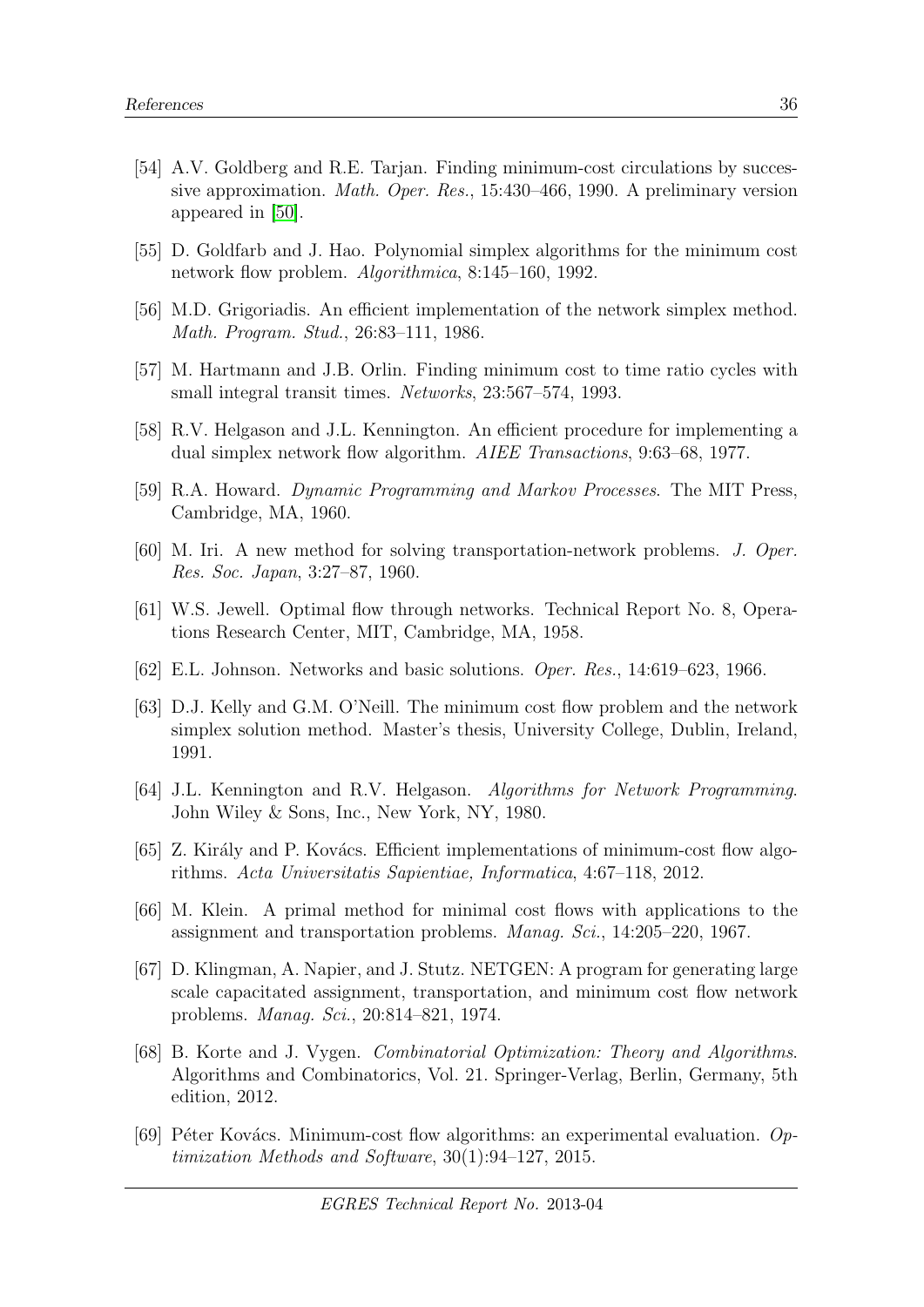- <span id="page-37-4"></span>[70] H.W. Kuhn. The Hungarian Method for the assignment problem. Naval Res. Logist. Quart., 2:83–97, 1955.
- <span id="page-37-2"></span>[71] The LEDA library, Version 5.0, 2004. Algorithmic Solutions Software GmbH.
- <span id="page-37-14"></span>[72] Y. Lee. Computational analysis of network optimization algorithms. PhD thesis, Dept. of Civil and Environmental Engineering, MIT, Cambridge, MA, 1993.
- <span id="page-37-1"></span>[73] LEMON – Library for Efficient Modeling and Optimization in Networks, 2012.
- <span id="page-37-0"></span>[74] A. Löbel. Solving large-scale real-world minimum-cost flow problems by a network simplex method. Technical Report SC 96-7, Zuse Institute Berlin (ZIB), Berlin, Germany, 1996.
- <span id="page-37-3"></span>[75] A. Löbel. MCF Version  $1.3 - A$  network simplex implementation. 2004.
- <span id="page-37-15"></span>[76] Max-flow problem instances in vision, 2008. Computer Vision Research Group, University of Western Ontario.
- <span id="page-37-13"></span>[77] K. Mehlhorn and S. Näher. *LEDA: A platform for combinatorial and geometric* computing. Cambridge University Press, New York, NY, USA, 1999.
- <span id="page-37-5"></span>[78] G.J. Minty. Monotone networks. Proc. R. Soc. Lond., Series A, 257:194–212, 1960.
- <span id="page-37-12"></span>[79] J.M. Mulvey. Pivot strategies for primal-simplex network codes. J. ACM, 25:266–270, 1978.
- <span id="page-37-10"></span>[80] J.B. Orlin. Genuinely polynomial simplex and non-simplex algorithms for the minimum cost flow problem. Technical Report 1615-84, Sloan School of Management, MIT, Cambridge, MA, 1984.
- <span id="page-37-7"></span>[81] J.B. Orlin. A faster strongly polynomial minimum cost flow algorithm. In Proc. 20th ACM Symposium on Theory of Computing, STOC '88, pages 377–387, New York, NY, 1988. ACM Press.
- <span id="page-37-8"></span>[82] J.B. Orlin. A faster strongly polynomial minimum cost flow algorithm. Oper. *Res.*, 41:338–350, 1993. A preliminary version appeared in [\[81\]](#page-37-7).
- <span id="page-37-6"></span>[83] J.B. Orlin. A polynomial time primal network simplex algorithm for minimum cost flows. Math. Program., 78:109–129, 1997.
- <span id="page-37-9"></span>[84] J.B. Orlin, S.A. Plotkin, and É. Tardos. Polynomial dual network simplex algorithms. Math. Program., 60:255–276, 1993.
- <span id="page-37-11"></span>[85] S.A. Plotkin and E. Tardos. Improved dual network simplex. In *Proc. 1st ACM*-SIAM Symposium on Discrete Algorithms, SODA '90, pages 367–376, Philadelphia, PA, 1990. SIAM.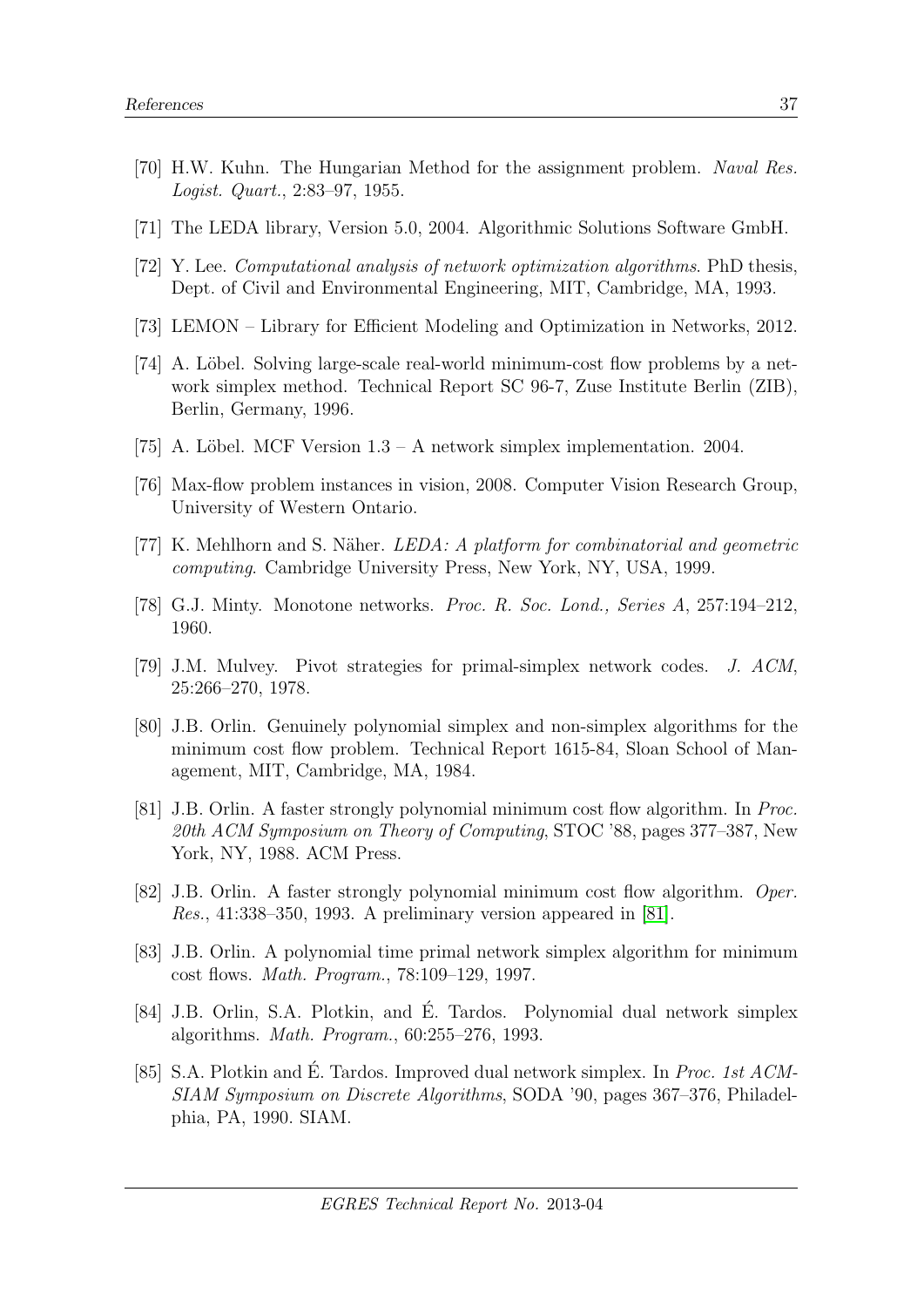- <span id="page-38-3"></span>[86] L.F. Portugal, M.G.C. Resende, G. Veiga, J. Patrício, and J.J. Júdice. Fortran subroutines for network flow optimization using an interior point algorithm. Technical Report TD-5X2SLN, AT&T Labs Research, 2004.
- <span id="page-38-5"></span>[87] L.F. Portugal, M.G.C. Resende, G. Veiga, J. Patrício, and J.J. Júdice. PDNET – Software for network flow optimization using an interior point method. 2004.
- <span id="page-38-4"></span>[88] L.F. Portugal, M.G.C. Resende, G. Veiga, J. Patrício, and J.J. Júdice. Fortran subroutines for network flow optimization using an interior point algorithm. Pesquisa Operacional, 28:243–261, 2008. A preliminary version appeared in [\[86\]](#page-38-3).
- <span id="page-38-11"></span>[89] M.G.C. Resende and P.M. Pardalos. Interior point algorithms for network flow problems. In J.E. Beasley, editor, Advances in linear and integer programming, pages 147–187, Oxford, UK, 1996. Oxford University Press.
- <span id="page-38-2"></span>[90] M.G.C. Resende and G. Veiga. An efficient implementation of a network interior point method. In D.S. Johnson and C.C. McGeoch, editors, Network Flows and Matching: First DIMACS Implementation Challenge, DIMACS Series in Discrete Mathematics and Theoretical Computer Science, Vol. 12, pages 299– 348, Providence, RI, 1993. American Mathematical Society.
- <span id="page-38-12"></span>[91] M.G.C. Resende and G. Veiga. An annotated bibliography of network interior point methods. Networks, 42:114–121, 2003.
- <span id="page-38-7"></span>[92] H. Röck. Scaling techniques for minimal cost network flows. In U. Pape, editor, Discrete Structures and Algorithms, pages 181–191, München, Germany, 1980. Carl Hanser.
- <span id="page-38-0"></span>[93] A. Schrijver. Combinatorial Optimization: Polyhedra and Efficiency. Algorithms and Combinatorics, Vol. 24. Springer-Verlag, Berlin, Germany, 2003.
- <span id="page-38-13"></span>[94] J.G. Siek, L.-Q. Lee, and A. Lumsdaine. The Boost Graph Library: User Guide and Reference Manual. Addison-Wesley, 2002.
- <span id="page-38-1"></span>[95] A. Sifaleras. Minimum cost network flows: Problems, algorithms, and software. Yugosl. J. Oper. Res., 23:3–17, 2013.
- <span id="page-38-9"></span>[96] D.D. Sleator and R.E. Tarjan. A data structure for dynamic trees. J. Comput. System Sci., 26:362–391, 1983.
- <span id="page-38-8"></span>[97] P.T. Sokkalingam, R.K. Ahuja, and J.B. Orlin. New polynomial-time cyclecanceling algorithms for minimum-cost flows. Networks, 36:53–63, 2000.
- <span id="page-38-10"></span>[98] V. Srinivasan and G.L. Thompson. Benefit-cost analysis of coding techniques for the primal transportation algorithm. J. ACM, 20:194–213, 1973.
- <span id="page-38-6"></span>[99] E. Tardos. A strongly polynomial minimum cost circulation algorithm.  $Comb_i$ natorica, 5:247–255, 1985.